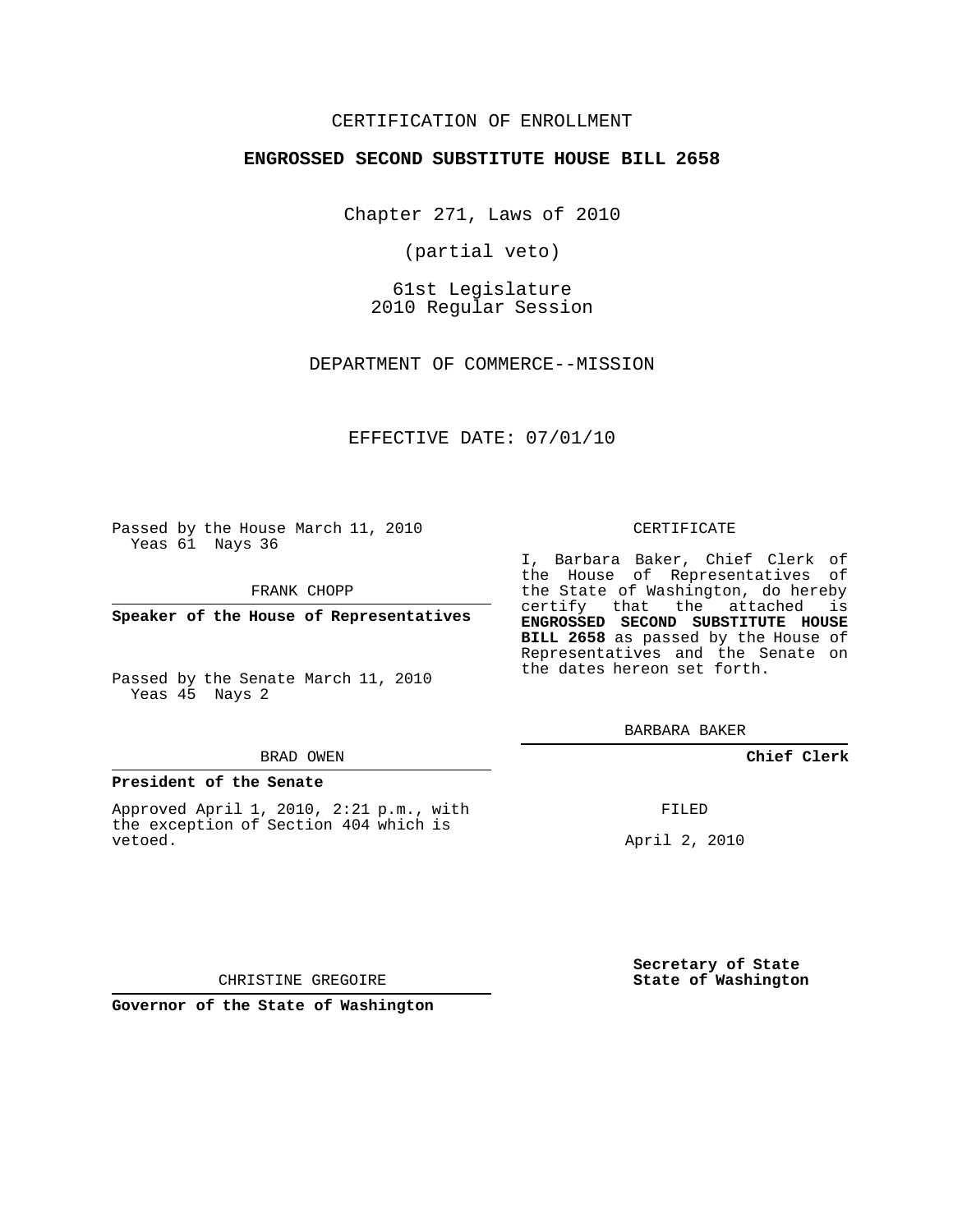## **ENGROSSED SECOND SUBSTITUTE HOUSE BILL 2658** \_\_\_\_\_\_\_\_\_\_\_\_\_\_\_\_\_\_\_\_\_\_\_\_\_\_\_\_\_\_\_\_\_\_\_\_\_\_\_\_\_\_\_\_\_

\_\_\_\_\_\_\_\_\_\_\_\_\_\_\_\_\_\_\_\_\_\_\_\_\_\_\_\_\_\_\_\_\_\_\_\_\_\_\_\_\_\_\_\_\_

AS AMENDED BY THE SENATE

Passed Legislature - 2010 Regular Session

#### **State of Washington 61st Legislature 2010 Regular Session**

**By** House Ways & Means (originally sponsored by Representatives Kenney, Maxwell, McCoy, and Morrell; by request of Washington State Department of Commerce)

READ FIRST TIME 02/09/10.

 AN ACT Relating to refocusing the mission of the department of commerce, including transferring programs; amending RCW 43.330.005, 43.330.007, 70.05.125, 43.330.210, 43.330.240, 19.27.070, 19.27.097, 19.27.150, 19.27A.020, 19.27A.140, 19.27A.150, 19.27A.180, 43.21F.010, 43.21F.090, 36.27.100, 80.50.030, 43.110.030, 43.110.060, 43.110.080, 43.15.020, 35.21.185, 35.102.040, and 36.70B.220; reenacting and amending RCW 43.21F.025 and 41.06.070; adding new sections to chapter 43.70 RCW; adding a new section to chapter 43.21F RCW; creating new sections; recodifying RCW 43.330.195, 43.330.200, 43.330.205, 43.330.210, 43.330.220, 43.330.225, 43.330.230, and 43.330.240; decodifying RCW 43.63A.150; repealing RCW 43.21F.015, 43.110.010, 43.110.040, and 43.110.070; providing an effective date; and providing an expiration date.

BE IT ENACTED BY THE LEGISLATURE OF THE STATE OF WASHINGTON:

 NEW SECTION. **Sec. 1.** In 2009, the legislature changed the name of the department of community, trade, and economic development to the department of commerce and directed the agency to, among other things, develop a report with recommendations on statutory changes to ensure that the department's efforts: Are organized around a concise core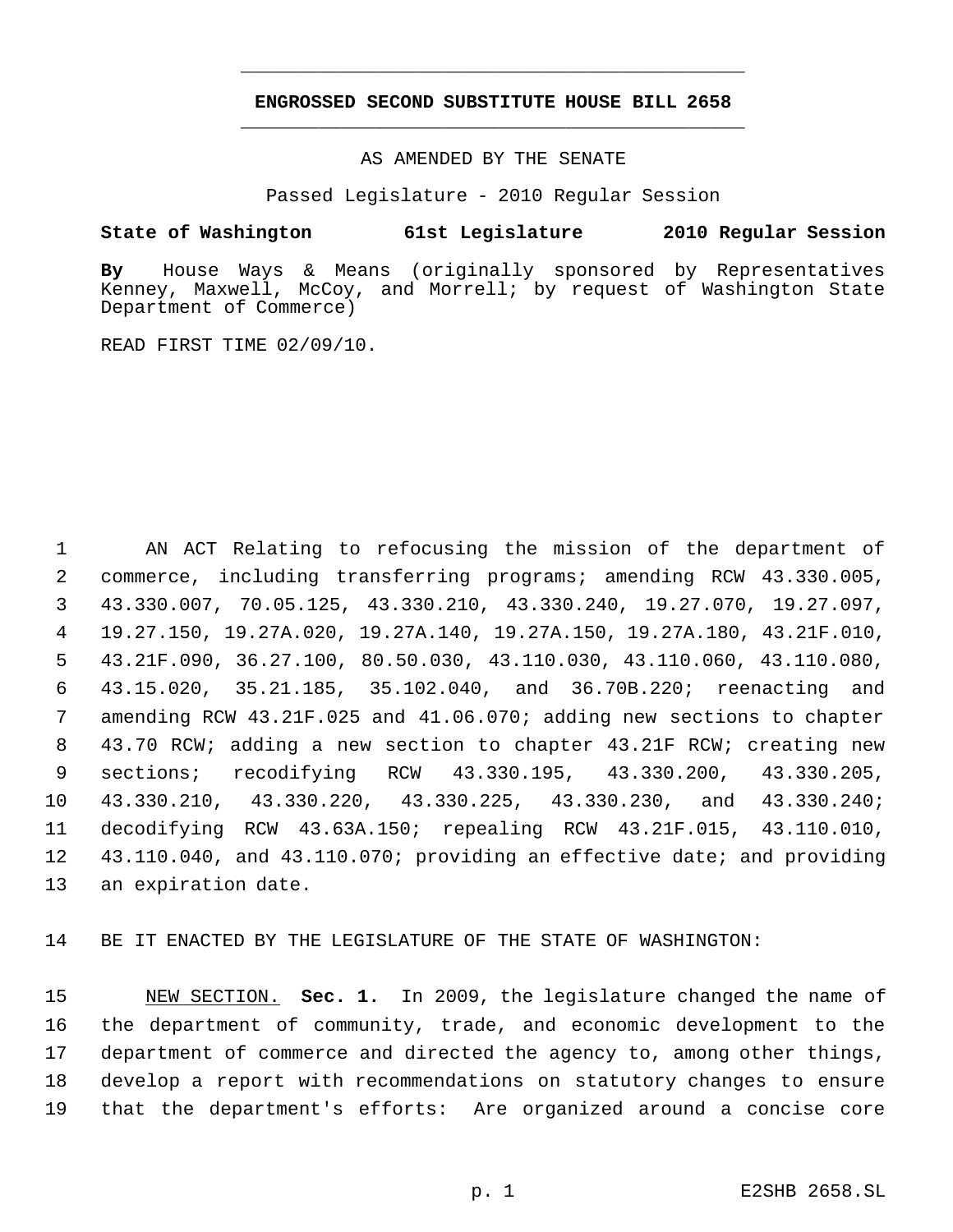mission and aligned with the state's comprehensive plan for economic development; generate greater local capacity; maximize results through partnerships and the use of intermediaries; and provide transparency and increased accountability. Recommendations for creating or consolidating programs deemed important to meeting the department's core mission and recommendations for terminating or transferring specific programs if they are not consistent with the department's core mission were to be included in the report.

 In accordance with that legislation, chapter 565, Laws of 2009, in November 2009 the department of commerce submitted a plan that establishes a mission of growing and improving jobs in the state and recognizes the need for an innovation-driven economy. The plan also outlines agency priorities, efficiencies, and program transfers that will help to advance the new mission.

 The primary purpose of this act is to implement portions of the department of commerce plan by transferring certain programs from the department of commerce to other state agencies whose missions are more closely aligned with the core functions of those programs. This act also directs additional efficiencies in state government and directs development of a statewide clean energy strategy, which will better enable the department of commerce to focus on its new mission.

 **Sec. 2.** RCW 43.330.005 and 1993 c 280 s 1 are each amended to read as follows:

 The legislature finds that the long-term economic health of the state and its citizens depends upon the strength and vitality of its communities and businesses. It is the intent of this chapter to create 27 a  $((\text{merged}))$  department of  $((\text{community}, -\text{trade}, -\text{and} -\text{economic})$ 28 development)) commerce that fosters new partnerships for strong and 29 sustainable communities. ((The consolidation - of the department - of 30 trade — and — economic — development — and — the — department — of — community development into one department will)) The mission of the department is to grow and improve jobs in Washington and facilitate innovation. To 33 carry out its mission, the department will bring together focused 34 efforts to: Streamline access to business assistance and economic 35 development services by providing ((a simpler point of entry for state 36 programs)) them through sector-based, cluster-based, and regional 37 partners; provide focused and flexible responses to changing economic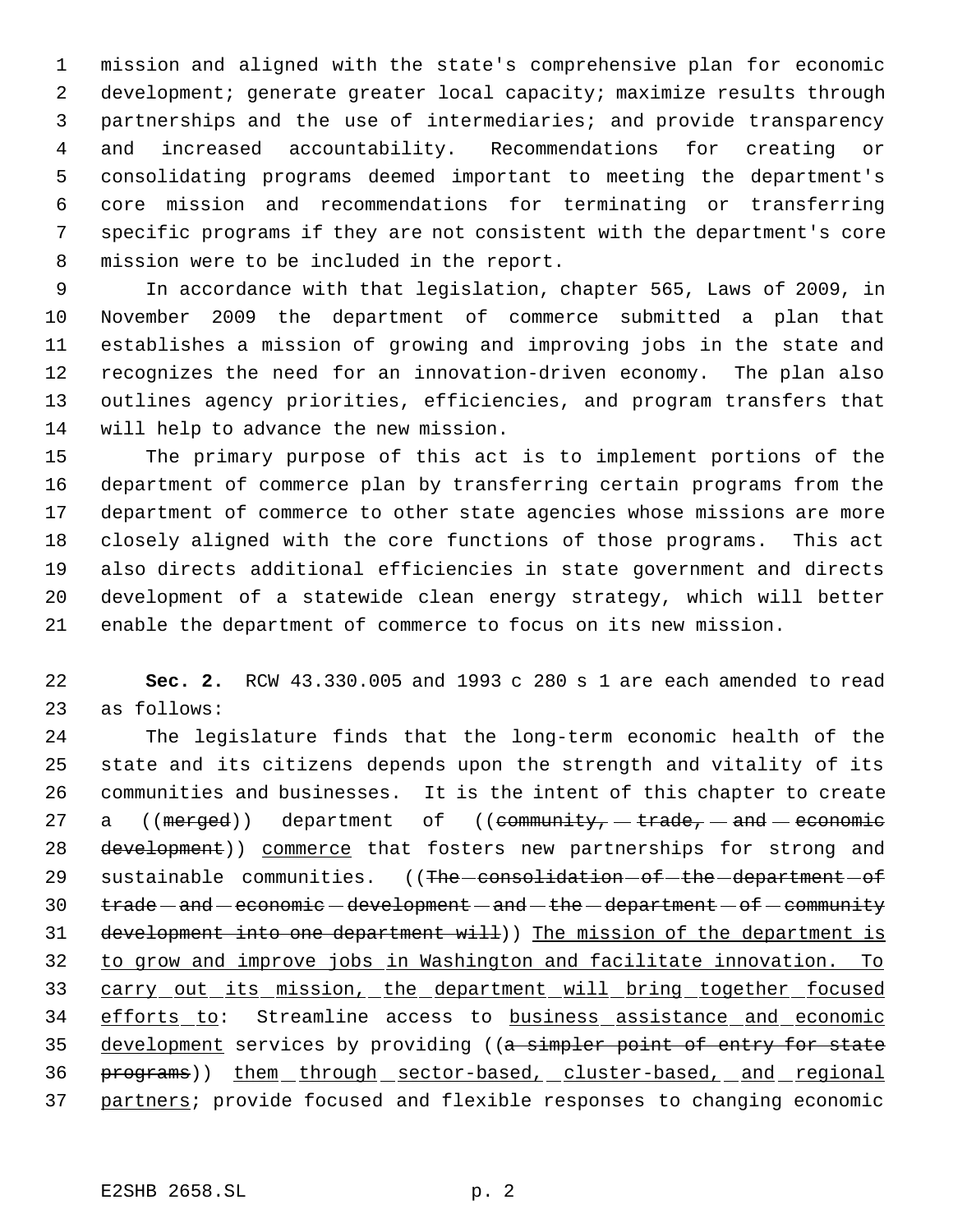conditions; generate greater local capacity to respond to both economic 2 growth and environmental challenges; ((and)) increase accountability to 3 the public, the executive branch, and the legislature( $(-$ 

4 A new department can bring together a focused effort to: ) ); manage growth and achieve sustainable development; diversify the state's economy and export goods and services; provide greater access to economic opportunity; stimulate private sector investment and entrepreneurship; provide stable family-wage jobs and meet the diverse 9 needs of families; provide affordable housing and housing services; and 10 construct public infrastructure((; protect our cultural heritage; and 11 promote the health and safety of the state's citizens)).

 The legislature further finds that as a result of the rapid pace of global social and economic change, the state and local communities will require coordinated and creative responses by every segment of the community. The state can play a role in assisting such local efforts by reorganizing state assistance efforts to promote such partnerships. The department has a primary responsibility to provide financial and technical assistance to the communities of the state, to assist in improving the delivery of federal, state, and local programs, and to provide communities with opportunities for productive and coordinated development beneficial to the well-being of communities and their 22 residents. It is the intent of the legislature in ((this 23 consolidation)) creating the department to maximize the use of local expertise and resources in the delivery of community and economic development services.

 **Sec. 3.** RCW 43.330.007 and 2009 c 565 s 1 are each amended to read as follows:

 (1) The purpose of this chapter is to establish the broad outline of the structure of the department of commerce, leaving specific details of its internal organization and management to those charged with its administration. This chapter identifies the broad functions and responsibilities of the department and is intended to provide 33 flexibility to the director to reorganize these functions to more 34 closely reflect its customers, its mission, and its priorities, and to make recommendations for changes.

 (2) In order to generate greater local capacity, maximize results through partnerships and the use of intermediaries, and leverage the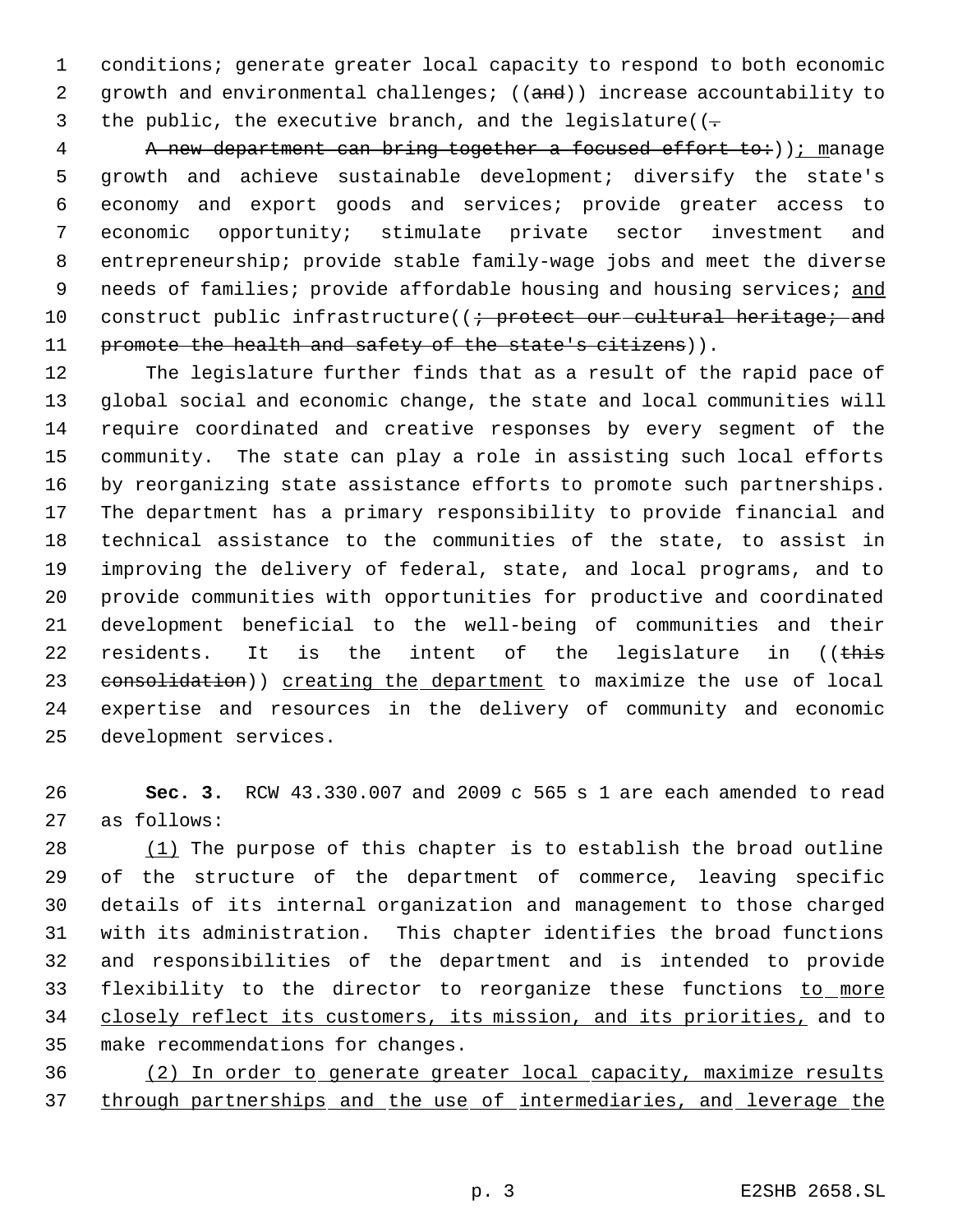1 use of state resources, the department shall, in carrying out its 2 business assistance and economic development functions, provide business and economic development services primarily through sector- 4 based, cluster-based, and regionally based organizations rather than providing assistance directly to individual firms.

 NEW SECTION. **Sec. 4.** The department shall examine the functions and operations of agricultural commodity commissions in the state and collaborate with industry sector and cluster associations on legislation that would enable industries to develop self-financing systems for addressing industry-identified issues such as workforce training, international marketing, quality improvement, and technology deployment. By December 1, 2010, the department shall report to the governor and the legislature on its findings and proposed legislation.

 NEW SECTION. **Sec. 5.** (1) The legislature recognizes that there are many strong community services and housing programs currently operating within the department and serving our most vulnerable individuals, families, and communities. The legislature finds that some of these programs can readily be transferred beginning on July 1, 2010, to other mission-aligned agencies in state government. However, the legislature finds that to maintain the strength and credibility of the majority of the department's community services and housing programs, it is necessary to create a separate division for them within the department.

 (2)(a) The legislature directs the department to establish the community services and housing division to deliver essential services to individuals, families, and communities.

 (b) Services provided by the division shall include, but are not limited to: (i) Homeless housing and assistance programs including transitional housing, emergency shelter grants, independent youth housing, housing assistance for persons with mental illness, and housing opportunities for people with AIDS; (ii) affordable housing development programs including the housing trust fund and low-income home energy assistance; (iii) farm worker housing; (iv) crime victims' advocacy and sexual assault services; (v) community mobilization against substance abuse and violence; (vi) asset building for working families; (vii) local and community projects including the building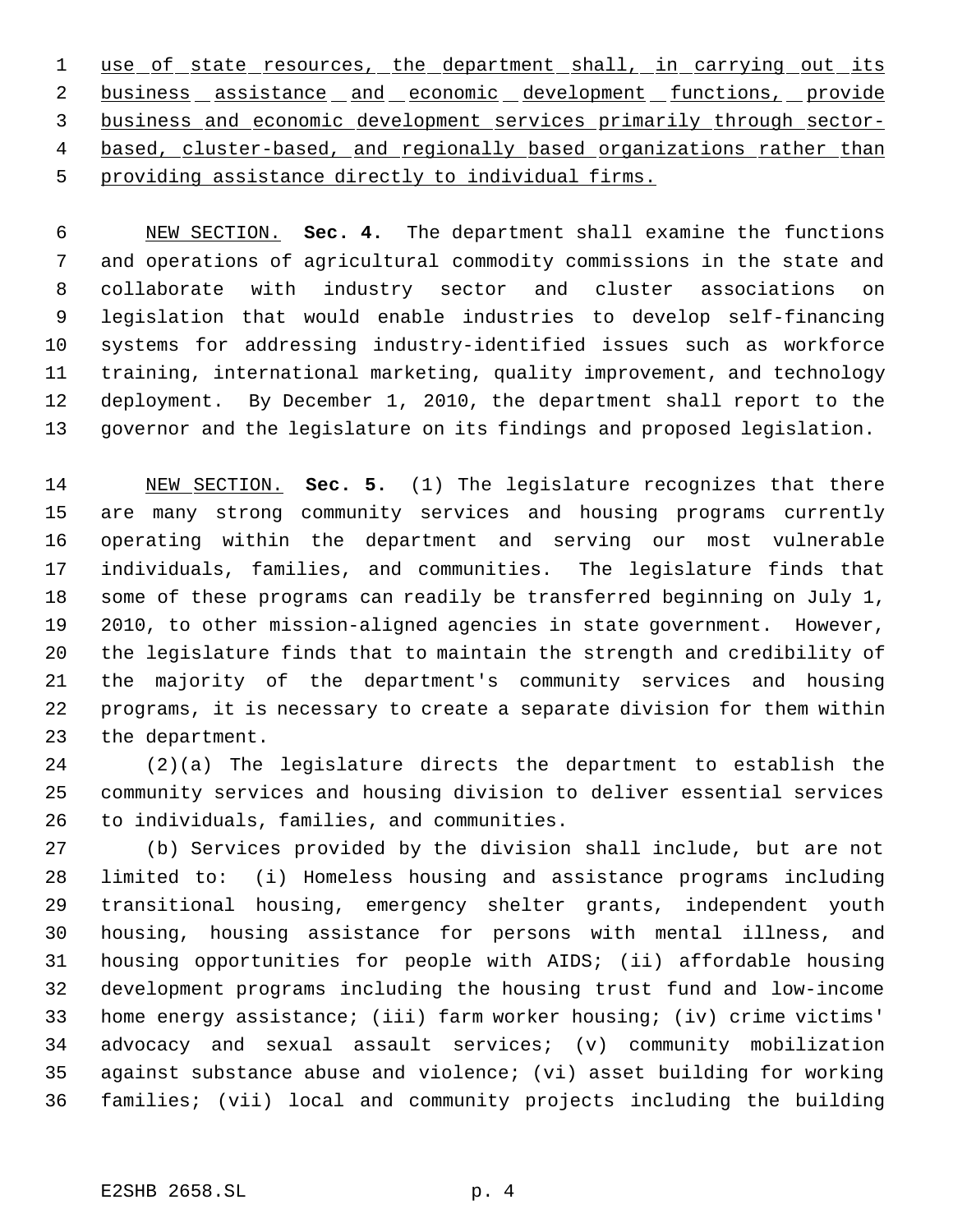communities fund, building for the arts, and youth recreational facilities grants; (viii) dispute resolution centers; (ix) the Washington families fund; (x) community services block grants; (xi) child care facility fund; (xii) WorkFirst community jobs; (xiii) long- term care ombudsman; (xiv) state drug task forces; (xv) justice assistance grants; (xvi) children and families of incarcerated parents; and (xvii) the Washington new Americans program.

- (3) This section expires July 1, 2012.
- **PART I**

# **DEPARTMENT OF HEALTH--PUBLIC HEALTH**

 **Sec. 101.** RCW 70.05.125 and 2009 c 479 s 48 are each amended to read as follows:

 (1) The county public health account is created in the state treasury. Funds deposited in the county public health account shall be distributed by the state treasurer to each local public health jurisdiction based upon amounts certified to it by the department of 17 ((community, trade, and economic development)) health in consultation with the Washington state association of counties. The account shall include funds distributed under RCW 82.14.200(8) and such funds as are appropriated to the account from the state general fund, the public health services account under RCW 43.72.902, and such other funds as the legislature may appropriate to it.

23 (2)(a) The (( $\frac{d \text{interior}}{d \text{is } d}$ ) secretary of the department of (( $\frac{d \text{community}}{d \text{is } d}$ 24 trade, and economic development)) health shall certify the amounts to be distributed to each local public health jurisdiction using 1995 as the base year of actual city contributions to local public health.

 (b) Only if funds are available and in an amount no greater than available funds under RCW 82.14.200(8), the department of community, trade, and economic development shall adjust the amount certified under (a) of this subsection to compensate for any annexation of an area with fifty thousand residents or more to any city as a result of a petition during calendar year 1996 or 1997, or for any city that became newly incorporated as a result of an election during calendar year 1994 or 1995. The amount to be adjusted shall be equal to the amount which otherwise would have been lost to the health jurisdiction due to the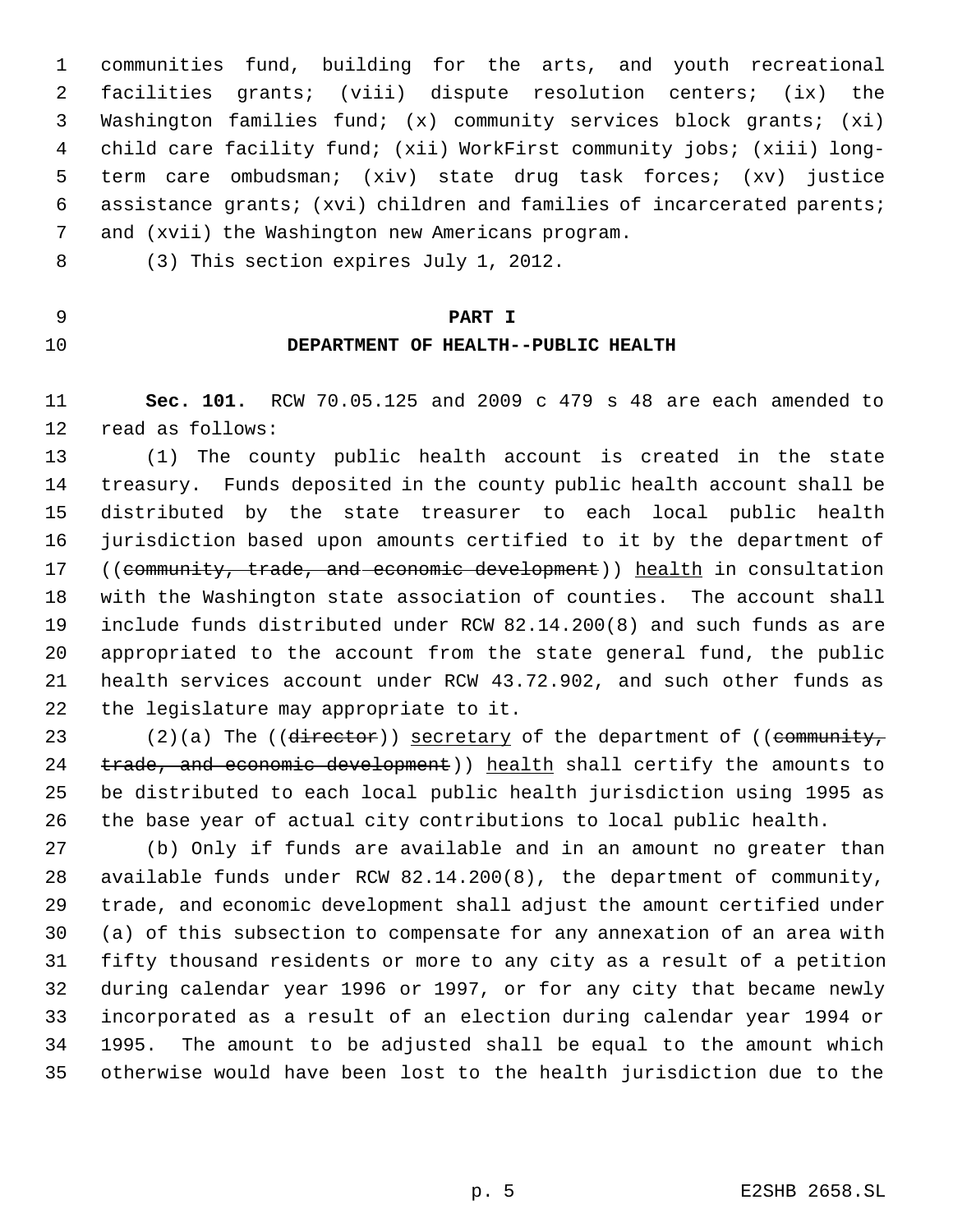annexation or incorporation as calculated using the jurisdiction's 1995 funding formula.

 (c) The county treasurer shall certify the actual 1995 city contribution to the department. Funds in excess of the base shall be distributed proportionately among the health jurisdictions based on incorporated population figures as last determined by the office of financial management.

 (3) Moneys distributed under this section shall be expended exclusively for local public health purposes.

 NEW SECTION. **Sec. 102.** (1) All powers, duties, and functions of the department of commerce pertaining to county public health assistance are transferred to the department of health. All references to the director or the department of commerce in the Revised Code of Washington shall be construed to mean the secretary or the department of health when referring to the functions transferred in this section.

 (2)(a) All reports, documents, surveys, books, records, files, papers, or written material in the possession of the department of commerce pertaining to the powers, functions, and duties transferred shall be delivered to the custody of the department of health. All cabinets, furniture, office equipment, motor vehicles, and other tangible property employed by the department of commerce in carrying out the powers, functions, and duties transferred shall be made available to the department of health. All funds, credits, or other assets held in connection with the powers, functions, and duties transferred shall be assigned to the department of health.

 (b) Any appropriations made to the department of commerce for carrying out the powers, functions, and duties transferred shall, on the effective date of this section, be transferred and credited to the department of health.

 (c) Whenever any question arises as to the transfer of any personnel, funds, books, documents, records, papers, files, equipment, or other tangible property used or held in the exercise of the powers and the performance of the duties and functions transferred, the director of financial management shall make a determination as to the proper allocation and certify the same to the state agencies concerned. (3) All employees of the department of commerce engaged in performing the powers, functions, and duties transferred are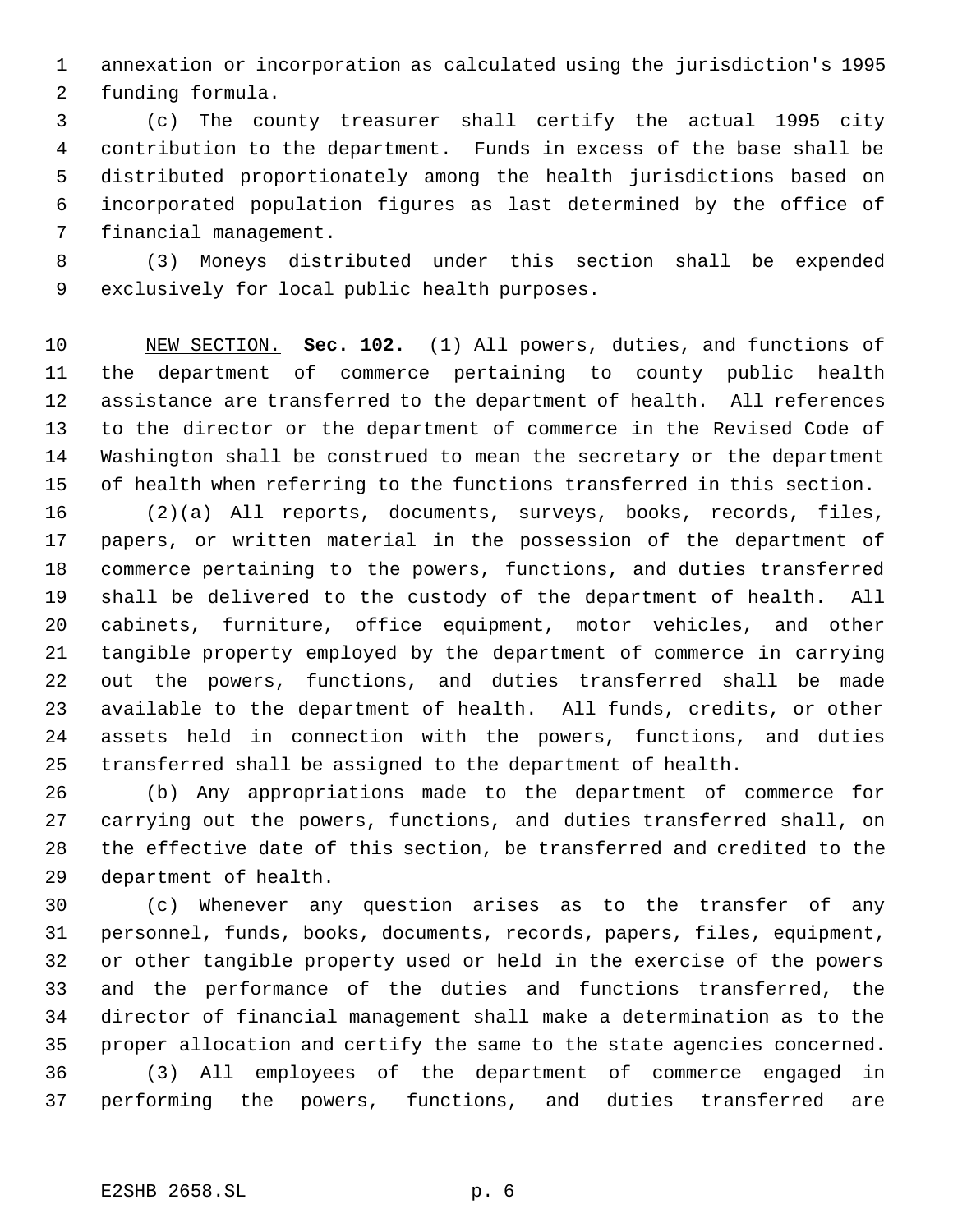transferred to the jurisdiction of the department of health. All employees classified under chapter 41.06 RCW, the state civil service law, are assigned to the department of health to perform their usual duties upon the same terms as formerly, without any loss of rights, subject to any action that may be appropriate thereafter in accordance with the laws and rules governing state civil service.

 (4) All rules and all pending business before the department of commerce pertaining to the powers, functions, and duties transferred shall be continued and acted upon by the department of health. All existing contracts and obligations shall remain in full force and shall be performed by the department of health.

 (5) The transfer of the powers, duties, functions, and personnel of the department of commerce shall not affect the validity of any act performed before the effective date of this section.

 (6) If apportionments of budgeted funds are required because of the transfers directed by this section, the director of financial management shall certify the apportionments to the agencies affected, the state auditor, and the state treasurer. Each of these shall make the appropriate transfer and adjustments in funds and appropriation accounts and equipment records in accordance with the certification.

 (7) All classified employees of the department of commerce assigned to the department of health under this section whose positions are within an existing bargaining unit description at the department of health shall become a part of the existing bargaining unit at the department of health and shall be considered an appropriate inclusion or modification of the existing bargaining unit under the provisions of chapter 41.80 RCW.

## **PART II**

#### **DEPARTMENT OF HEALTH--DEVELOPMENTAL DISABILITIES**

 **Sec. 201.** RCW 43.330.210 and 2009 c 565 s 11 are each amended to read as follows:

 The developmental disabilities endowment governing board is established to design and administer the developmental disabilities endowment. To the extent funds are appropriated for this purpose, the 35 ((director)) secretary of the department ((of commerce)) shall provide staff and administrative support to the governing board.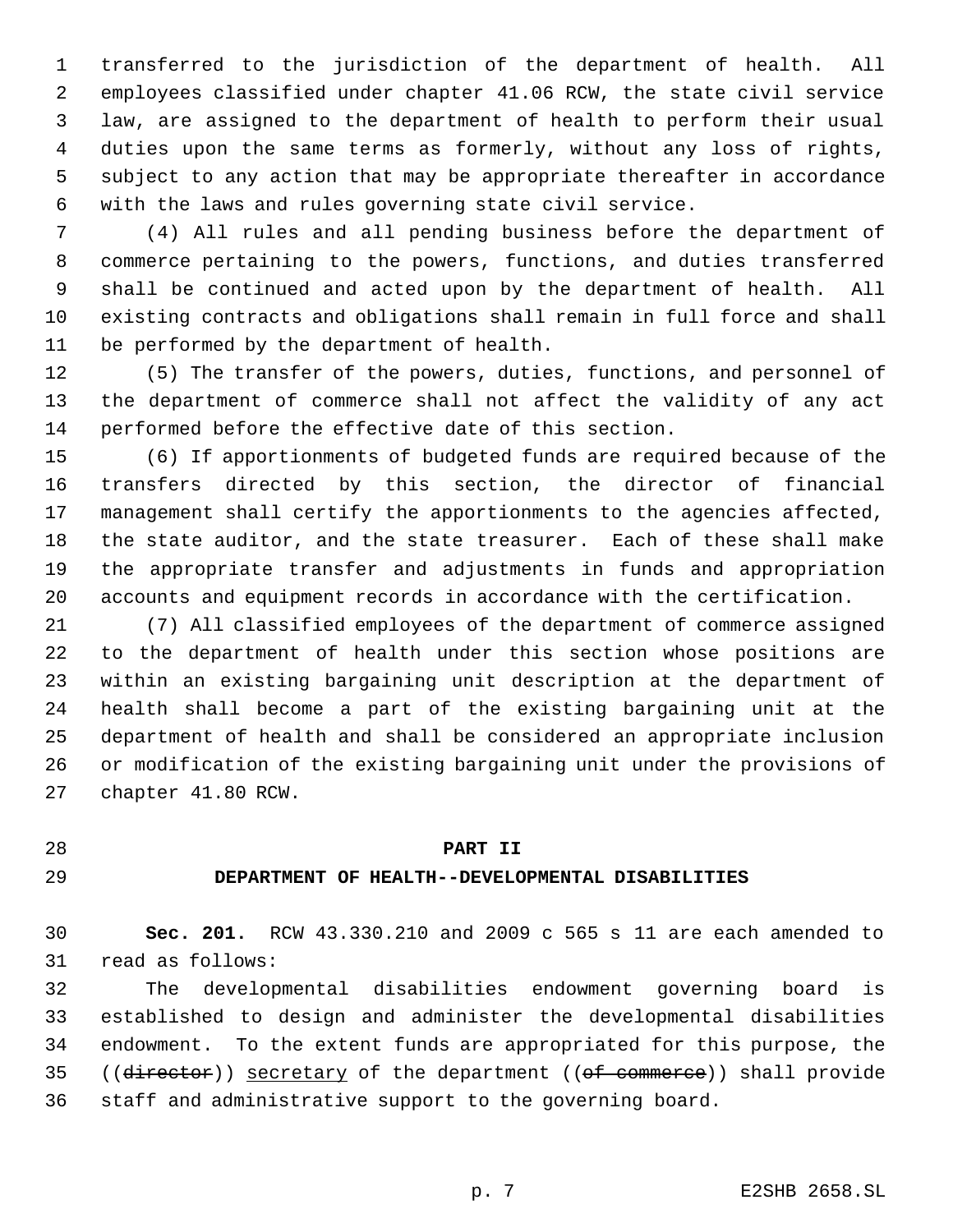(1) The governing board shall consist of seven members as follows:

 (a) Three of the members, who shall be appointed by the governor, shall be persons who have demonstrated expertise and leadership in areas such as finance, actuarial science, management, business, or public policy.

 (b) Three members of the board, who shall be appointed by the governor, shall be persons who have demonstrated expertise and leadership in areas such as business, developmental disabilities service design, management, or public policy, and shall be family members of persons with developmental disabilities.

 (c) The seventh member of the board, who shall serve as chair of the board, shall be appointed by the remaining six members of the board.

 (2) Members of the board shall serve terms of four years and may be appointed for successive terms of four years at the discretion of the appointing authority. However, the governor may stagger the terms of the initial six members of the board so that approximately one-fourth 18 of the members' terms expire each year.

 (3) Members of the board shall be compensated for their service under RCW 43.03.240 and shall be reimbursed for travel expenses as provided in RCW 43.03.050 and 43.03.060.

 (4) The board shall meet periodically as specified by the call of the chair, or a majority of the board.

 (5) Members of the governing board and the state investment board shall not be considered an insurer of the funds or assets of the endowment trust fund or the individual trust accounts. Neither of these two boards or their members shall be liable for the action or inaction of the other.

 (6) Members of the governing board and the state investment board are not liable to the state, to the fund, or to any other person as a result of their activities as members, whether ministerial or discretionary, except for willful dishonesty or intentional violations of law. The department and the state investment board, respectively, may purchase liability insurance for members.

 **Sec. 202.** RCW 43.330.240 and 2009 c 565 s 12 are each amended to read as follows:

37 The department  $((\theta) \theta - \theta)$  shall adopt rules for the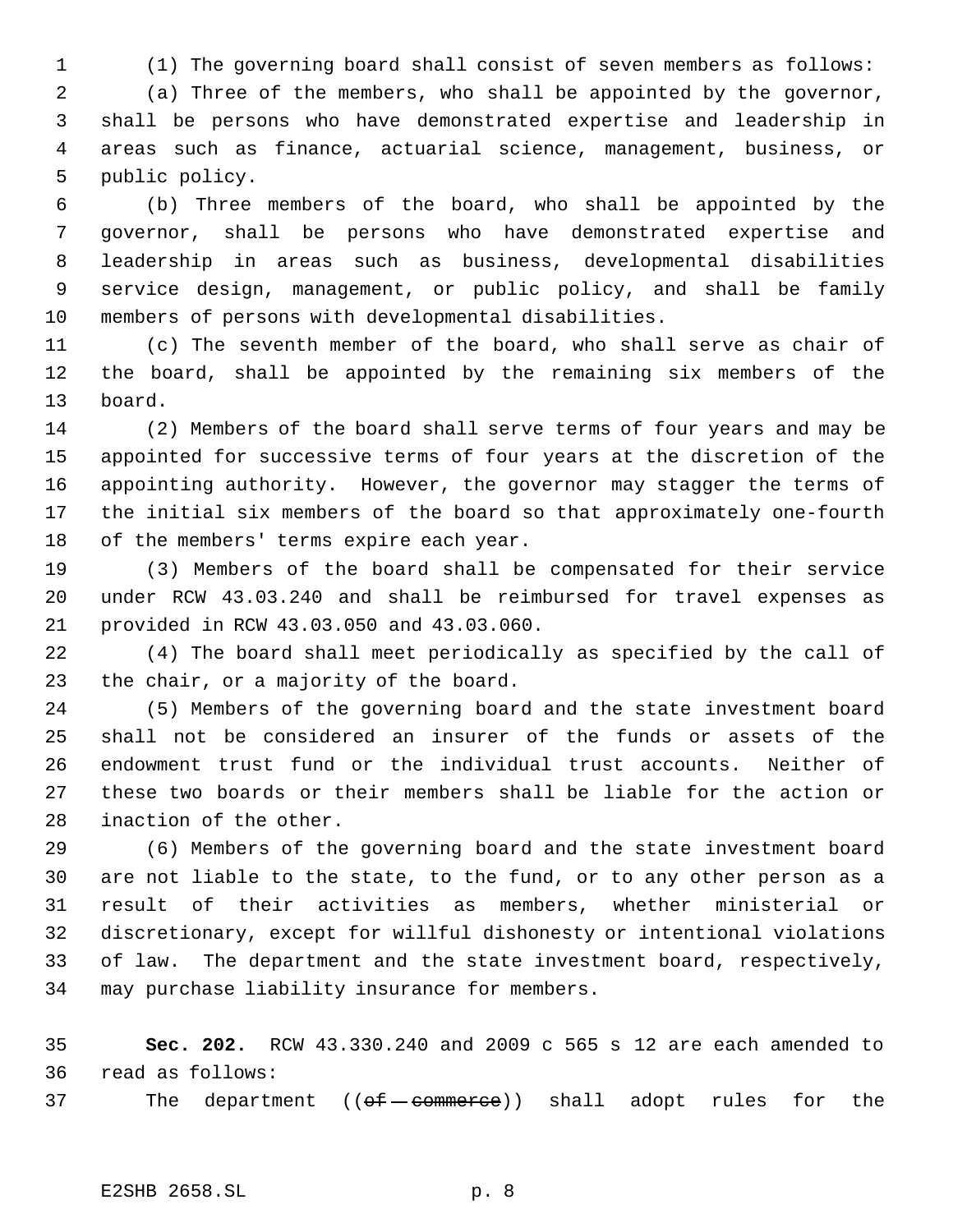implementation of policies established by the governing board in RCW 43.330.200 through 43.330.230 (as recodified by this act). Such rules

will be consistent with those statutes and chapter 34.05 RCW.

 NEW SECTION. **Sec. 203.** The following sections are each recodified as sections in chapter 43.70 RCW:

- RCW 43.330.195
- RCW 43.330.200
- RCW 43.330.205
- RCW 43.330.210 RCW 43.330.220
- RCW 43.330.225
- RCW 43.330.230
- RCW 43.330.240

 NEW SECTION. **Sec. 204.** (1) All powers, duties, and functions of the department of commerce pertaining to the developmental disabilities endowment are transferred to the department of health. All references to the director or the department of commerce in the Revised Code of Washington shall be construed to mean the secretary or the department of health when referring to the functions transferred in this section.

 (2)(a) All reports, documents, surveys, books, records, files, papers, or written material in the possession of the department of commerce pertaining to the powers, functions, and duties transferred shall be delivered to the custody of the department of health. All cabinets, furniture, office equipment, motor vehicles, and other tangible property employed by the department of commerce in carrying out the powers, functions, and duties transferred shall be made available to the department of health. All funds, credits, or other assets held in connection with the powers, functions, and duties transferred shall be assigned to the department of health.

 (b) Any appropriations made to the department of commerce for carrying out the powers, functions, and duties transferred shall, on the effective date of this section, be transferred and credited to the department of health.

 (c) Whenever any question arises as to the transfer of any personnel, funds, books, documents, records, papers, files, equipment, or other tangible property used or held in the exercise of the powers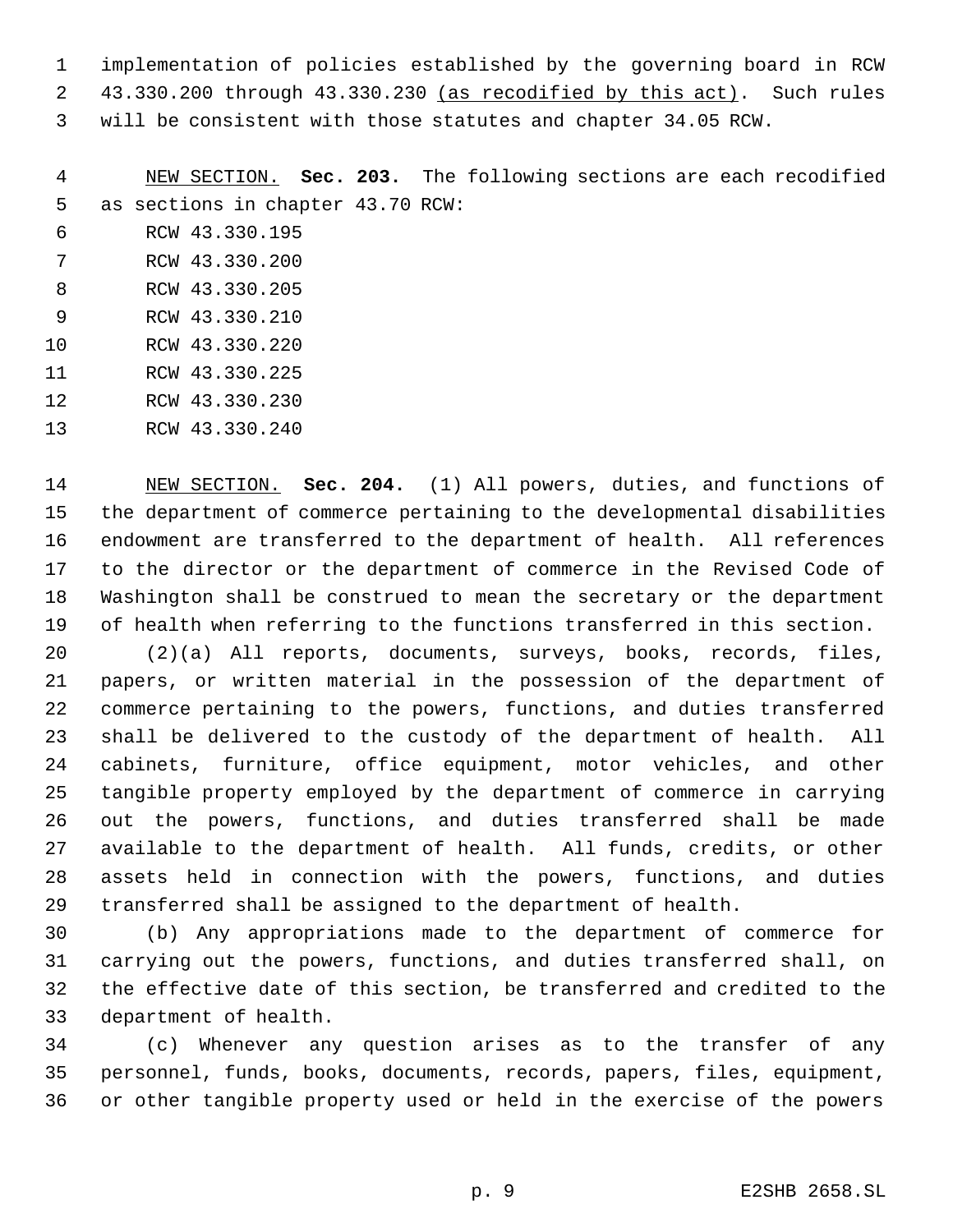and the performance of the duties and functions transferred, the director of financial management shall make a determination as to the proper allocation and certify the same to the state agencies concerned.

 (3) All employees of the department of commerce engaged in performing the powers, functions, and duties transferred are transferred to the jurisdiction of the department of health. All employees classified under chapter 41.06 RCW, the state civil service law, are assigned to the department of health to perform their usual duties upon the same terms as formerly, without any loss of rights, subject to any action that may be appropriate thereafter in accordance with the laws and rules governing state civil service.

 (4) All rules and all pending business before the department of commerce pertaining to the powers, functions, and duties transferred shall be continued and acted upon by the department of health. All existing contracts and obligations shall remain in full force and shall be performed by the department of health.

 (5) The transfer of the powers, duties, functions, and personnel of the department of commerce shall not affect the validity of any act performed before the effective date of this section.

 (6) If apportionments of budgeted funds are required because of the transfers directed by this section, the director of financial management shall certify the apportionments to the agencies affected, the state auditor, and the state treasurer. Each of these shall make the appropriate transfer and adjustments in funds and appropriation accounts and equipment records in accordance with the certification.

 (7) All classified employees of the department of commerce assigned to the department of health under this section whose positions are within an existing bargaining unit description at the department of health shall become a part of the existing bargaining unit at the department of health and shall be considered an appropriate inclusion or modification of the existing bargaining unit under the provisions of chapter 41.80 RCW.

# **PART III BUILDING CODE COUNCIL**

 **Sec. 301.** RCW 19.27.070 and 1995 c 399 s 8 are each amended to read as follows: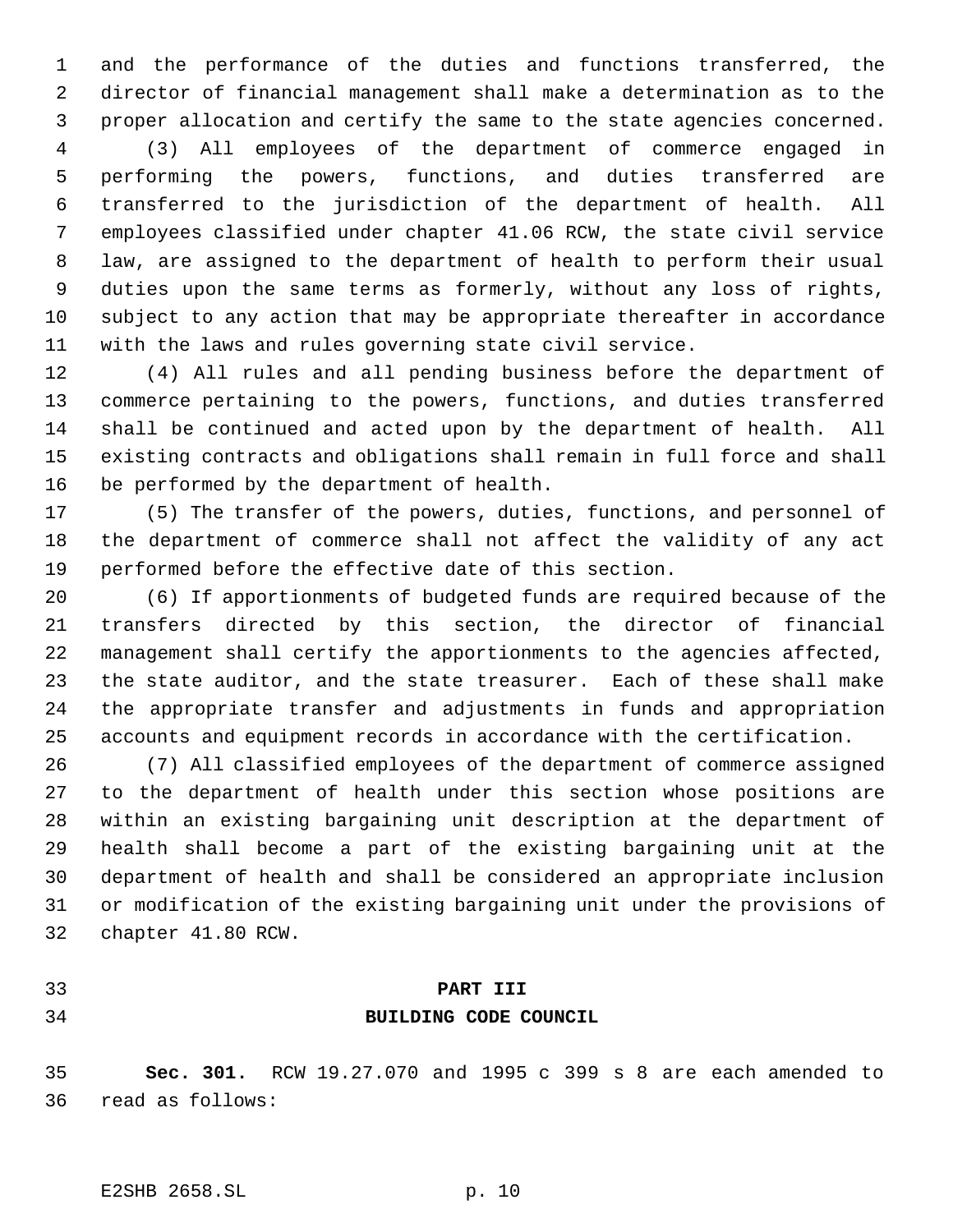There is hereby established a state building code council to be appointed by the governor.

 (1) The state building code council shall consist of fifteen members, two of whom shall be county elected legislative body members or elected executives and two of whom shall be city elected legislative body members or mayors. One of the members shall be a local government building code enforcement official and one of the members shall be a local government fire service official. Of the remaining nine members, one member shall represent general construction, specializing in commercial and industrial building construction; one member shall represent general construction, specializing in residential and multifamily building construction; one member shall represent the architectural design profession; one member shall represent the structural engineering profession; one member shall represent the mechanical engineering profession; one member shall represent the construction building trades; one member shall represent manufacturers, installers, or suppliers of building materials and components; one member shall be a person with a physical disability and shall represent the disability community; and one member shall represent the general public. At least six of these fifteen members shall reside east of the crest of the Cascade mountains. The council shall include: Two members of the house of representatives appointed by the speaker of the 23 house, one from each caucus; two members of the senate appointed by the president of the senate, one from each caucus; and an employee of the electrical division of the department of labor and industries, as ex officio, nonvoting members with all other privileges and rights of membership. Terms of office shall be for three years. The council shall elect a member to serve as chair of the council for one-year terms of office. Any member who is appointed by virtue of being an elected official or holding public employment shall be removed from the council if he or she ceases being such an elected official or holding such public employment. Before making any appointments to the building code council, the governor shall seek nominations from recognized organizations which represent the entities or interests listed in this subsection. Members serving on the council on July 28, 1985, may complete their terms of office. Any vacancy shall be filled by alternating appointments from governmental and nongovernmental entities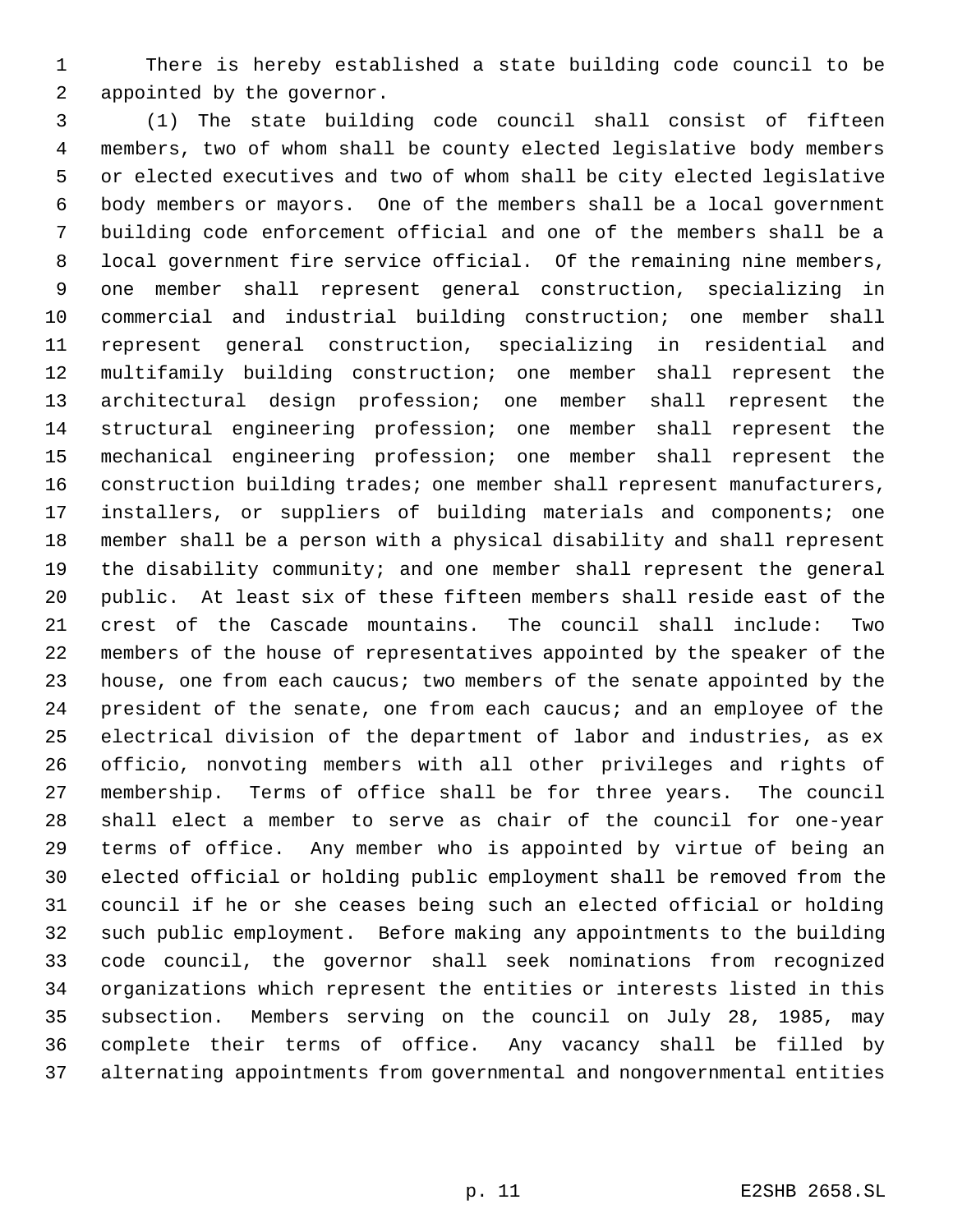or interests until the council is constituted as required by this subsection.

 (2) Members shall not be compensated but shall receive reimbursement for travel expenses in accordance with RCW 43.03.050 and 43.03.060.

6 (3) The department of ((community,  $-$  trade,  $-$  and  $-$  economic development)) general administration shall provide administrative and clerical assistance to the building code council.

 **Sec. 302.** RCW 19.27.097 and 1995 c 399 s 9 are each amended to read as follows:

 (1) Each applicant for a building permit of a building necessitating potable water shall provide evidence of an adequate water supply for the intended use of the building. Evidence may be in the form of a water right permit from the department of ecology, a letter from an approved water purveyor stating the ability to provide water, or another form sufficient to verify the existence of an adequate water supply. In addition to other authorities, the county or city may impose conditions on building permits requiring connection to an existing public water system where the existing system is willing and able to provide safe and reliable potable water to the applicant with reasonable economy and efficiency. An application for a water right shall not be sufficient proof of an adequate water supply.

 (2) Within counties not required or not choosing to plan pursuant to RCW 36.70A.040, the county and the state may mutually determine those areas in the county in which the requirements of subsection (1) of this section shall not apply. The departments of health and ecology shall coordinate on the implementation of this section. Should the county and the state fail to mutually determine those areas to be designated pursuant to this subsection, the county may petition the department of ((community, trade, and economic development)) general 31 administration to mediate or, if necessary, make the determination.

 (3) Buildings that do not need potable water facilities are exempt from the provisions of this section. The department of ecology, after consultation with local governments, may adopt rules to implement this section, which may recognize differences between high-growth and low-growth counties.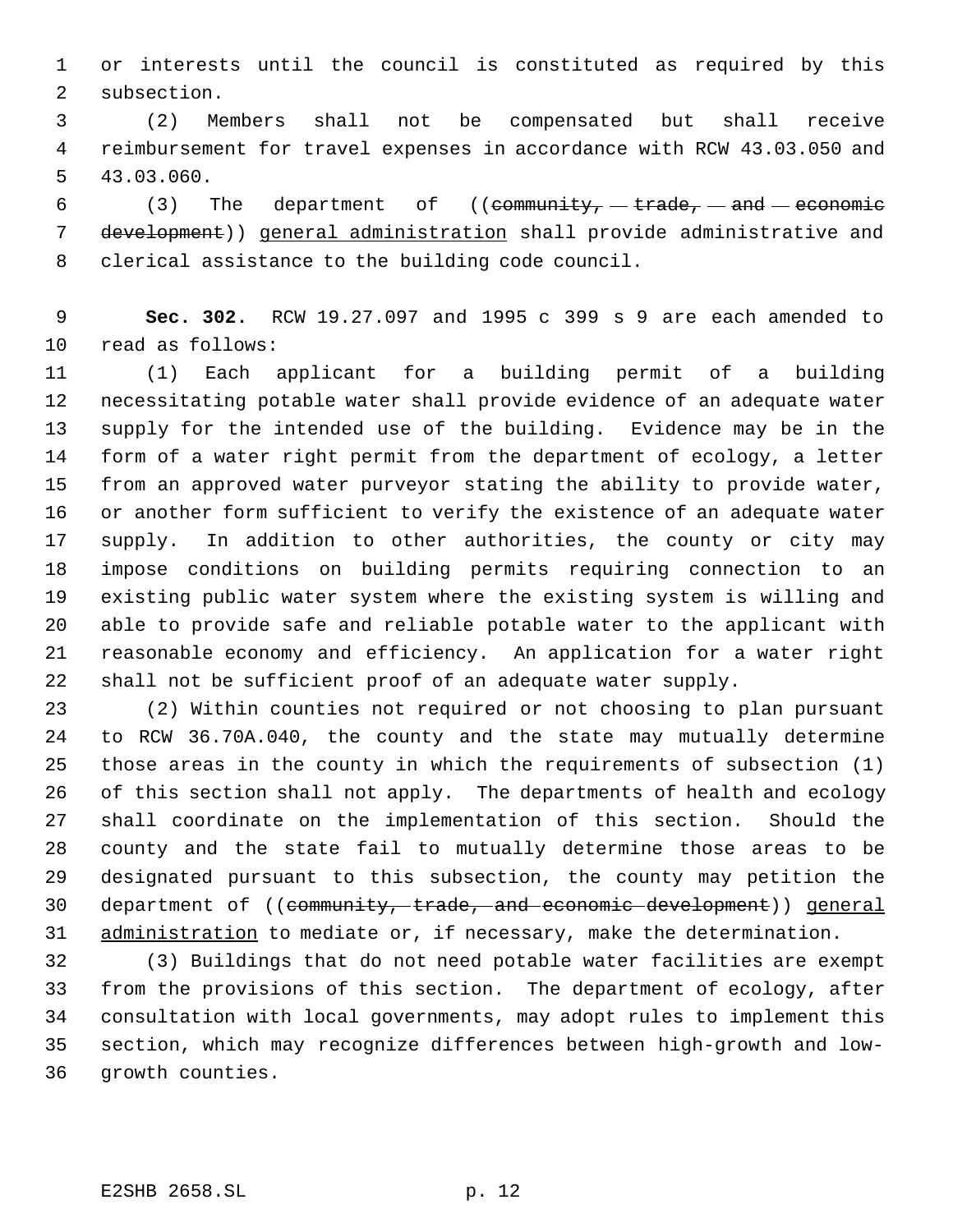**Sec. 303.** RCW 19.27.150 and 1995 c 399 s 10 are each amended to read as follows:

 Every month a copy of the United States department of commerce, bureau of the census' "report of building or zoning permits issued and local public construction" or equivalent report shall be transmitted by the governing bodies of counties and cities to the department of ((community, trade, and economic development)) general administration.

 **Sec. 304.** RCW 19.27A.020 and 2009 c 423 s 4 are each amended to read as follows:

 (1) The state building code council shall adopt rules to be known as the Washington state energy code as part of the state building code.

 (2) The council shall follow the legislature's standards set forth in this section to adopt rules to be known as the Washington state energy code. The Washington state energy code shall be designed to:

 (a) Construct increasingly energy efficient homes and buildings that help achieve the broader goal of building zero fossil-fuel greenhouse gas emission homes and buildings by the year 2031;

 (b) Require new buildings to meet a certain level of energy efficiency, but allow flexibility in building design, construction, and heating equipment efficiencies within that framework; and

 (c) Allow space heating equipment efficiency to offset or substitute for building envelope thermal performance.

 (3) The Washington state energy code shall take into account regional climatic conditions. Climate zone 1 shall include all counties not included in climate zone 2. Climate zone 2 includes: Adams, Chelan, Douglas, Ferry, Grant, Kittitas, Lincoln, Okanogan, Pend Oreille, Spokane, Stevens, and Whitman counties.

 (4) The Washington state energy code for residential buildings shall be the 2006 edition of the Washington state energy code, or as amended by rule by the council.

 (5) The minimum state energy code for new nonresidential buildings shall be the Washington state energy code, 2006 edition, or as amended by the council by rule.

 (6)(a) Except as provided in (b) of this subsection, the Washington state energy code for residential structures shall preempt the residential energy code of each city, town, and county in the state of Washington.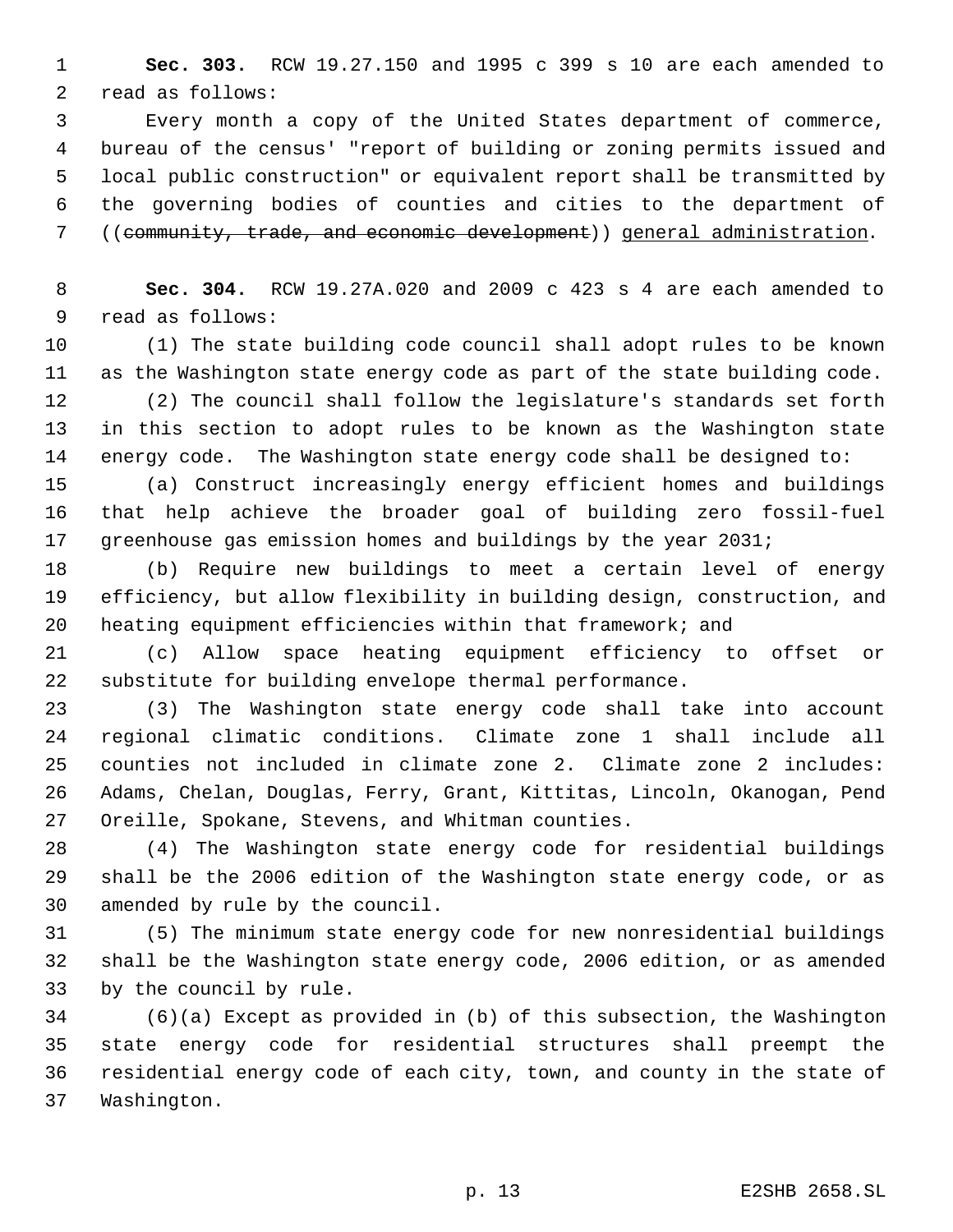(b) The state energy code for residential structures does not preempt a city, town, or county's energy code for residential structures which exceeds the requirements of the state energy code and which was adopted by the city, town, or county prior to March 1, 1990. Such cities, towns, or counties may not subsequently amend their energy code for residential structures to exceed the requirements adopted prior to March 1, 1990.

 (7) The state building code council shall consult with the 9 department of ((community, trade, and economic development)) general administration as provided in RCW 34.05.310 prior to publication of 11 proposed rules. The director of the department of ((community, trade, 12 and economic development)) general administration shall recommend to the state building code council any changes necessary to conform the proposed rules to the requirements of this section.

 (8) The state building code council shall evaluate and consider adoption of the international energy conservation code in Washington state in place of the existing state energy code.

 (9) The definitions in RCW 19.27A.140 apply throughout this section.

 **Sec. 305.** RCW 19.27A.140 and 2009 c 423 s 2 are each amended to read as follows:

 The definitions in this section apply to RCW 19.27A.130 through 19.27A.190 and 19.27A.020 unless the context clearly requires otherwise.

 (1) "Benchmark" means the energy used by a facility as recorded monthly for at least one year and the facility characteristics information inputs required for a portfolio manager.

 (2) "Conditioned space" means conditioned space, as defined in the Washington state energy code.

 (3) "Consumer-owned utility" includes a municipal electric utility formed under Title 35 RCW, a public utility district formed under Title 54 RCW, an irrigation district formed under chapter 87.03 RCW, a cooperative formed under chapter 23.86 RCW, a mutual corporation or association formed under chapter 24.06 RCW, a port district formed under Title 53 RCW, or a water-sewer district formed under Title 57 RCW, that is engaged in the business of distributing electricity to one or more retail electric customers in the state.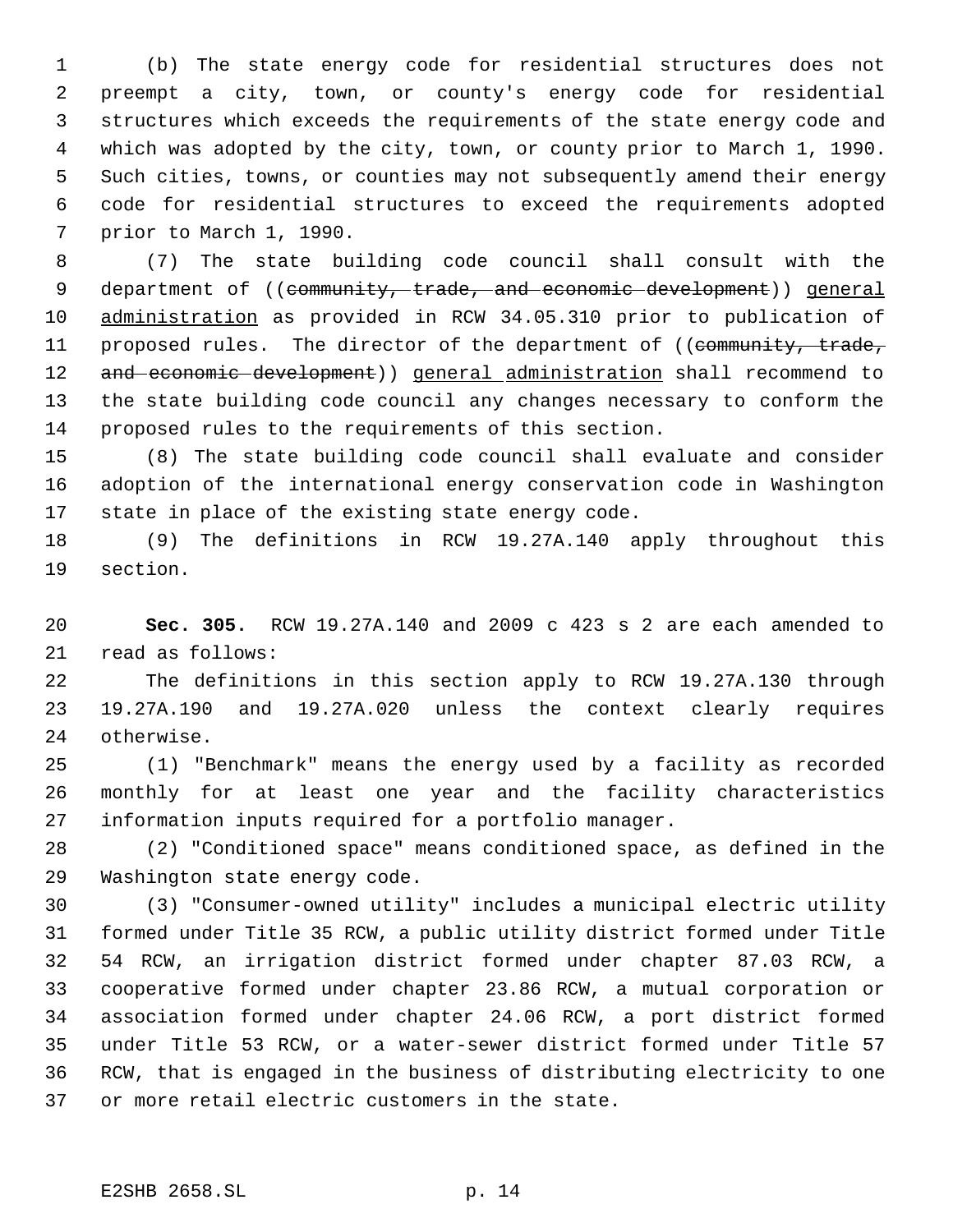(4) "Cost-effectiveness" means that a project or resource is forecast:

(a) To be reliable and available within the time it is needed; and

 (b) To meet or reduce the power demand of the intended consumers at an estimated incremental system cost no greater than that of the least- cost similarly reliable and available alternative project or resource, or any combination thereof.

(5) "Council" means the state building code council.

9 (6) (("Department" means the department of community, trade, and 10 economic development.

 $(7)$ )) "Embodied energy" means the total amount of fossil fuel energy consumed to extract raw materials and to manufacture, assemble, transport, and install the materials in a building and the life-cycle cost benefits including the recyclability and energy efficiencies with respect to building materials, taking into account the total sum of current values for the costs of investment, capital, installation, operating, maintenance, and replacement as estimated for the lifetime of the product or project.

19  $((+8))$   $(7)$  "Energy consumption data" means the monthly amount of energy consumed by a customer as recorded by the applicable energy meter for the most recent twelve-month period.

22 ( $(\overline{+9})$ ) (8) "Energy service company" has the same meaning as in RCW 43.19.670.

 ( $(\overline{+10})$ )  $(9)$  "General administration" means the department of general administration.

26 (( $(11)$ )) (10) "Greenhouse gas" and "greenhouse gases" includes carbon dioxide, methane, nitrous oxide, hydrofluorocarbons, perfluorocarbons, and sulfur hexafluoride.

29 ( $(\frac{12}{12})$ ) (11) "Investment grade energy audit" means an intensive engineering analysis of energy efficiency and management measures for the facility, net energy savings, and a cost-effectiveness determination.

33 ( $(\frac{13}{13})$ ) (12) "Investor-owned utility" means a corporation owned by investors that meets the definition of "corporation" as defined in RCW 80.04.010 and is engaged in distributing either electricity or natural gas, or both, to more than one retail electric customer in the state.

37 ( $(\frac{14}{14})$ ) (13) "Major facility" means any publicly owned or leased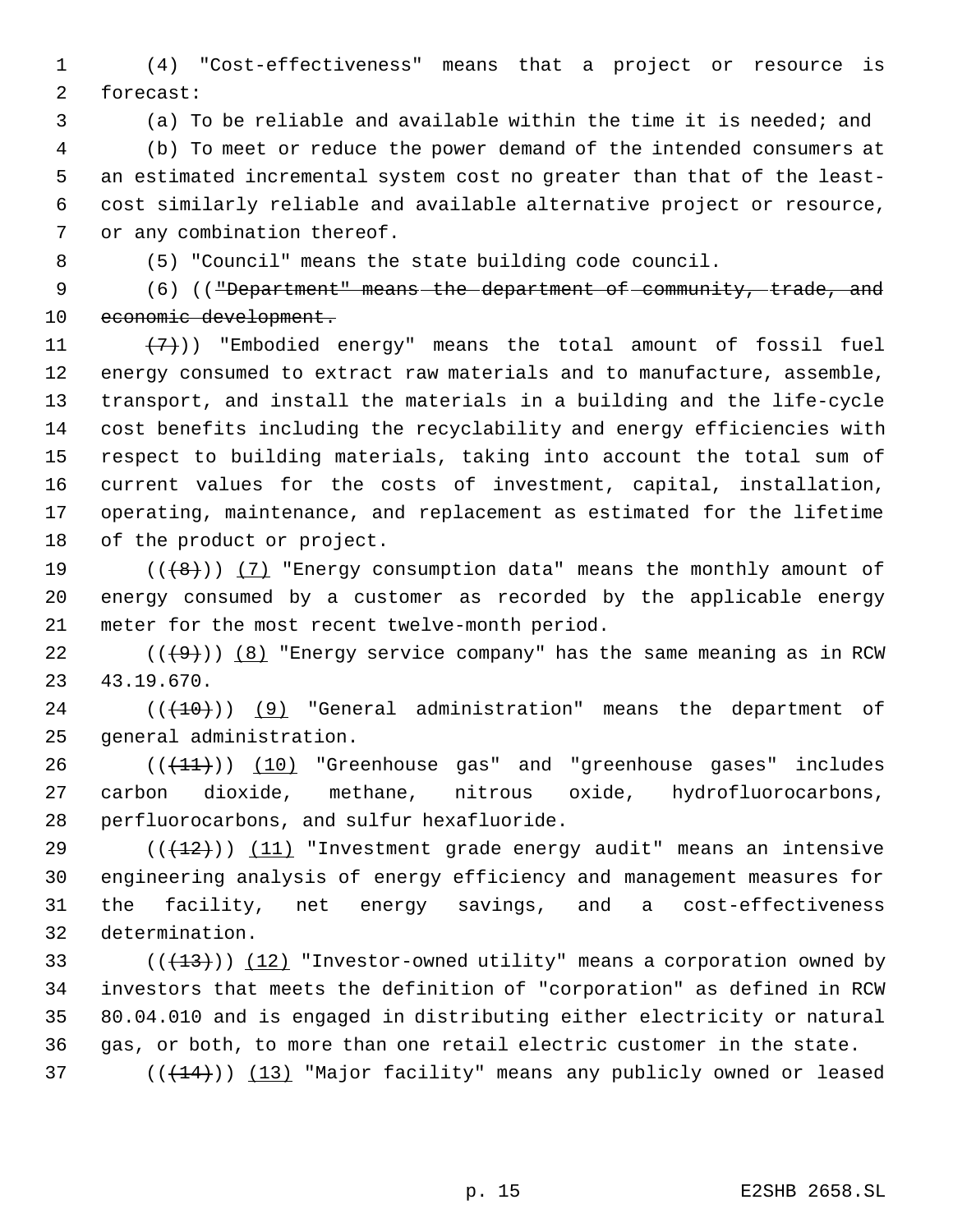building, or a group of such buildings at a single site, having ten thousand square feet or more of conditioned floor space.

 (( $\left(\frac{15}{15}\right)$ ) (14) "National energy performance rating" means the score provided by the energy star program, to indicate the energy efficiency performance of the building compared to similar buildings in that climate as defined in the United States environmental protection agency "ENERGY STAR® Performance Ratings Technical Methodology."

8 (( $(16)$ )) (15) "Net zero energy use" means a building with net energy consumption of zero over a typical year.

 $((+17))$  (16) "Portfolio manager" means the United States environmental protection agency's energy star portfolio manager or an 12 equivalent tool adopted by the department of general administration.

13 ((+18))) (17) "Preliminary energy audit" means a quick evaluation by an energy service company of the energy savings potential of a building.

16 (( $(19)$ )) (18) "Qualifying public agency" includes all state agencies, colleges, and universities.

18 (( $(20)$ )) (19) "Qualifying utility" means a consumer-owned or investor-owned gas or electric utility that serves more than twenty-five thousand customers in the state of Washington.

21  $((+21))$   $(20)$  "Reporting public facility" means any of the following:

 (a) A building or structure, or a group of buildings or structures at a single site, owned by a qualifying public agency, that exceed ten thousand square feet of conditioned space;

 (b) Buildings, structures, or spaces leased by a qualifying public agency that exceeds ten thousand square feet of conditioned space, where the qualifying public agency purchases energy directly from the investor-owned or consumer-owned utility;

 (c) A wastewater treatment facility owned by a qualifying public agency; or

(d) Other facilities selected by the qualifying public agency.

 $((22))$   $(21)$  "State portfolio manager master account" means a portfolio manager account established to provide a single shared portfolio that includes reports for all the reporting public facilities.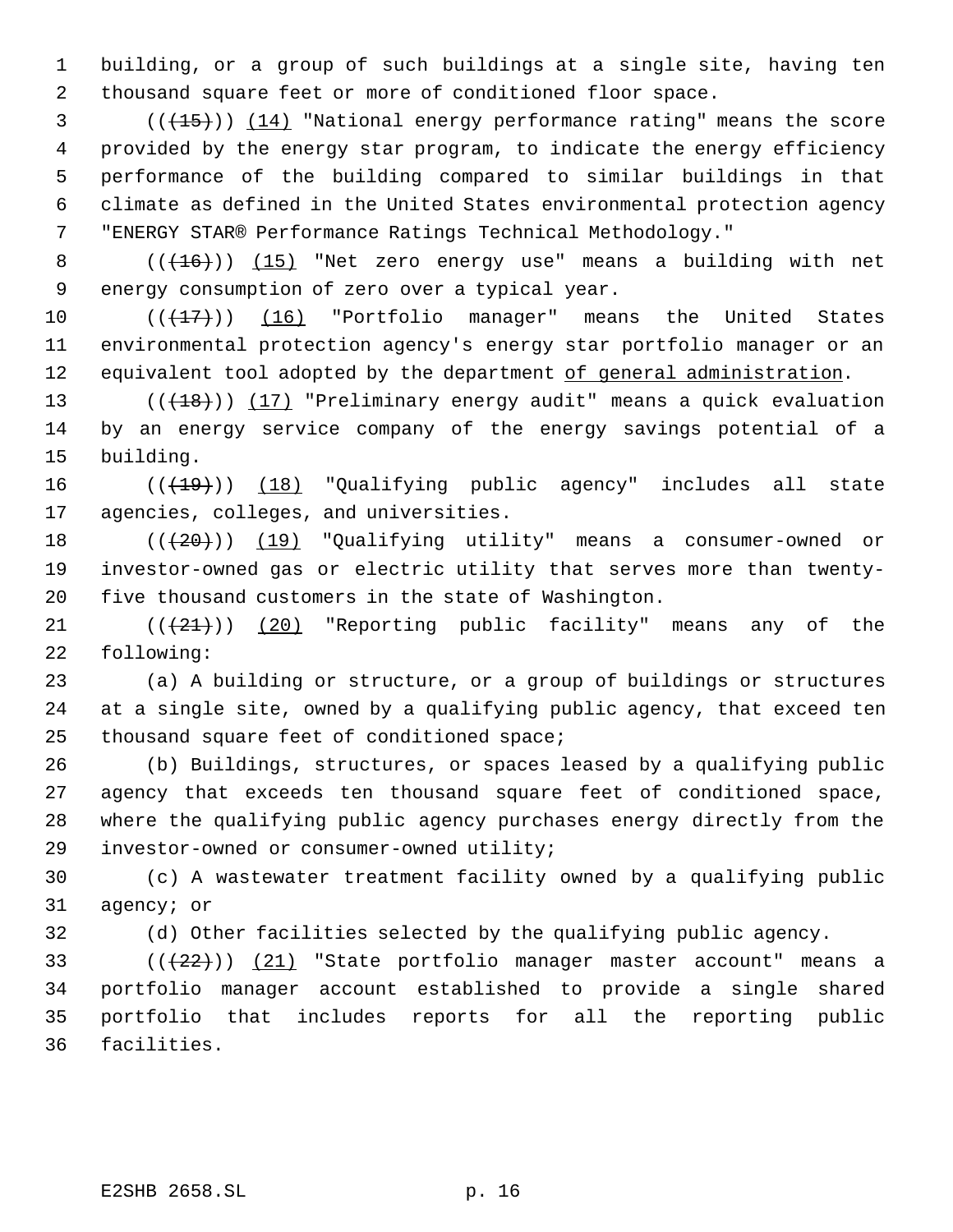**Sec. 306.** RCW 19.27A.150 and 2009 c 423 s 3 are each amended to read as follows:

 (1) To the extent that funding is appropriated specifically for the 4 purposes of this section, the department of commerce shall develop and implement a strategic plan for enhancing energy efficiency in and reducing greenhouse gas emissions from homes, buildings, districts, and neighborhoods. The strategic plan must be used to help direct the future code increases in RCW 19.27A.020, with targets for new buildings consistent with RCW 19.27A.160. The strategic plan will identify barriers to achieving net zero energy use in homes and buildings and identify how to overcome these barriers in future energy code updates and through complementary policies.

13 (2) The department of commerce must complete and release the strategic plan to the legislature and the council by December 31, 2010, and update the plan every three years.

 (3) The strategic plan must include recommendations to the council on energy code upgrades. At a minimum, the strategic plan must:

 (a) Consider development of aspirational codes separate from the state energy code that contain economically and technically feasible optional standards that could achieve higher energy efficiency for those builders that elected to follow the aspirational codes in lieu of or in addition to complying with the standards set forth in the state energy code;

 (b) Determine the appropriate methodology to measure achievement of state energy code targets using the United States environmental protection agency's target finder program or equivalent methodology;

(c) Address the need for enhanced code training and enforcement;

 (d) Include state strategies to support research, demonstration, and education programs designed to achieve a seventy percent reduction in annual net energy consumption as specified in RCW 19.27A.160 and enhance energy efficiency and on-site renewable energy production in buildings;

 (e) Recommend incentives, education, training programs and certifications, particularly state-approved training or certification programs, joint apprenticeship programs, or labor-management partnership programs that train workers for energy-efficiency projects to ensure proposed programs are designed to increase building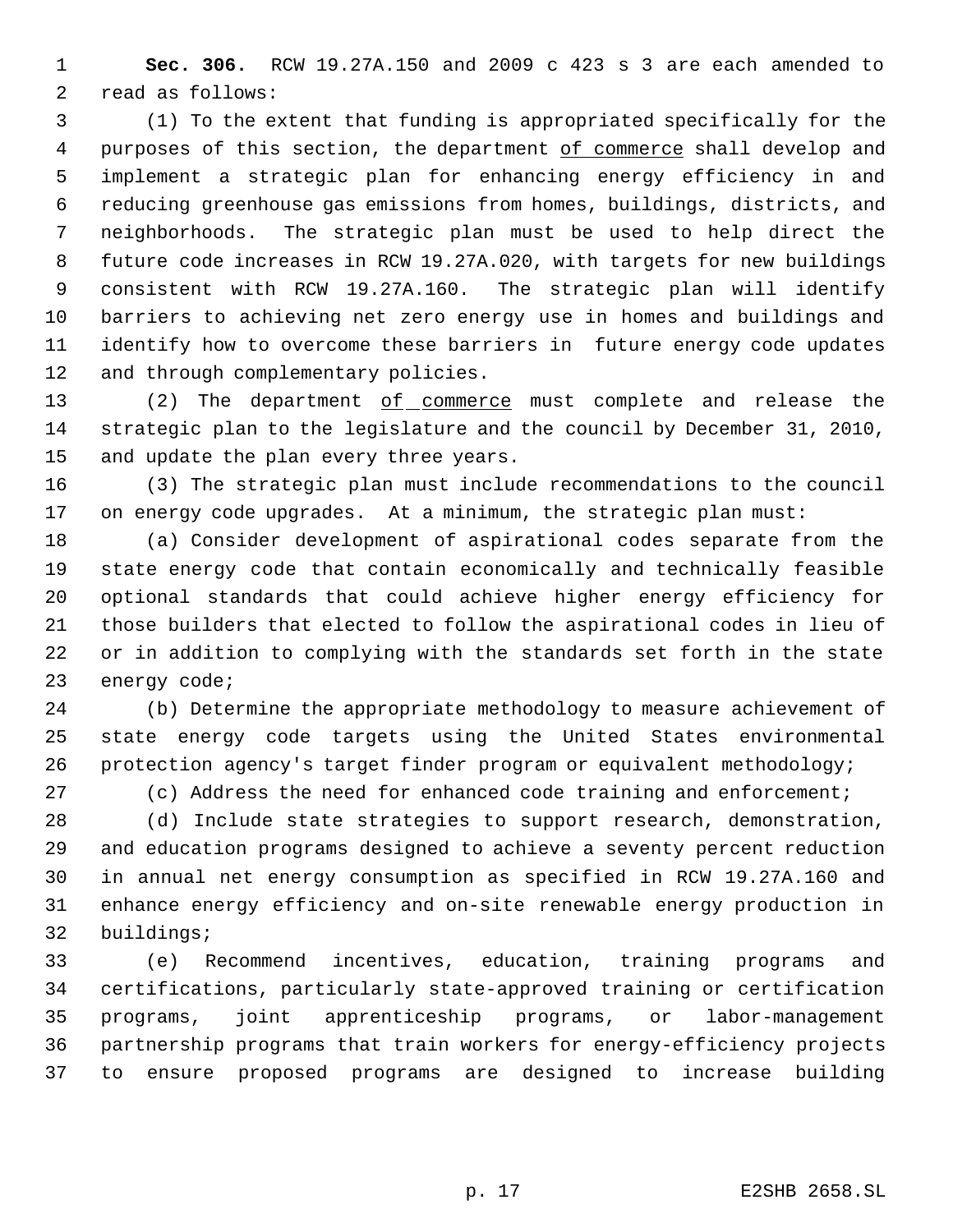professionals' ability to design, construct, and operate buildings that will meet the seventy percent reduction in annual net energy consumption as specified in RCW 19.27A.160;

 (f) Address barriers for utilities to serve net zero energy homes and buildings and policies to overcome those barriers;

 (g) Address the limits of a prescriptive code in achieving net zero energy use homes and buildings and propose a transition to performance- based codes;

 (h) Identify financial mechanisms such as tax incentives, rebates, and innovative financing to motivate energy consumers to take action to increase energy efficiency and their use of on-site renewable energy. Such incentives, rebates, or financing options may consider the role of 13 government programs as well as utility-sponsored programs;

 (i) Address the adequacy of education and technical assistance, including school curricula, technical training, and peer-to-peer exchanges for professional and trade audiences;

 (j) Develop strategies to develop and install district and neighborhood-wide energy systems that help meet net zero energy use in homes and buildings;

 (k) Identify costs and benefits of energy efficiency measures on residential and nonresidential construction; and

 (l) Investigate methodologies and standards for the measurement of the amount of embodied energy used in building materials.

24 (4) The department of commerce and the council shall convene a work group with the affected parties to inform the initial development of the strategic plan.

 **Sec. 307.** RCW 19.27A.180 and 2009 c 423 s 7 are each amended to read as follows:

 By December 31, 2009, to the extent that funding is appropriated 30 specifically for the purposes of this section, the department of commerce shall develop and recommend to the legislature a methodology to determine an energy performance score for residential buildings and an implementation strategy to use such information to improve the energy efficiency of the state's existing housing supply. In developing its strategy, the department of commerce shall seek input from providers of residential energy audits, utilities, building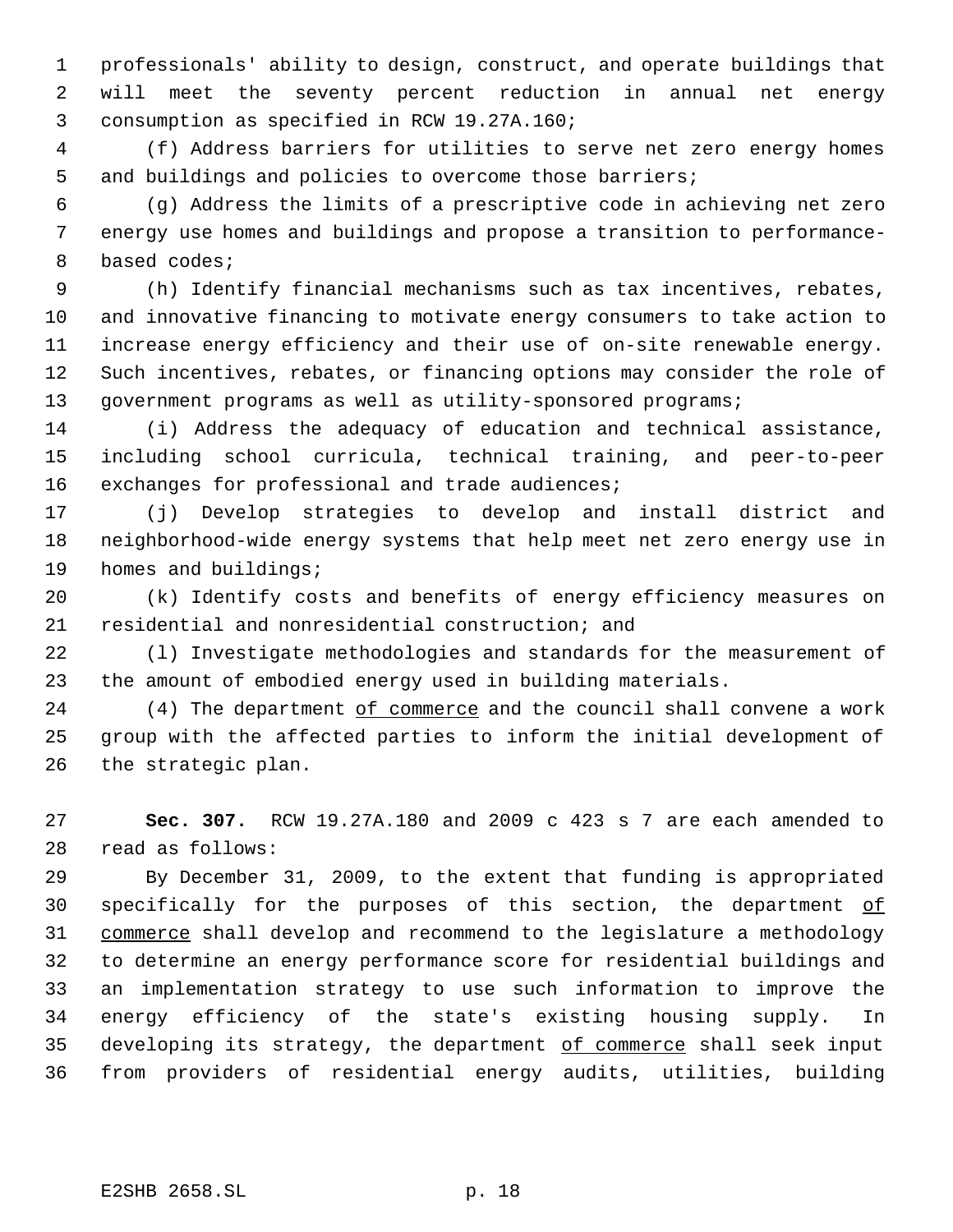contractors, mixed use developers, the residential real estate industry, and real estate listing and form providers.

 NEW SECTION. **Sec. 308.** (1) All powers, duties, and functions of the department of commerce pertaining to administrative and support services for the state building code council are transferred to the department of general administration. All references to the director or the department of commerce in the Revised Code of Washington shall be construed to mean the director or the department of general administration when referring to the functions transferred in this section. Policy and planning assistance functions performed by the department of commerce remain with the department of commerce.

 (2)(a) All reports, documents, surveys, books, records, files, papers, or written material in the possession of the department of commerce pertaining to the powers, functions, and duties transferred shall be delivered to the custody of the department of general administration. All cabinets, furniture, office equipment, motor vehicles, and other tangible property employed by the department of commerce in carrying out the powers, functions, and duties transferred shall be made available to the department of general administration. All funds, credits, or other assets held in connection with the powers, functions, and duties transferred shall be assigned to the department of general administration.

 (b) Any appropriations made to the department of commerce for carrying out the powers, functions, and duties transferred shall, on the effective date of this section, be transferred and credited to the department of general administration.

 (c) Whenever any question arises as to the transfer of any personnel, funds, books, documents, records, papers, files, equipment, or other tangible property used or held in the exercise of the powers and the performance of the duties and functions transferred, the director of financial management shall make a determination as to the proper allocation and certify the same to the state agencies concerned.

 (3) All employees of the department of commerce engaged in performing the powers, functions, and duties transferred are transferred to the jurisdiction of the department of general administration. All employees classified under chapter 41.06 RCW, the state civil service law, are assigned to the department of general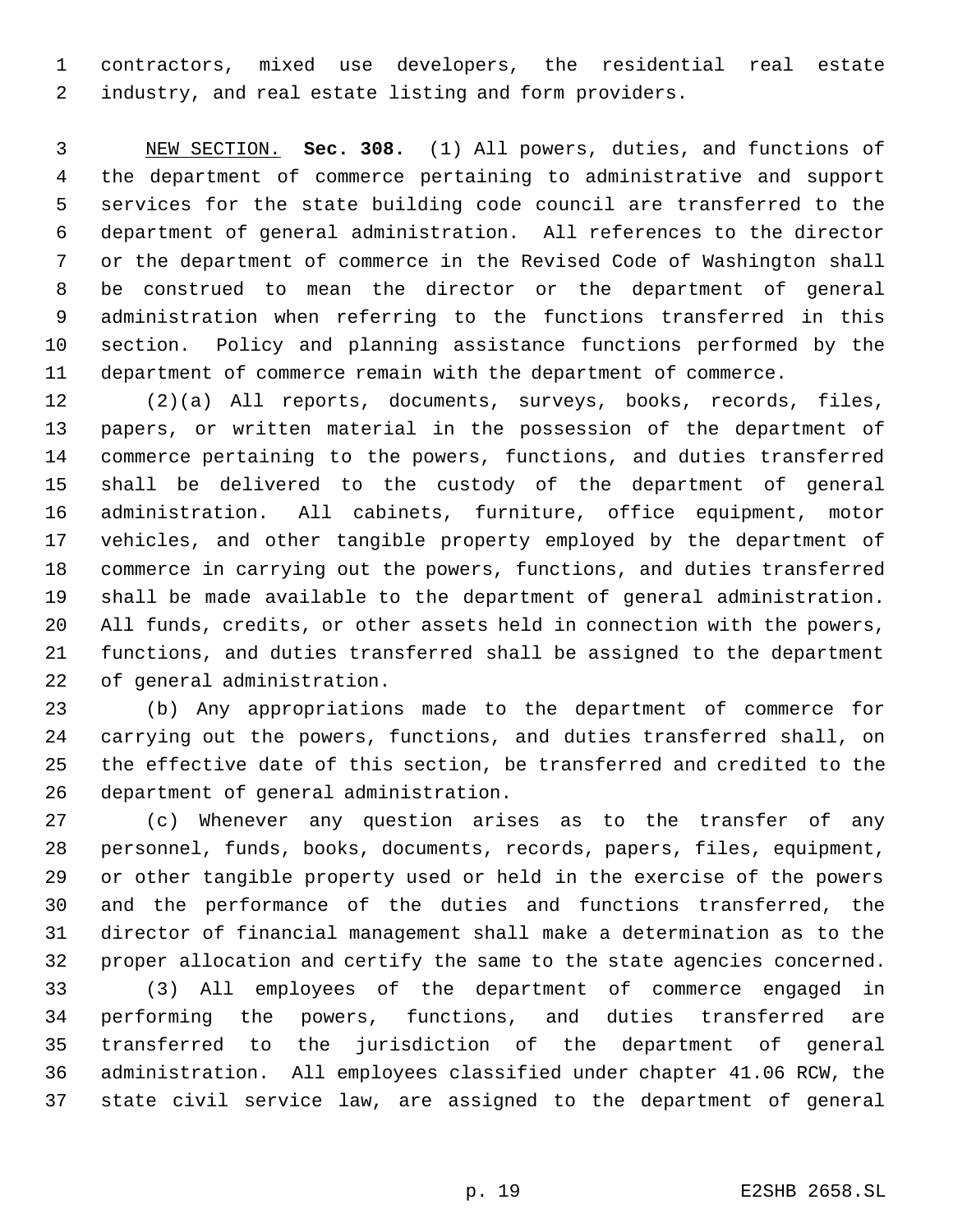administration to perform their usual duties upon the same terms as formerly, without any loss of rights, subject to any action that may be appropriate thereafter in accordance with the laws and rules governing state civil service.

 (4) All rules and all pending business before the department of commerce pertaining to the powers, functions, and duties transferred shall be continued and acted upon by the department of general administration. All existing contracts and obligations shall remain in full force and shall be performed by the department of general administration.

 (5) The transfer of the powers, duties, functions, and personnel of the department of commerce shall not affect the validity of any act performed before the effective date of this section.

 (6) If apportionments of budgeted funds are required because of the transfers directed by this section, the director of financial management shall certify the apportionments to the agencies affected, the state auditor, and the state treasurer. Each of these shall make the appropriate transfer and adjustments in funds and appropriation accounts and equipment records in accordance with the certification.

 (7) All classified employees of the department of commerce assigned to the department of general administration under this section whose positions are within an existing bargaining unit description at the department of general administration shall become a part of the existing bargaining unit at the department of general administration and shall be considered an appropriate inclusion or modification of the existing bargaining unit under the provisions of chapter 41.80 RCW.

#### **PART IV**

#### **DEPARTMENT OF COMMERCE--ENERGY POLICY**

 **Sec. 401.** RCW 43.21F.010 and 1975-'76 2nd ex.s. c 108 s 1 are each amended to read as follows:

 (1) The legislature finds that the state needs to implement a 32 comprehensive energy planning process that:

 (a) Is based on high quality, unbiased analysis; (b) Engages public agencies and stakeholders in a thoughtful, deliberative process that creates a cohesive plan that earns sustained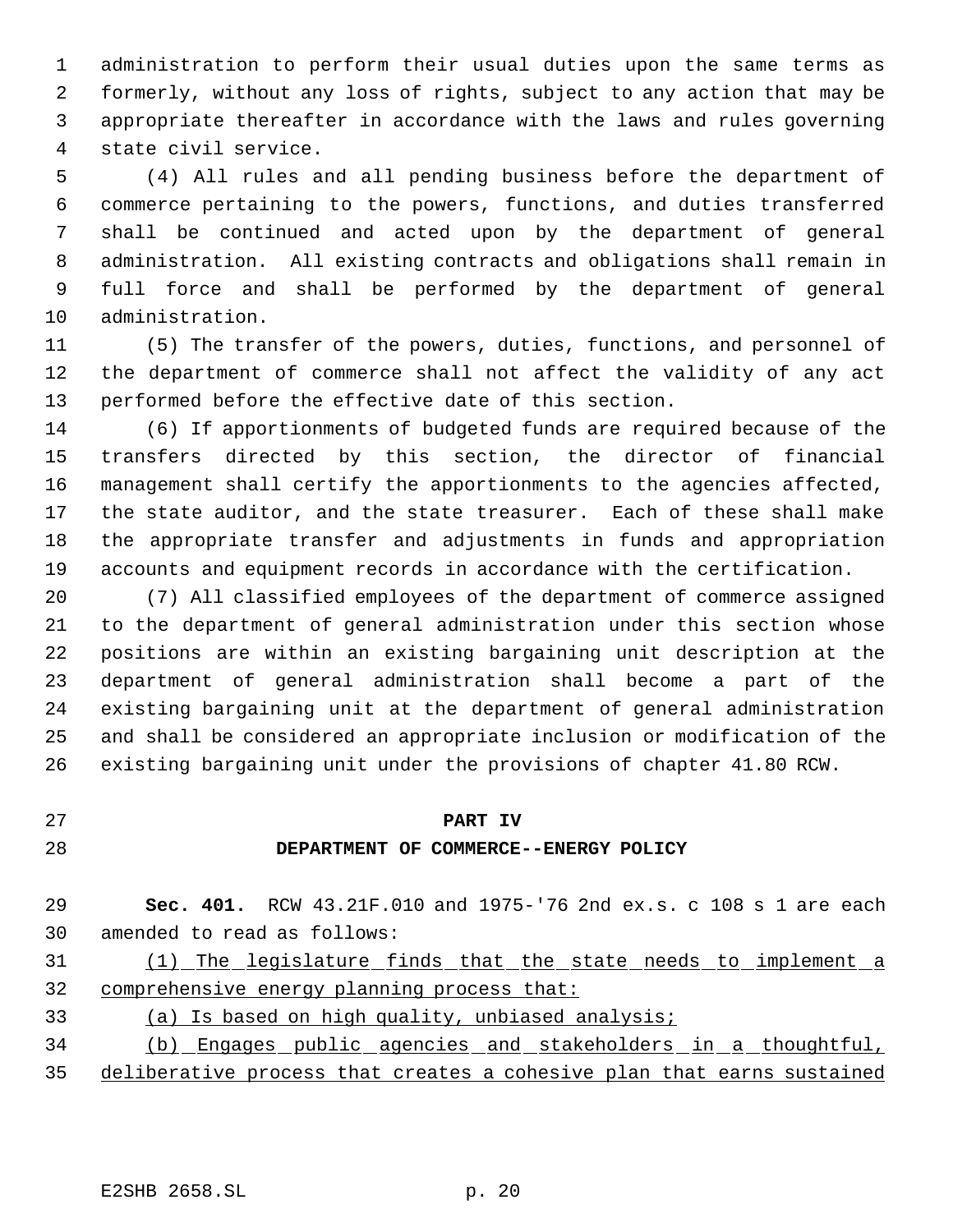1 support of the public and organizations and institutions that will ultimately be responsible for implementation and execution of the plan; and

 (c) Establishes policies and practices needed to ensure the effective implementation of the strategy.

 (2) The legislature further finds that energy drives the entire modern economy from petroleum for vehicles to electricity to light 8 homes and power businesses. The legislature further finds that the 9 nation and the world have started the transition to a clean energy 10 economy, with significant improvements in energy efficiency and 11 investments in new clean and renewable energy resources and 12 technologies. The legislature further finds this transition may 13 increase or decrease energy costs and efforts should be made to mitigate cost increases.

 (3) The legislature finds and declares that it is the continuing purpose of state government, consistent with other essential considerations of state policy, to foster wise and efficient energy use and to promote energy self-sufficiency through the use of indigenous and renewable energy sources, consistent with the promotion of reliable energy sources, the general welfare, and the protection of environmental quality.

 (4) The legislature further declares that a successful state energy strategy must balance three goals to:

 (a) Maintain competitive energy prices that are fair and reasonable for consumers and businesses and support our state's continued economic success;

 (b) Increase competitiveness by fostering a clean energy economy 28 and jobs through business and workforce development; and

29 (c) Meet the state's obligations to reduce greenhouse gas emissions.

 **Sec. 402.** RCW 43.21F.025 and 2009 c 565 s 27 are each reenacted and amended to read as follows:

 (1) "Assistant director" means the assistant director of the department of commerce responsible for energy policy activities;

- (2) "Department" means the department of commerce;
- (3) "Director" means the director of the department of commerce;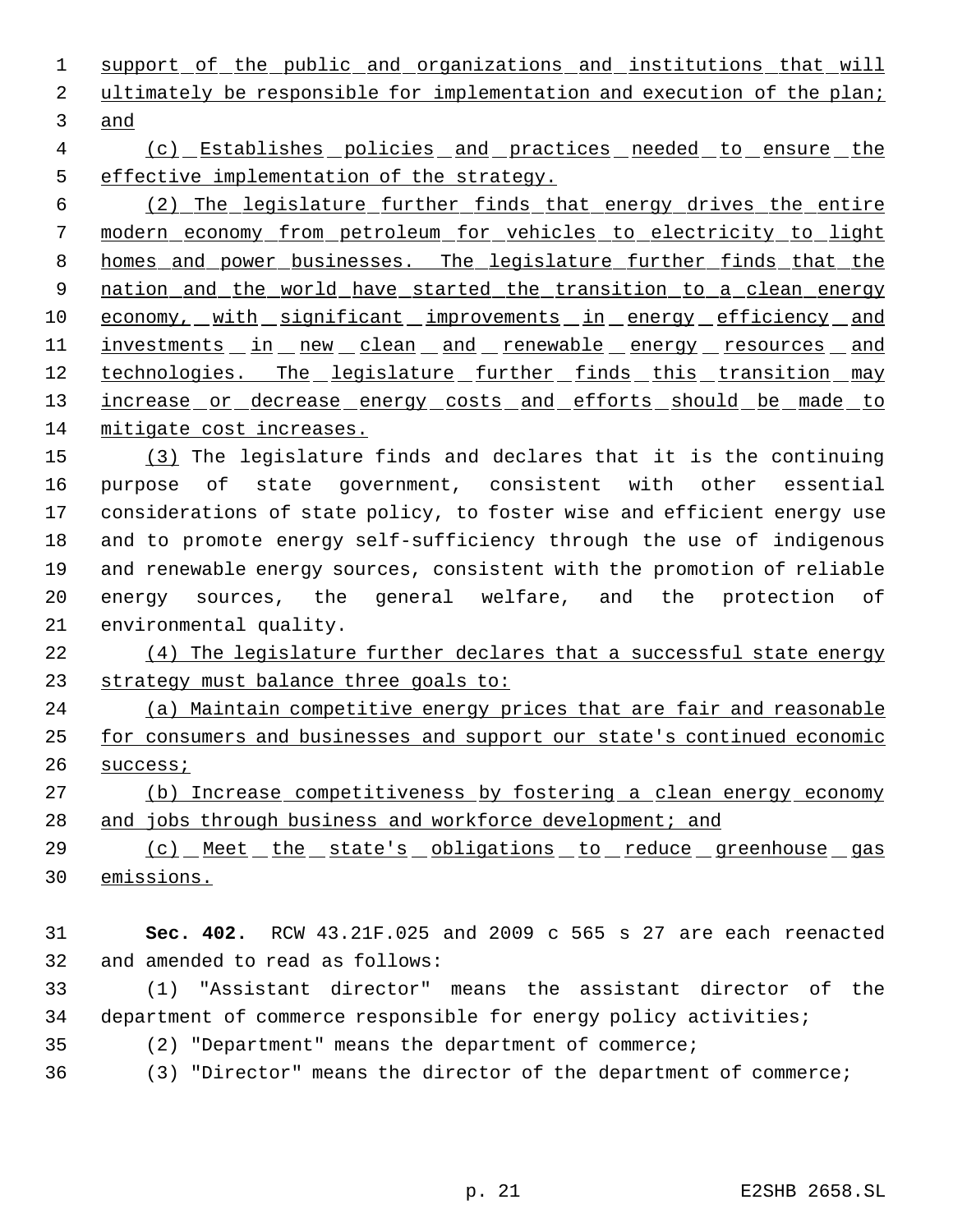(4) "Distributor" means any person, private corporation, partnership, individual proprietorship, utility, including investor- owned utilities, municipal utility, public utility district, joint operating agency, or cooperative, which engages in or is authorized to engage in the activity of generating, transmitting, or distributing energy in this state;

 (5) "Energy" means petroleum or other liquid fuels; natural or synthetic fuel gas; solid carbonaceous fuels; fissionable nuclear 9 material; electricity; solar radiation; geothermal resources; hydropower; organic waste products; wind; tidal activity; any other substance or process used to produce heat, light, or motion; or the savings from nongeneration technologies, including conservation or improved efficiency in the usage of any of the sources described in this subsection;

 (6) "Person" means an individual, partnership, joint venture, private or public corporation, association, firm, public service company, political subdivision, municipal corporation, government agency, public utility district, joint operating agency, or any other entity, public or private, however organized; and

20 (7) "State energy strategy" means the document ((and energy policy 21 direction)) developed ((under-section-1,-chapter-201,-Laws-of-1991 22 including any related appendices) and updated by the department as allowed in RCW 43.21F.090.

 NEW SECTION. **Sec. 403.** A new section is added to chapter 43.21F RCW to read as follows:

 (1) The state shall use the following principles to guide development and implementation of the state's energy strategy and to meet the goals of RCW 43.21F.010:

 (a) Pursue all cost-effective energy efficiency and conservation as the state's preferred energy resource, consistent with state law;

 (b) Ensure that the state's energy system meets the health, welfare, and economic needs of its citizens with particular emphasis on meeting the needs of low-income and vulnerable populations;

 (c) Maintain and enhance economic competitiveness by ensuring an affordable and reliable supply of energy resources and by supporting clean energy technology innovation, access to clean energy markets worldwide, and clean energy business and workforce development;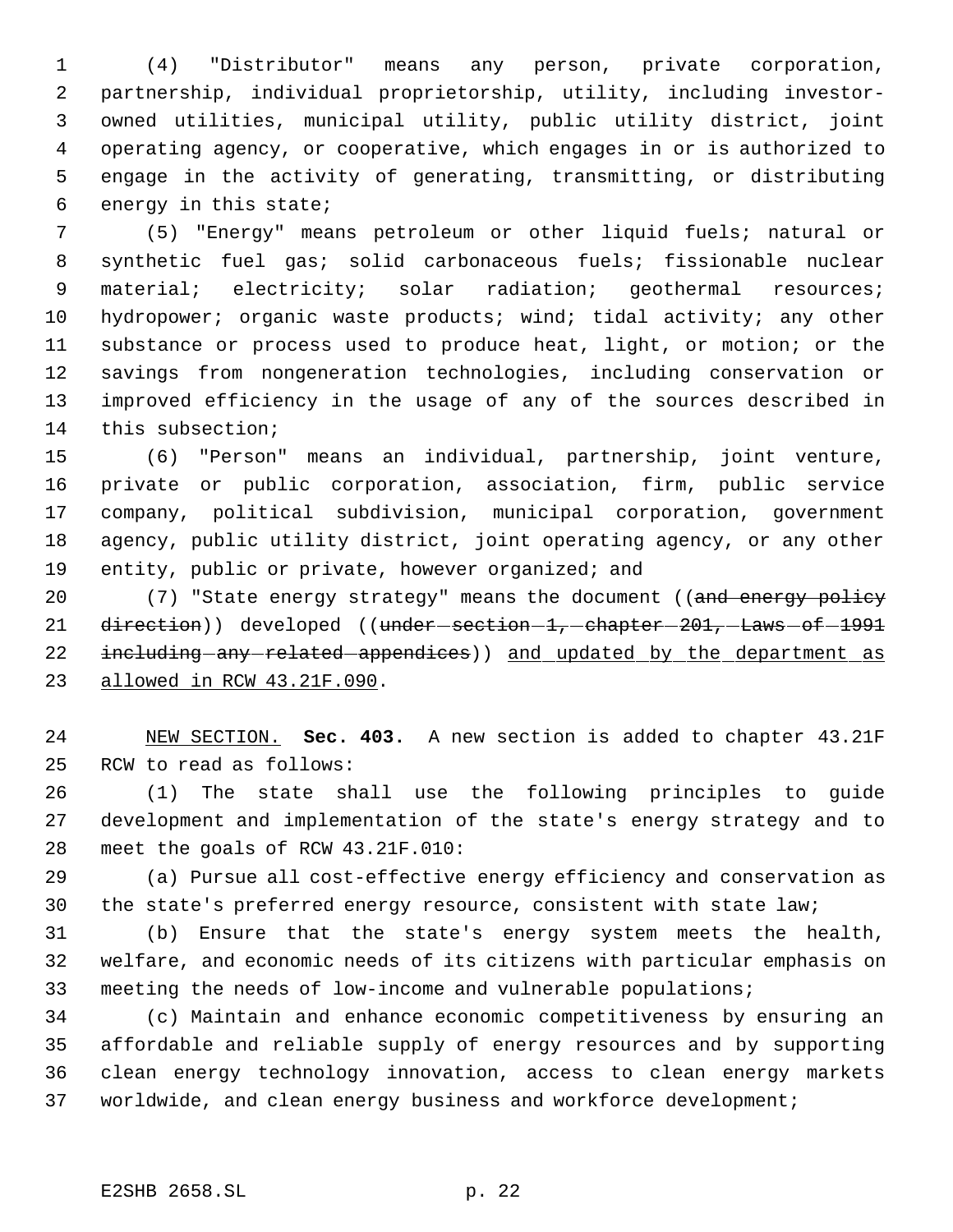(d) Reduce dependence on fossil fuel energy sources through improved efficiency and development of cleaner energy sources, such as bioenergy, low-carbon energy sources, and natural gas, and leveraging the indigenous resources of the state for the production of clean energy;

 (e) Improve efficiency of transportation energy use through advances in vehicle technology, increased system efficiencies, development of electricity, biofuels, and other clean fuels, and regional transportation planning to improve transportation choices;

 (f) Meet the state's statutory greenhouse gas limits and environmental requirements as the state develops and uses energy resources;

 (g) Build on the advantage provided by the state's clean regional electrical grid by expanding and integrating additional carbon-free and carbon-neutral generation, and improving the transmission capacity serving the state;

 (h) Make state government a model for energy efficiency, use of clean and renewable energy, and greenhouse gas-neutral operations; and (i) Maintain and enhance our state's existing energy infrastructure.

(2) The department shall:

 (a) During energy shortage emergencies, give priority in the allocation of energy resources to maintaining the public health, safety, and welfare of the state's citizens and industry in order to minimize adverse impacts on their physical, social, and economic well-being;

 (b) Develop and disseminate impartial and objective energy information and analysis, while taking full advantage of the capabilities of the state's institutions of higher education, national laboratory, and other organizations with relevant expertise and analytical capabilities;

 (c) Actively seek to maximize federal and other nonstate funding and support to the state for energy efficiency, renewable energy, emerging energy technologies, and other activities of benefit to the state's overall energy future; and

 (d) Monitor the actions of all agencies of the state for consistent implementation of the state's energy policy including applicable statutory policies and goals relating to energy supply and use.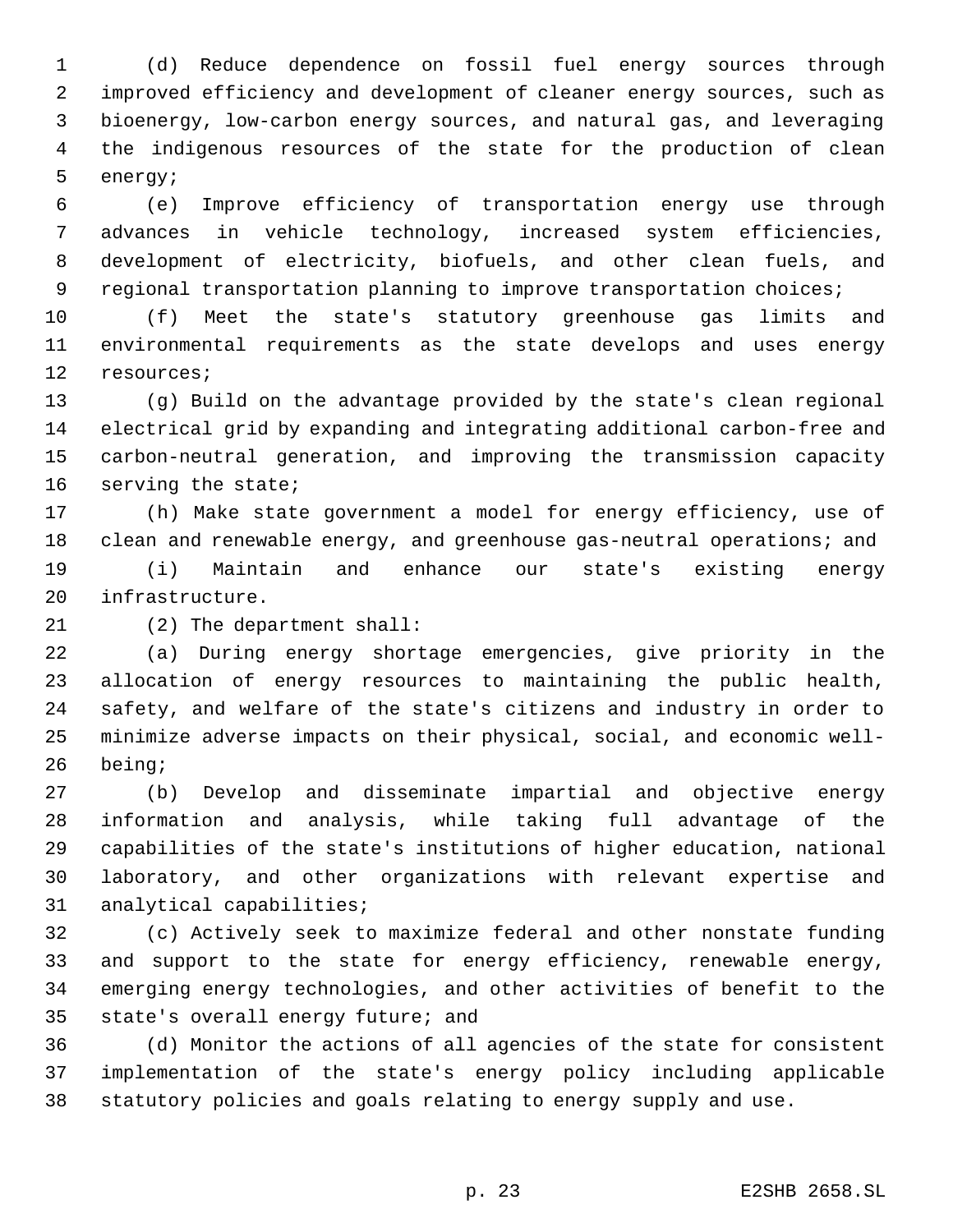*\*Sec. 404. RCW 43.21F.090 and 1996 c 186 s 106 are each amended to read as follows:*

 *(1) By December 1, 2010, the department ((shall review the state energy strategy as developed under section 1, chapter 201, Laws of 1991, periodically with the guidance of an advisory committee. For each review, an advisory committee shall be established with a membership resembling as closely as possible the original energy strategy advisory committee specified under section 1, chapter 201, Laws of 1991. Upon completion of a public hearing regarding the advisory committee's advice and recommendations for revisions to the energy strategy, a written report shall be conveyed by the department to the governor and the appropriate legislative committees. Any advisory committee established under this section shall be dissolved within three months after their written report is conveyed.)) of commerce shall update and revise the state energy strategy and implementation report with the guidance of an advisory committee formed under subsection (4) of this section. By December 1, 2011, and at least every five years thereafter, the department shall produce a fully updated state energy strategy and implementation report with the guidance of an advisory committee formed under subsection (4) of this section.*

 *(2)(a) The strategy shall, to the maximum extent feasible, examine the state's entire energy system.*

 *(b) In producing and updating the energy strategy, the department and advisory committee shall review related processes and documents relevant to a state energy strategy including, but not limited to, prior state energy strategies, the work of the clean energy leadership council, the climate advisory and action teams, the evergreen jobs committee, and reports of the state transportation planning commission, the economic development commission, and the Northwest power and conservation council.*

 *(c) The strategy must build upon and be consistent with all relevant and applicable statutorily authorized energy, environmental, and other policies, goals, and programs.*

 *(d) The strategy must identify administrative actions, regulatory coordination, and legislative recommendations that need to be undertaken to ensure that the energy strategy is implemented and*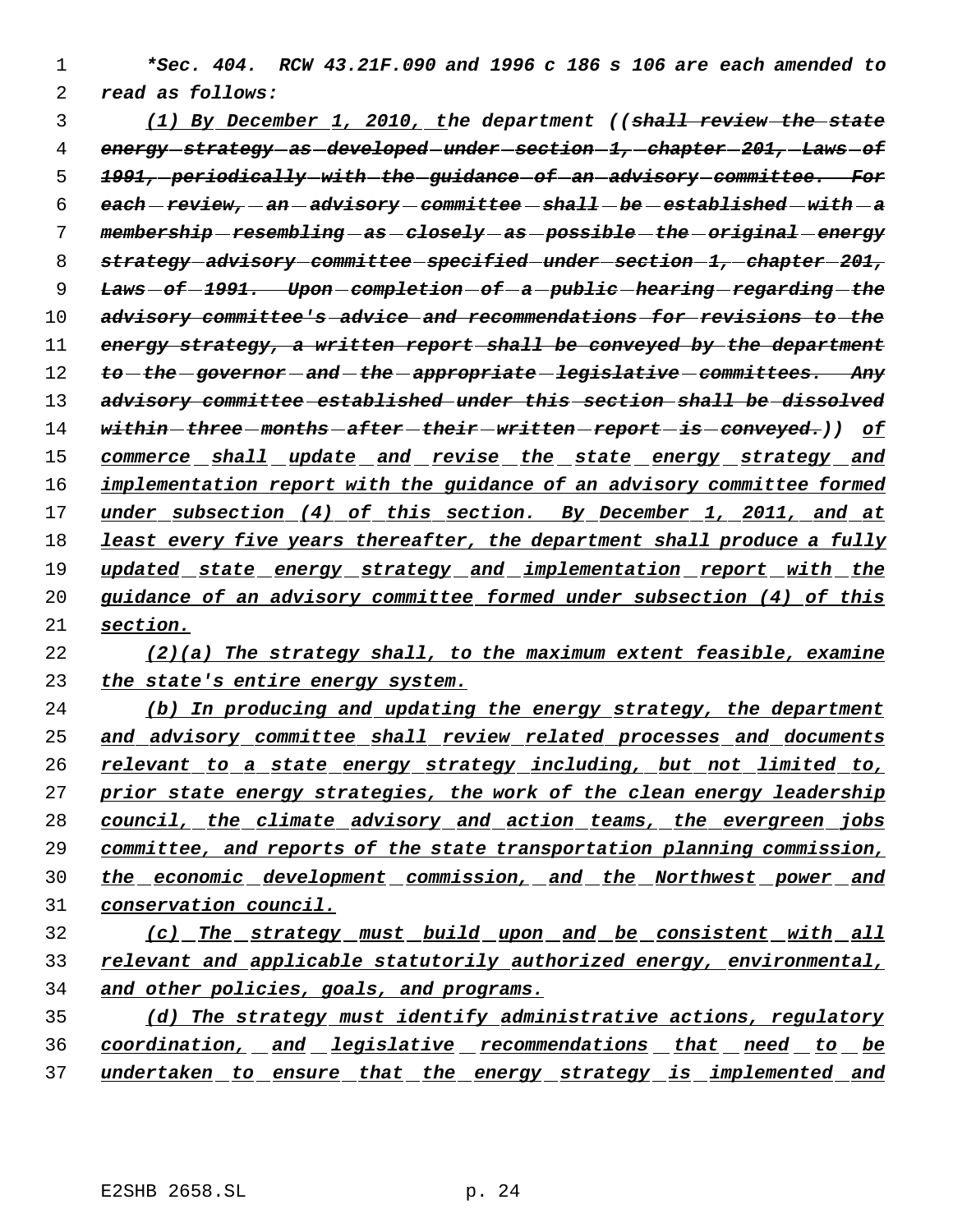| 1  | operationally supported by all state agencies and regulatory bodies  |
|----|----------------------------------------------------------------------|
| 2  | responsible for implementation of energy policy in the state.        |
| 3  | (3) In order to facilitate high quality decision making, the         |
| 4  | director of the department shall engage a group of scientific,       |
| 5  | engineering, economic, and other experts in energy analysis.         |
| 6  | (a) This group shall be comprised of representatives from the        |
| 7  | following institutions:                                              |
| 8  | (i) Research institutions of higher education;                       |
| 9  | (ii) The Pacific Northwest national laboratory;                      |
| 10 | (iii) The Northwest power planning and conservation council;         |
| 11 | and                                                                  |
| 12 | (iv) Other private, public, and nonprofit organizations that have    |
| 13 | a recognized expertise in engineering or economic analysis.          |
| 14 | $(b)$ This group will:                                               |
| 15 | (i) Identify near and long-term analytical needs and capabilities    |
| 16 | necessary to develop a state energy strategy;                        |
| 17 | (ii) Provide unbiased information about the state and region's       |
| 18 | energy portfolio, future energy needs, scenarios for growth, and     |
| 19 | improved productivity.                                               |
| 20 | <u>(c) The department and advisory committee shall use this</u>      |
| 21 | information in updating the state energy strategy.                   |
| 22 | $(4)(a)$ In order to update the state strategy, the department shall |
| 23 | form an advisory committee.                                          |
| 24 | (b) The director shall appoint the advisory committee with a         |
| 25 | membership reflecting a balance of the interests in:                 |
| 26 | (i) Energy generation, distribution, and consumption;                |
| 27 | (ii) Economic development; and                                       |
| 28 | (iii) Environmental protection, including:                           |
| 29 | (A) Residential, commercial, industrial, and agricultural users;     |
| 30 | (B) Electric and natural gas utilities or organizations, both        |
| 31 | consumer-owned and investor-owned;                                   |
| 32 | (C) Liquid fuel and natural gas industries;                          |
| 33 | (D) Local governments;                                               |
| 34 | $(E)$ Civic and environmental organizations;                         |
| 35 | (F) Clean energy companies;                                          |
| 36 | (G) Energy research and development organizations, economic          |
| 37 | development organizations, and key public agencies; and              |
| 38 | (H) Other interested stakeholders.                                   |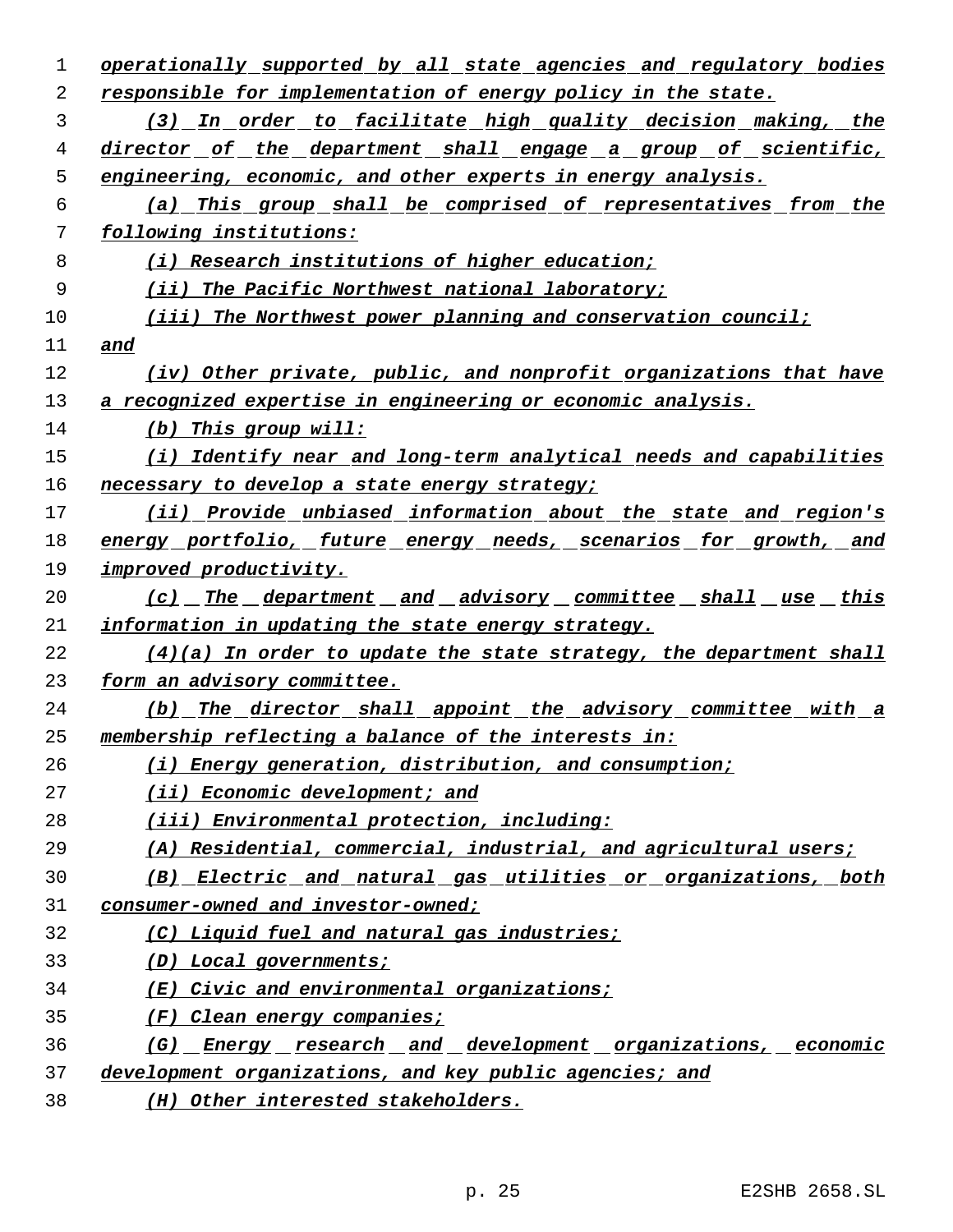- *(c) Any advisory committee established under this section must be dissolved within three months after the written report is conveyed.*
- *(d) The department and advisory committee shall work with stakeholders and other state agencies to develop the strategy.*
- *(5) Upon completion of a public hearing regarding the advisory committee's advice and recommendations for revisions to the energy strategy, the department shall present a written report to the governor and legislature which may include specific actions that will be needed to implement the strategy. The legislature shall, by concurrent resolution, approve or recommend changes to the strategy and updates.*

 *(6) The department may periodically review and update the state energy strategy as necessary. The department shall engage an advisory committee as required in this section when updating the strategy and present any updates to the legislature for its approval.*

 *(7) To assist in updates of the state energy strategy, the department shall actively seek both in-kind and financial support for this process from other nonstate sources. In order to avoid competition among Washington state agencies, the department shall coordinate the search for such external support. The department shall develop a work plan for updating the energy strategy that reflects the levels of activities and deliverables commensurate with the level of funding and in-kind support available from state and nonstate sources.*

*\*Sec. 404 was vetoed. See message at end of chapter.*

 NEW SECTION. **Sec. 405.** RCW 43.21F.015 (State policy) and 1994 c 207 s 3 & 1981 c 295 s 1 are each repealed.

| -25 | <b>PART V</b>                              |
|-----|--------------------------------------------|
| -26 | CRIMINAL JUSTICE TRAINING COMMISSION--DRUG |
| -27 | PROSECUTION ASSISTANCE PROGRAM             |

 **Sec. 501.** RCW 36.27.100 and 1995 c 399 s 41 are each amended to read as follows:

 The legislature recognizes that, due to the magnitude or volume of offenses in a given area of the state, there is a recurring need for supplemental assistance in the prosecuting of drug and drug-related offenses that can be directed to the area of the state with the greatest need for short-term assistance. A statewide drug prosecution 35 assistance program is created within the ((department-of-community,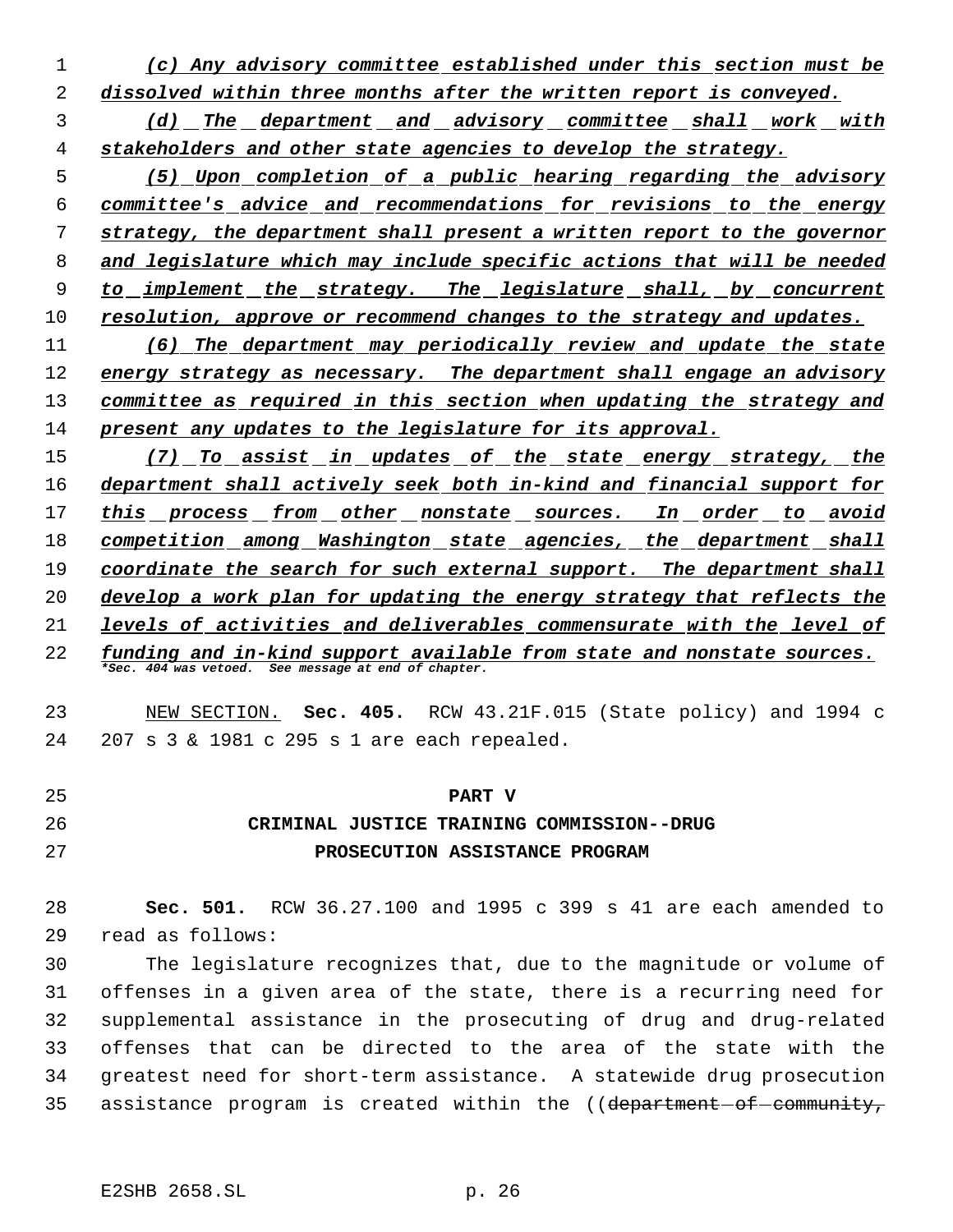1 trade, and economic development)) criminal justice training commission to assist county prosecuting attorneys in the prosecution of drug and drug-related offenses.

 NEW SECTION. **Sec. 502.** (1) All powers, duties, and functions of the department of commerce pertaining to the drug prosecution assistance program are transferred to the criminal justice training commission. All references to the director or the department of commerce in the Revised Code of Washington shall be construed to mean the director or the criminal justice training commission when referring to the functions transferred in this section.

 (2)(a) All reports, documents, surveys, books, records, files, papers, or written material in the possession of the department of commerce pertaining to the powers, functions, and duties transferred shall be delivered to the custody of the criminal justice training commission. All cabinets, furniture, office equipment, motor vehicles, and other tangible property employed by the department of commerce in carrying out the powers, functions, and duties transferred shall be made available to the criminal justice training commission. All funds, credits, or other assets held in connection with the powers, functions, and duties transferred shall be assigned to the criminal justice training commission.

 (b) Any appropriations made to the department of commerce for carrying out the powers, functions, and duties transferred shall, on the effective date of this section, be transferred and credited to the criminal justice training commission.

 (c) Whenever any question arises as to the transfer of any personnel, funds, books, documents, records, papers, files, equipment, or other tangible property used or held in the exercise of the powers and the performance of the duties and functions transferred, the director of financial management shall make a determination as to the proper allocation and certify the same to the state agencies concerned.

 (3) All employees of the department of commerce engaged in performing the powers, functions, and duties transferred are transferred to the jurisdiction of the criminal justice training commission. All employees classified under chapter 41.06 RCW, the state civil service law, are assigned to the criminal justice training commission to perform their usual duties upon the same terms as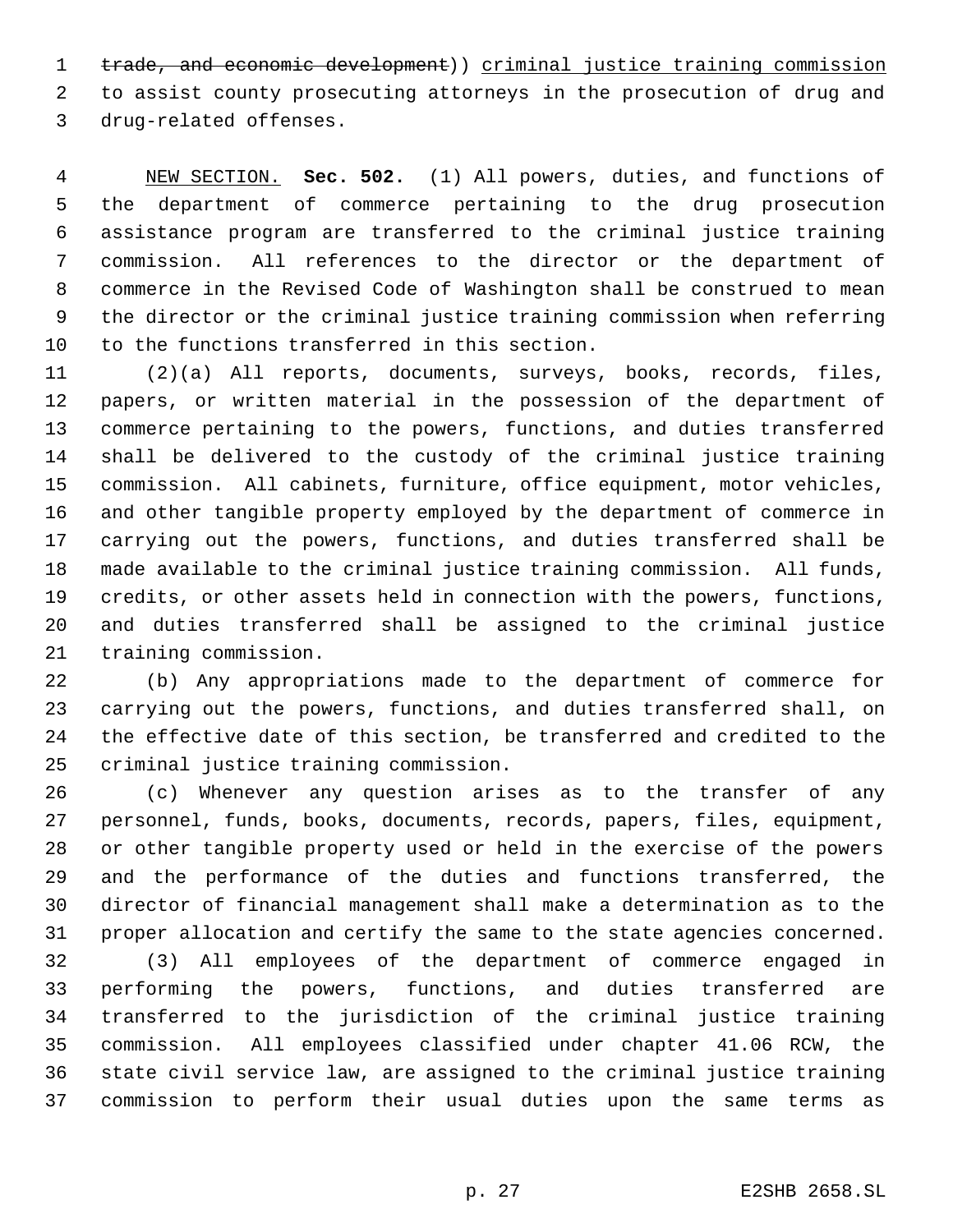formerly, without any loss of rights, subject to any action that may be appropriate thereafter in accordance with the laws and rules governing state civil service.

 (4) All rules and all pending business before the department of commerce pertaining to the powers, functions, and duties transferred shall be continued and acted upon by the criminal justice training commission. All existing contracts and obligations shall remain in full force and shall be performed by the criminal justice training commission.

 (5) The transfer of the powers, duties, functions, and personnel of the department of commerce shall not affect the validity of any act performed before the effective date of this section.

 (6) If apportionments of budgeted funds are required because of the transfers directed by this section, the director of financial management shall certify the apportionments to the agencies affected, the state auditor, and the state treasurer. Each of these shall make the appropriate transfer and adjustments in funds and appropriation accounts and equipment records in accordance with the certification.

 (7) All classified employees of the department of commerce assigned to the criminal justice training commission under this section whose positions are within an existing bargaining unit description at the criminal justice training commission shall become a part of the existing bargaining unit at the criminal justice training commission and shall be considered an appropriate inclusion or modification of the existing bargaining unit under the provisions of chapter 41.80 RCW.

#### **PART VI**

### **WASHINGTON UTILITIES AND TRANSPORTATION COMMISSION--ENERGY**

 **Sec. 601.** RCW 80.50.030 and 2001 c 214 s 4 are each amended to read as follows:

 (1) There is created and established the energy facility site evaluation council.

 (2)(a) The chair of the council shall be appointed by the governor with the advice and consent of the senate, shall have a vote on matters before the council, shall serve for a term coextensive with the term of the governor, and is removable for cause. The chair may designate a member of the council to serve as acting chair in the event of the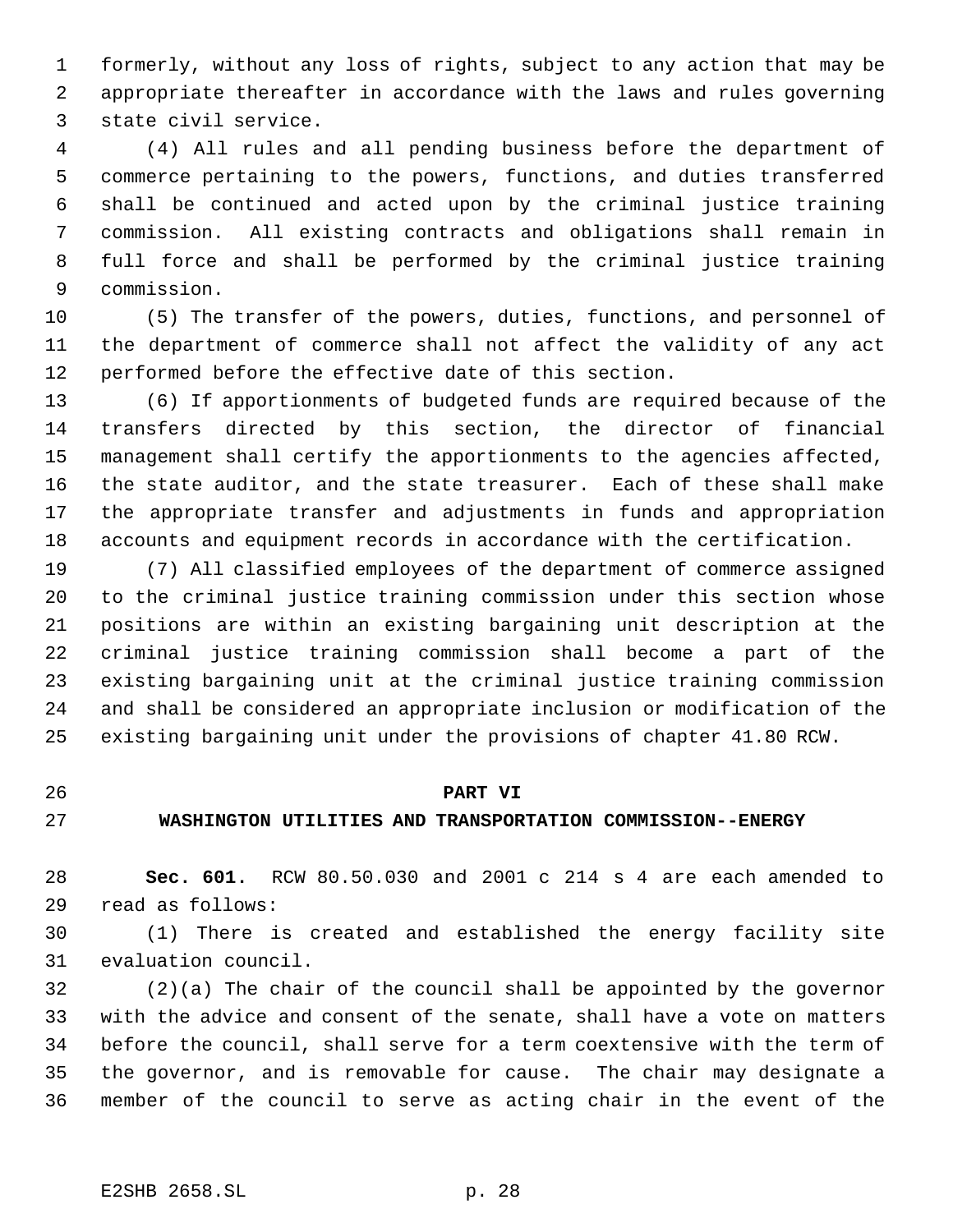chair's absence. The salary of the chair shall be determined under RCW 43.03.040. The chair is a "state employee" for the purposes of chapter 42.52 RCW. As applicable, when attending meetings of the council, members may receive reimbursement for travel expenses in accordance with RCW 43.03.050 and 43.03.060, and are eligible for compensation under RCW 43.03.250.

 (b) The chair or a designee shall execute all official documents, contracts, and other materials on behalf of the council. The 9 Washington  $($  (state - department - of - community, - trade, - and - economic development)) utilities and transportation commission shall provide all 11 administrative and staff support for the council. The ((director of  $the$  department  $-$  of  $-$  community,  $-$  trade,  $-$  and  $-$  economic  $-$  development)) 13 commission has supervisory authority over the staff of the council and shall employ such personnel as are necessary to implement this chapter. Not more than three such employees may be exempt from chapter 41.06 RCW. The council shall otherwise retain its independence in exercising 17 its powers, functions, and duties and its supervisory control over 18 nonadministrative staff support. Membership, powers, functions, and duties of the Washington state utilities and transportation commission and the council shall otherwise remain as provided by law.

 (3)(a) The council shall consist of the directors, administrators, 22 or their designees, of the following departments, agencies, commissions, and committees or their statutory successors:

(i) Department of ecology;

(ii) Department of fish and wildlife;

26 (iii) Department of ((community, trade, and economic development)) 27 commerce;

(iv) Utilities and transportation commission; and

(v) Department of natural resources.

 (b) The directors, administrators, or their designees, of the following departments, agencies, and commissions, or their statutory successors, may participate as councilmembers at their own discretion provided they elect to participate no later than sixty days after an application is filed:

- (i) Department of agriculture;
- (ii) Department of health;
- (iii) Military department; and
- (iv) Department of transportation.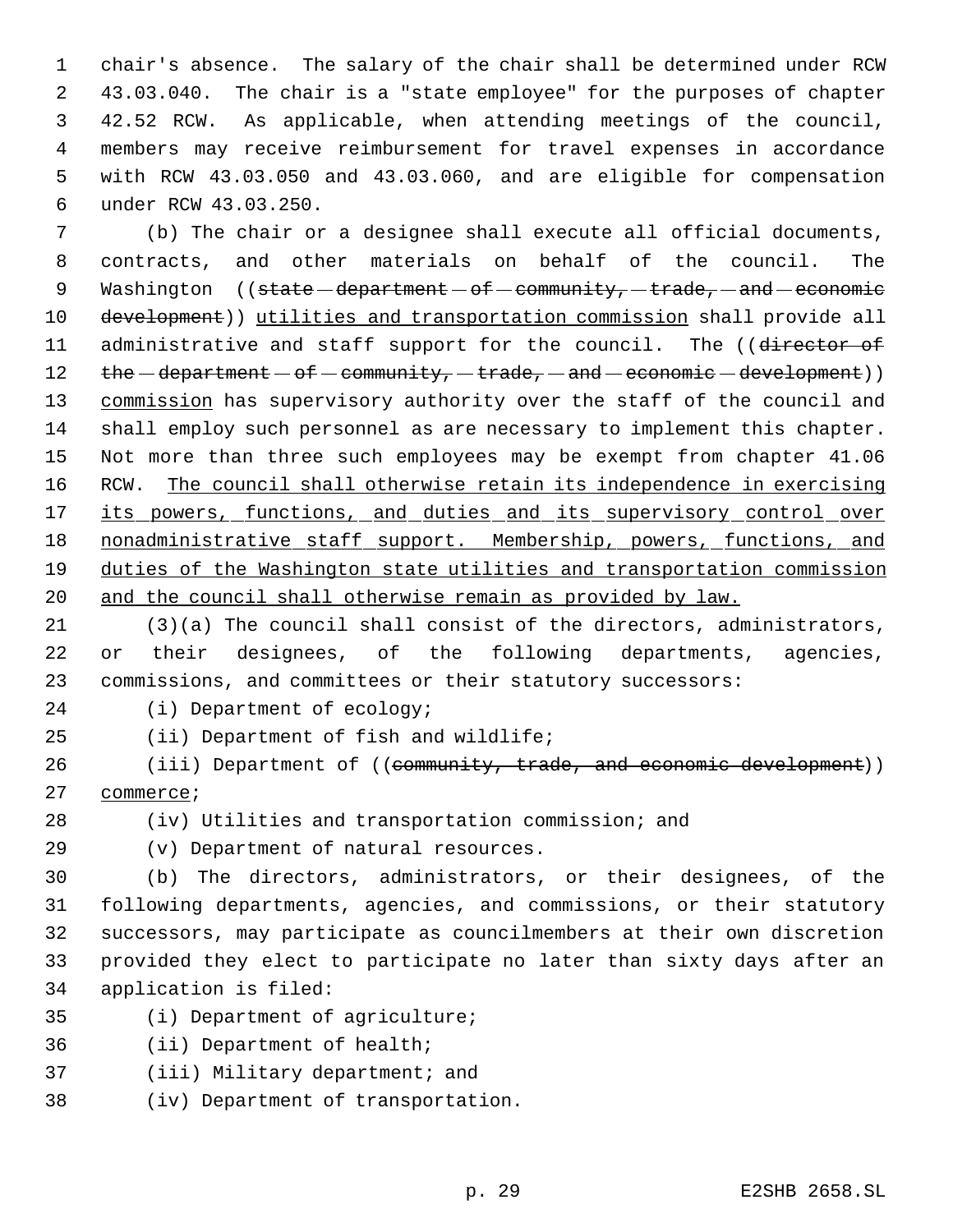(c) Council membership is discretionary for agencies that choose to participate under (b) of this subsection only for applications that are filed with the council on or after May 8, 2001. For applications filed before May 8, 2001, council membership is mandatory for those agencies listed in (b) of this subsection.

 (4) The appropriate county legislative authority of every county wherein an application for a proposed site is filed shall appoint a member or designee as a voting member to the council. The member or designee so appointed shall sit with the council only at such times as the council considers the proposed site for the county which he or she represents, and such member or designee shall serve until there has been a final acceptance or rejection of the proposed site.

 (5) The city legislative authority of every city within whose corporate limits an energy plant is proposed to be located shall appoint a member or designee as a voting member to the council. The member or designee so appointed shall sit with the council only at such times as the council considers the proposed site for the city which he or she represents, and such member or designee shall serve until there has been a final acceptance or rejection of the proposed site.

 (6) For any port district wherein an application for a proposed port facility is filed subject to this chapter, the port district shall appoint a member or designee as a nonvoting member to the council. The member or designee so appointed shall sit with the council only at such times as the council considers the proposed site for the port district which he or she represents, and such member or designee shall serve until there has been a final acceptance or rejection of the proposed site. The provisions of this subsection shall not apply if the port district is the applicant, either singly or in partnership or association with any other person.

 NEW SECTION. **Sec. 602.** (1) All administrative powers, duties, and functions of the department of commerce pertaining to the energy facility site evaluation council are transferred to the Washington utilities and transportation commission. All references to the director or the department of commerce in the Revised Code of Washington shall be construed to mean the Washington utilities and transportation commission when referring to the functions transferred in this section.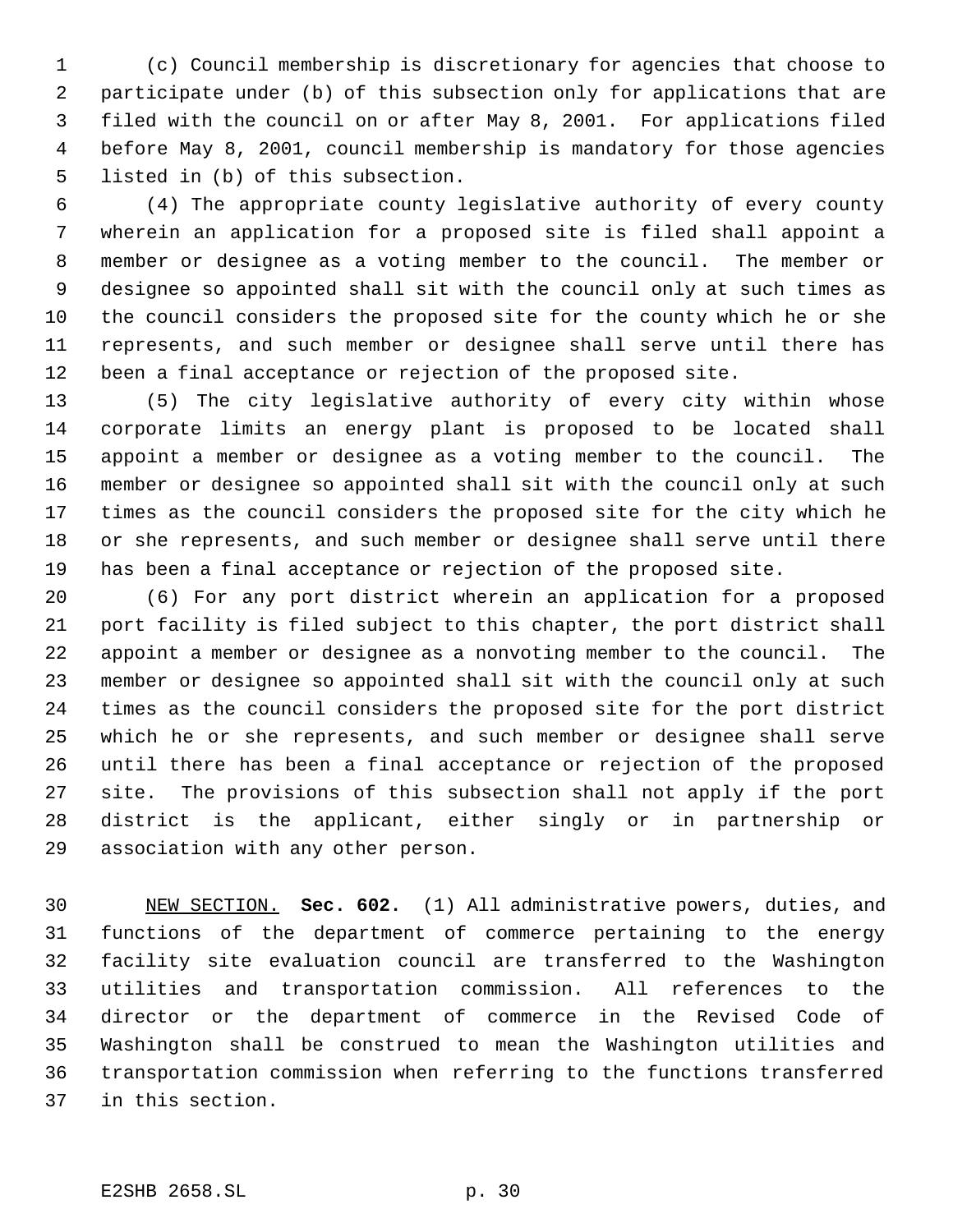(2)(a) All reports, documents, surveys, books, records, files, papers, or written material in the possession of the department of commerce pertaining to the powers, functions, and duties transferred shall be delivered to the custody of the Washington utilities and transportation commission. All cabinets, furniture, office equipment, motor vehicles, and other tangible property employed by the department of commerce in carrying out the powers, functions, and duties transferred shall be made available to the Washington utilities and transportation commission. All funds, credits, or other assets held in connection with the powers, functions, and duties transferred shall be assigned to the Washington utilities and transportation commission.

 (b) Any appropriations made to the department of commerce for carrying out the powers, functions, and duties transferred shall, on the effective date of this section, be transferred and credited to the Washington utilities and transportation commission.

 (c) Whenever any question arises as to the transfer of any personnel, funds, books, documents, records, papers, files, equipment, or other tangible property used or held in the exercise of the powers and the performance of the duties and functions transferred, the director of financial management shall make a determination as to the proper allocation and certify the same to the state agencies concerned.

 (3) All employees of the department of commerce engaged in performing the powers, functions, and duties transferred are transferred to the jurisdiction of the Washington utilities and transportation commission. All employees classified under chapter 41.06 RCW, the state civil service law, are assigned to the Washington utilities and transportation commission to perform their usual duties upon the same terms as formerly, without any loss of rights, subject to any action that may be appropriate thereafter in accordance with the laws and rules governing state civil service.

 (4) All rules and all pending business before the department of commerce pertaining to the powers, functions, and duties transferred shall be continued and acted upon by the Washington utilities and transportation commission. All existing contracts and obligations shall remain in full force and shall be performed by the Washington utilities and transportation commission.

(5) The transfer of the powers, duties, functions, and personnel of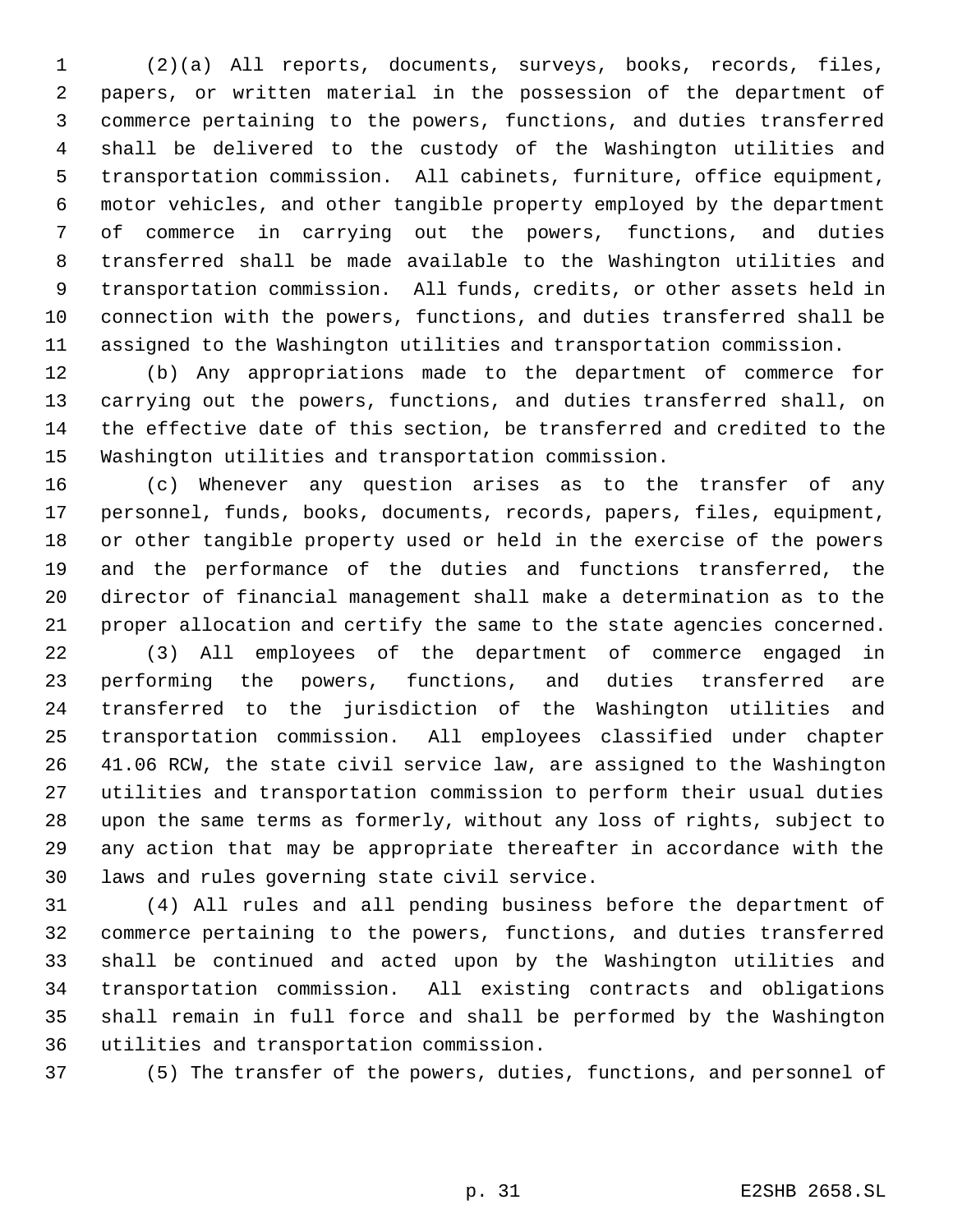the department of commerce shall not affect the validity of any act performed before the effective date of this section.

 (6) If apportionments of budgeted funds are required because of the transfers directed by this section, the director of financial management shall certify the apportionments to the agencies affected, the state auditor, and the state treasurer. Each of these shall make the appropriate transfer and adjustments in funds and appropriation accounts and equipment records in accordance with the certification.

 (7) All classified employees of the department of commerce assigned to the Washington utilities and transportation commission under this section whose positions are within an existing bargaining unit description at the Washington utilities and transportation commission shall become a part of the existing bargaining unit at the Washington utilities and transportation commission and shall be considered an appropriate inclusion or modification of the existing bargaining unit under the provisions of chapter 41.80 RCW.

#### **PART VII**

### **MUNICIPAL RESEARCH COUNCIL**

 **Sec. 701.** RCW 43.110.030 and 2000 c 227 s 3 are each amended to read as follows:

21 (1) The ((municipal research council)) department of commerce shall contract for the provision of municipal research and services to cities, towns, and counties. Contracts for municipal research and services shall be made with state agencies, educational institutions, 25 or private consulting firms, that in the judgment of ((council 26 members)) the department are qualified to provide such research and services. Contracts for staff support may be made with state agencies, educational institutions, or private consulting firms that in the 29 judgment of the ((council members)) department are qualified to provide such support.

(2) Municipal research and services shall consist of:

32  $((+1))$  (a) Studying and researching city, town, and county 33 government and issues relating to city, town, and county government;

 (( $(2)$ )) (b) Acquiring, preparing, and distributing publications related to city, town, and county government and issues relating to city, town, and county government;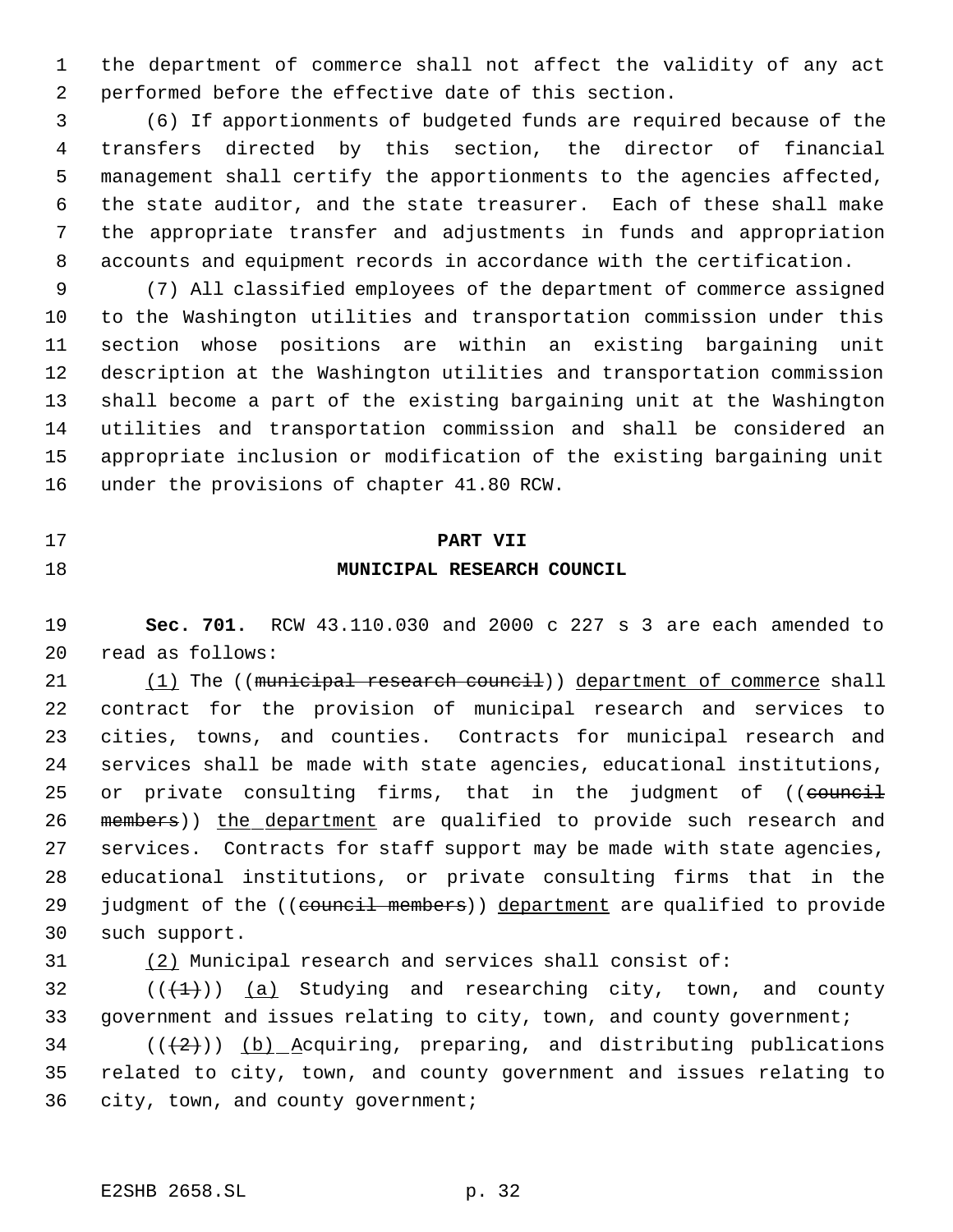(( $\left(43\right)$ )) <u>(c)</u> Providing educational conferences relating to city, town, and county government and issues relating to city, town, and 3 county government; and

 (( $(4)$ )) <u>(d) Furnishing legal</u>, technical, consultative, and field services to cities, towns, and counties concerning planning, public health, utility services, fire protection, law enforcement, public works, and other issues relating to city, town, and county government.

8 (3) Requests for legal services by county officials shall be sent to the office of the county prosecuting attorney. Responses by the 10 ((municipal - research - council)) department of commerce to county requests for legal services shall be provided to the requesting official and the county prosecuting attorney.

13 (4) The ((activities, programs, and services of the municipal 14 research-council-shall-be-carried-on-in-cooperation)) department of 15 commerce shall coordinate with the association of Washington cities and 16 the Washington state association of counties in carrying out the 17 activities in this section. Services to cities and towns shall be 18 based upon the moneys appropriated to the ((municipal-research 19 council)) department from the city and town research services account under RCW 43.110.060. Services to counties shall be based upon the 21 moneys appropriated to the ((municipal research council)) department from the county research services account under RCW 43.110.050.

 **Sec. 702.** RCW 43.110.060 and 2002 c 38 s 4 are each amended to read as follows:

 The city and town research services account is created in the state treasury. Moneys in the account shall consist of amounts transferred under RCW 66.08.190(2) and any other transfers or appropriations to the account. Moneys in the account may be spent only after an appropriation. Expenditures from the account may be used only for city and town research.

 All unobligated moneys remaining in the account at the end of the fiscal biennium shall be distributed by the treasurer to the incorporated cities and towns of the state in the same manner as the distribution under RCW 66.08.190(1)(b)(iii).

 ((The treasurer may disburse amounts appropriated to the municipal research council from the city and town research services account by warrant or check to the contracting parties on invoices or vouchers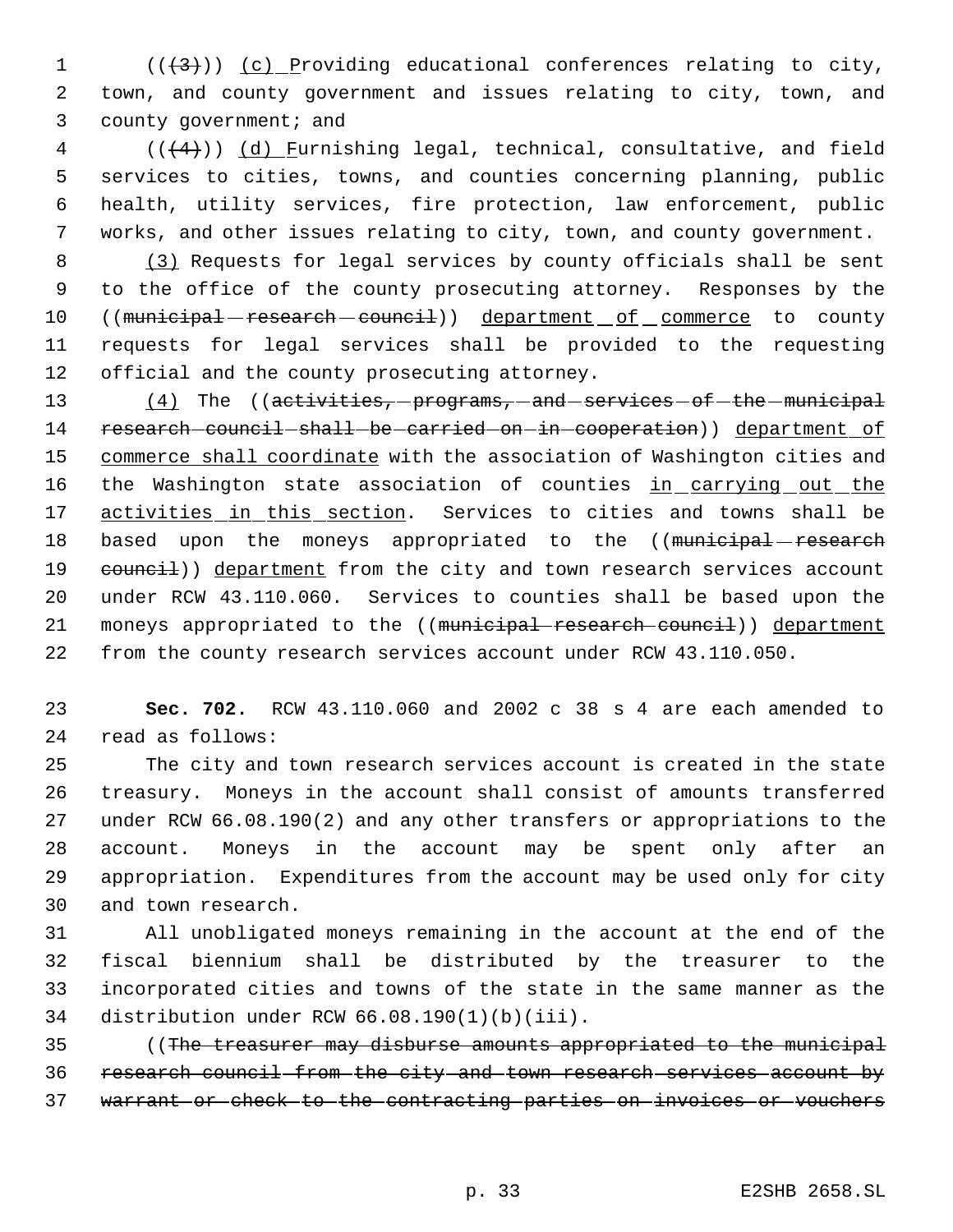1 certified by the chair of the municipal research council or his or her 2 designee.)) Payments to public agencies may be made in advance of 3 actual work contracted for, at the discretion of the ((council)) department of commerce.

 **Sec. 703.** RCW 43.110.080 and 2006 c 328 s 1 are each amended to read as follows:

 (1) The ((municipal research council)) department of commerce shall contract for the provision of research and services to special purpose districts. A contract shall be made with a state agency, educational institution, or private consulting firm, that in the judgment of 11 ((council members)) the department is qualified to provide such research and services.

 (2) Research and services to special purpose districts shall consist of:

 (a) Studying and researching issues relating to special purpose district government;

 (b) Acquiring, preparing, and distributing publications related to special purpose districts; and

19 (c) Furnishing legal, technical, consultative, and field services to special purpose districts concerning issues relating to special purpose district government.

22 (3) The ((activities, programs, and services of the municipal research council to special purpose districts shall be carried on in 24 cooperation)) department of commerce shall coordinate with the 25 associations representing the various special purpose districts with 26 respect to carrying out the activities in this section. Services to special purpose districts shall be based upon the moneys appropriated 28 to the ((municipal research council)) department of commerce from the special purpose district research services account under RCW 43.110.090.

 **Sec. 704.** RCW 43.15.020 and 2009 c 560 s 27 are each amended to read as follows:

 The lieutenant governor serves as president of the senate and is responsible for making appointments to, and serving on, the committees and boards as set forth in this section.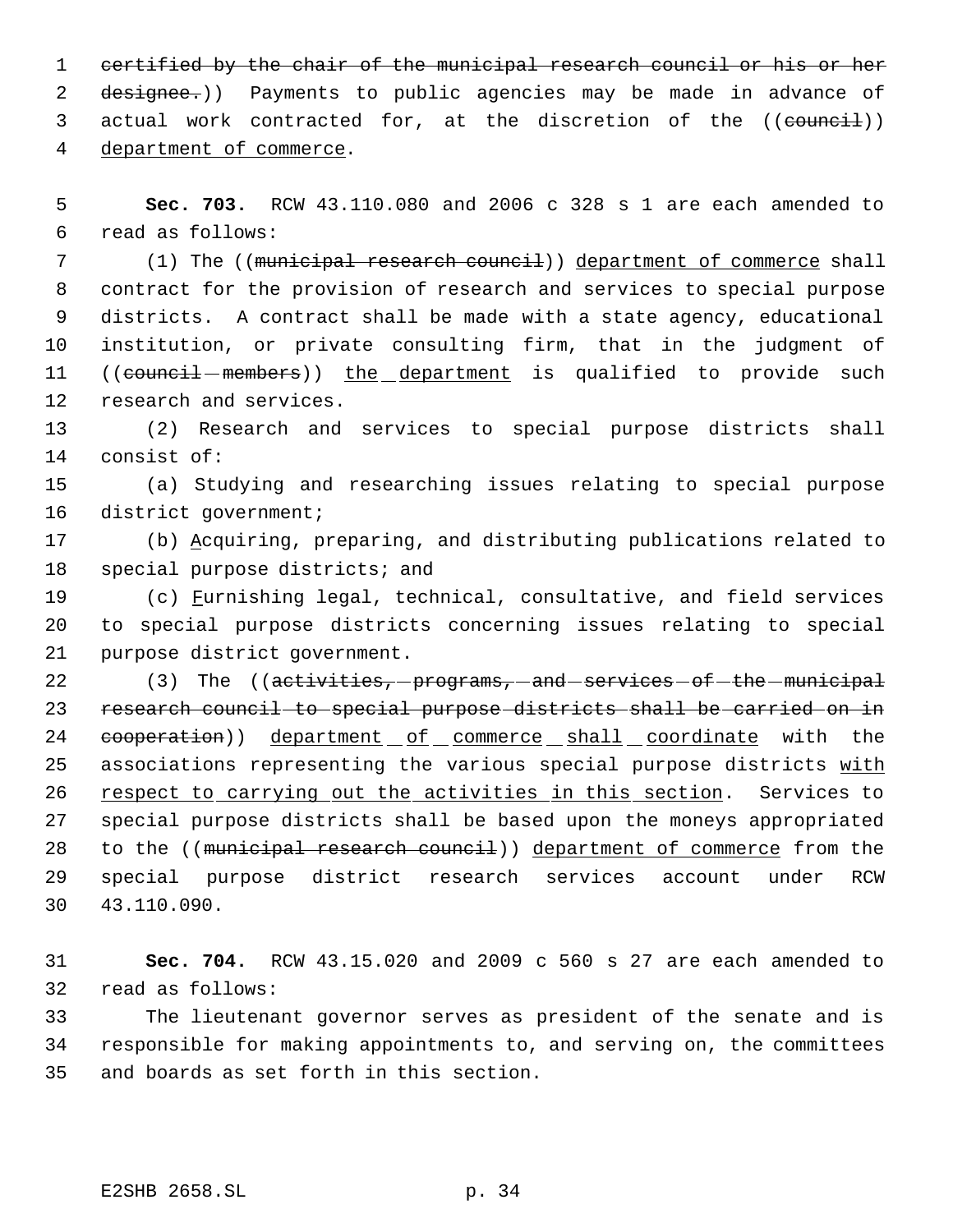(1) The lieutenant governor serves on the following boards and committees: (a) Capitol furnishings preservation committee, RCW 27.48.040; (b) Washington higher education facilities authority, RCW 28B.07.030; (c) Productivity board, also known as the employee involvement and recognition board, RCW 41.60.015; 8 (d) State finance committee, RCW 43.33.010; (e) State capitol committee, RCW 43.34.010; (f) Washington health care facilities authority, RCW 70.37.030; (g) State medal of merit nominating committee, RCW 1.40.020; (h) Medal of valor committee, RCW 1.60.020; and (i) Association of Washington generals, RCW 43.15.030. (2) The lieutenant governor, and when serving as president of the senate, appoints members to the following boards and committees: (a) Civil legal aid oversight committee, RCW 2.53.010; (b) Office of public defense advisory committee, RCW 2.70.030; (c) Washington state gambling commission, RCW 9.46.040; (d) Sentencing guidelines commission, RCW 9.94A.860; (e) State building code council, RCW 19.27.070; (f) Women's history consortium board of advisors, RCW 27.34.365; 22 (g) Financial ((<del>literacy</del>)) education public-private partnership, RCW 28A.300.450; (h) Joint administrative rules review committee, RCW 34.05.610; (i) Capital projects advisory review board, RCW 39.10.220; (j) Select committee on pension policy, RCW 41.04.276; (k) Legislative ethics board, RCW 42.52.310; (l) Washington citizens' commission on salaries, RCW 43.03.305; (m) Legislative oral history committee, RCW 44.04.325; (n) State council on aging, RCW 43.20A.685; (o) State investment board, RCW 43.33A.020; (p) Capitol campus design advisory committee, RCW 43.34.080; (q) Washington state arts commission, RCW 43.46.015; (r) Information services board, RCW 43.105.032; (s) K-20 educational network board, RCW 43.105.800; (t) ((Municipal research council, RCW 43.110.010;  $\{u\})$  Council for children and families, RCW 43.121.020; 38 ( $(\{\forall\})$ ) (u) PNWER-Net working subgroup under chapter 43.147 RCW;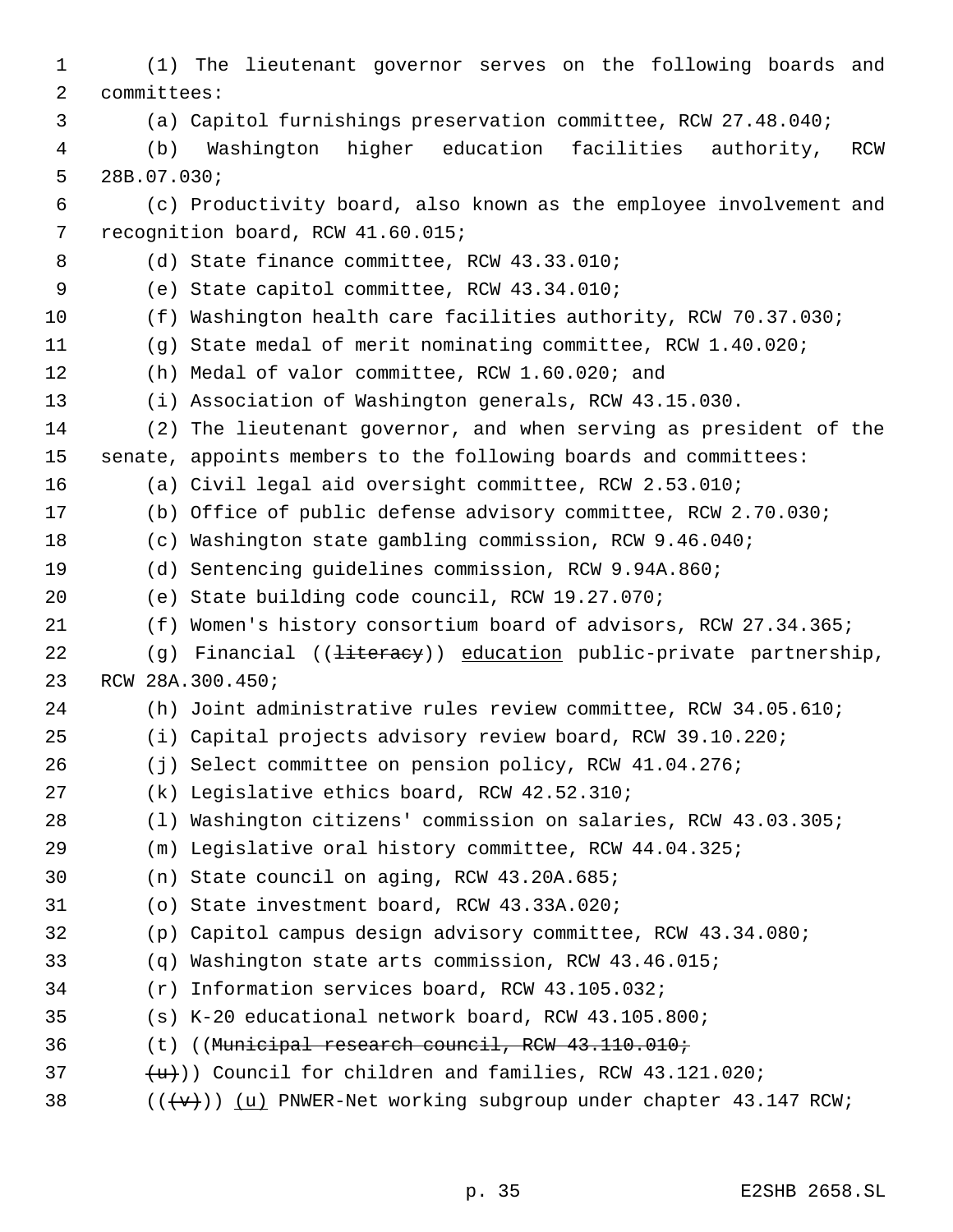1 (((w)) (v) Community economic revitalization board, RCW 43.160.030; (( $\{x\})$ ) (w) Washington economic development finance authority, RCW 43.163.020;  $((\{y\}))(x)$  Life sciences discovery fund authority, RCW 43.350.020;  $((+z))$   $(y)$  Legislative children's oversight committee, RCW 44.04.220; 8 (( $\frac{1}{(4a)}$ )) (z) Joint legislative audit and review committee, RCW 44.28.010; 10 (((bb))) (aa) Joint committee on energy supply and energy conservation, RCW 44.39.015; 12 ((((ee))) (bb) Legislative evaluation and accountability program committee, RCW 44.48.010; 14 (((dd))) (cc) Agency council on coordinated transportation, RCW 47.06B.020; 16 (((ee)) (dd) Manufactured housing task force, RCW 59.22.090; 17 (( $(fff)$ ) (ee) Washington horse racing commission, RCW 67.16.014; 18 (((gg))) (ff) Correctional industries board of directors, RCW 72.09.080;  $((+hh))$  (qq) Joint committee on veterans' and military affairs, RCW 73.04.150;  $((\overrightarrow{\pm}i))$  (hh) Joint legislative committee on water supply during drought, RCW 90.86.020;  $((\{\dagger\}\dagger))$  (ii) Statute law committee, RCW 1.08.001; and 25 (((kk)) (jj) Joint legislative oversight committee on trade policy, RCW 44.55.020. **Sec. 705.** RCW 35.21.185 and 1995 c 21 s 1 are each amended to read as follows: (1) It is the purpose of this section to provide a means whereby all cities and towns may obtain, through a single source, information regarding ordinances of other cities and towns that may be of assistance to them in enacting appropriate local legislation. (2) For the purposes of this section, (a) "clerk" means the city or

34 town clerk or other person who is lawfully designated to perform the 35 recordkeeping function of that office, and (b) "((municipal research 36 council)) department" means the ((municipal research council created by 37 chapter 43.110 RCW) department of commerce.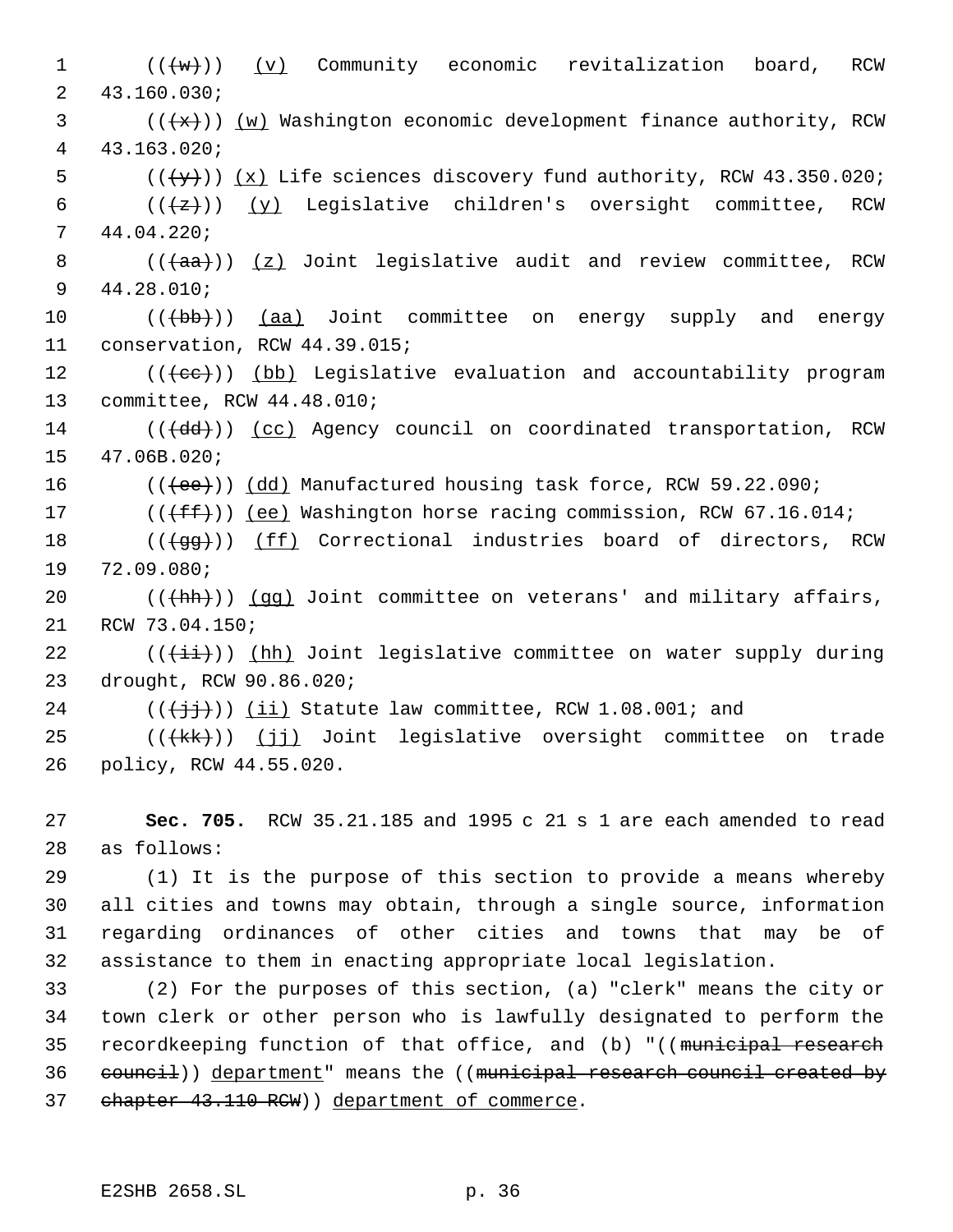(3) The clerk of every city and town is directed to provide to the 2 ((municipal-research-council)) department or its designee, promptly after adoption, a copy of each of its regulatory ordinances and such other ordinances or kinds of ordinances as may be described in a list 5 or lists promulgated by the ((municipal research council)) department or its designee from time to time, and may provide such copies without 7 charge. The ((municipal research council)) department may provide that information to the entity with which it contracts for the provision of municipal research and services, in order to provide a pool of information for all cities and towns in the state of Washington.

(4) This section is intended to be directory and not mandatory.

 **Sec. 706.** RCW 35.102.040 and 2006 c 301 s 7 are each amended to read as follows:

 (1)(a) The cities, working through the association of Washington cities, shall form a model ordinance development committee made up of a representative sampling of cities that as of July 27, 2003, impose a business and occupation tax. This committee shall work through the association of Washington cities to adopt a model ordinance on municipal gross receipts business and occupation tax. The model ordinance and subsequent amendments shall be adopted using a process that includes opportunity for substantial input from business stakeholders and other members of the public. Input shall be solicited from statewide business associations and from local chambers of commerce and downtown business associations in cities that levy a business and occupation tax.

26 (b) The ((municipal research council)) department of commerce shall contract to post the model ordinance on an internet web site and to make paper copies available for inspection upon request. The department of revenue and the department of licensing shall post copies of or links to the model ordinance on their internet web sites. Additionally, a city that imposes a business and occupation tax must make copies of its ordinance available for inspection and copying as provided in chapter 42.56 RCW.

 (c) The definitions and tax classifications in the model ordinance may not be amended more frequently than once every four years, however the model ordinance may be amended at any time to comply with changes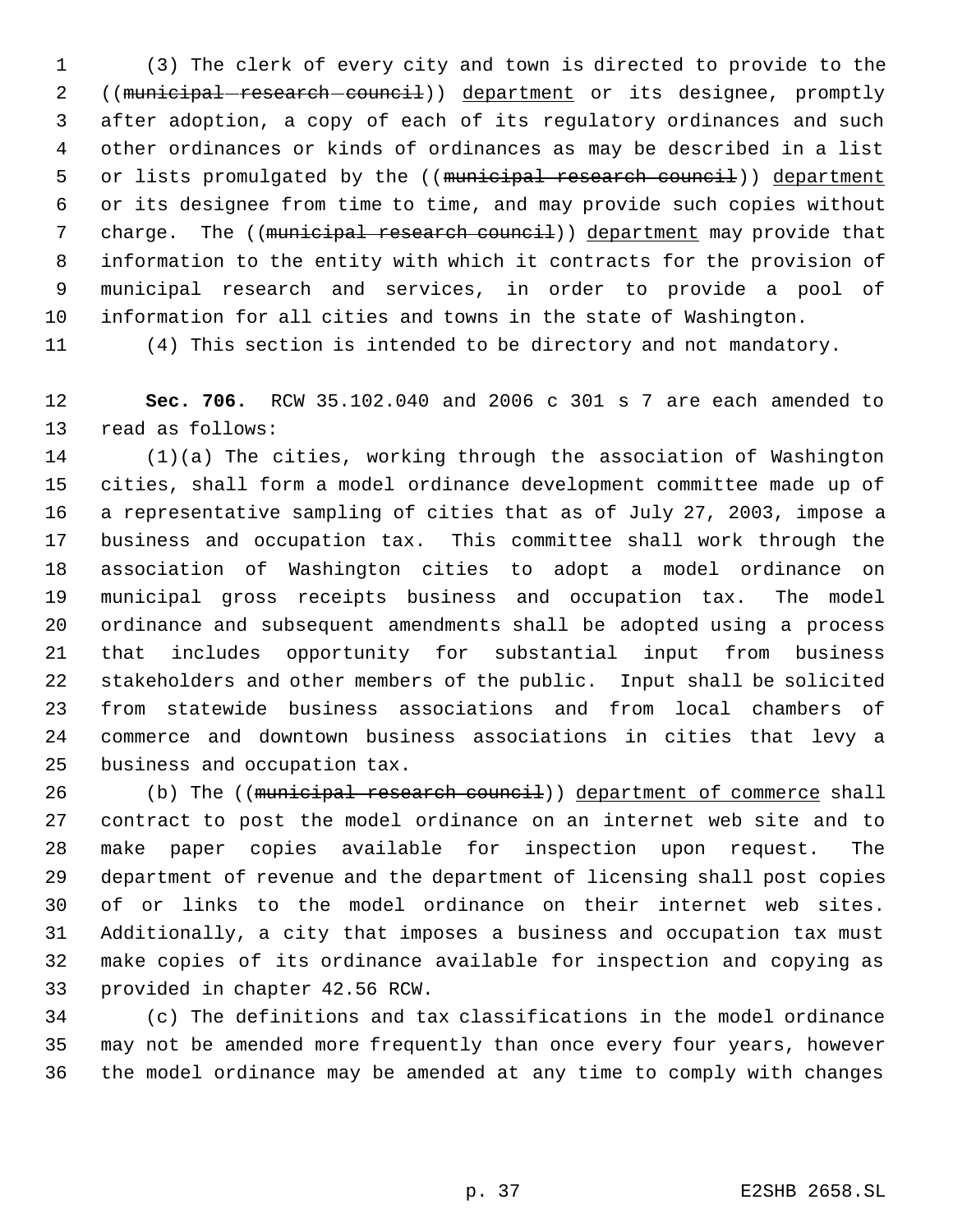in state law. Any amendment to a mandatory provision of the model ordinance must be adopted with the same effective date by all cities.

 (2) A city that imposes a business and occupation tax must adopt the mandatory provisions of the model ordinance. The following provisions are mandatory:

 (a) A system of credits that meets the requirements of RCW 35.102.060 and a form for such use;

 (b) A uniform, minimum small business tax threshold of at least the equivalent of twenty thousand dollars in gross income annually. A city may elect to deviate from this requirement by creating a higher threshold or exemption but it shall not deviate lower than the level required in this subsection. If a city has a small business threshold or exemption in excess of that provided in this subsection as of January 1, 2003, and chooses to deviate below the threshold or exemption level that was in place as of January 1, 2003, the city must notify all businesses licensed to do business within the city at least one hundred twenty days prior to the potential implementation of a 18 lower threshold or exemption amount;

 (c) Tax reporting frequencies that meet the requirements of RCW 35.102.070;

 (d) Penalty and interest provisions that meet the requirements of RCW 35.102.080 and 35.102.090;

(e) Claim periods that meet the requirements of RCW 35.102.100;

 (f) Refund provisions that meet the requirements of RCW 35.102.110; and

 (g) Definitions, which at a minimum, must include the definitions enumerated in RCW 35.102.030 and 35.102.120. The definitions in chapter 82.04 RCW shall be used as the baseline for all definitions in the model ordinance, and any deviation in the model ordinance from these definitions must be described by a comment in the model ordinance.

 (3) Except for the deduction required by RCW 35.102.160 and the system of credits developed to address multiple taxation under subsection (2)(a) of this section, a city may adopt its own provisions for tax exemptions, tax credits, and tax deductions.

 (4) Any city that adopts an ordinance that deviates from the nonmandatory provisions of the model ordinance shall make a description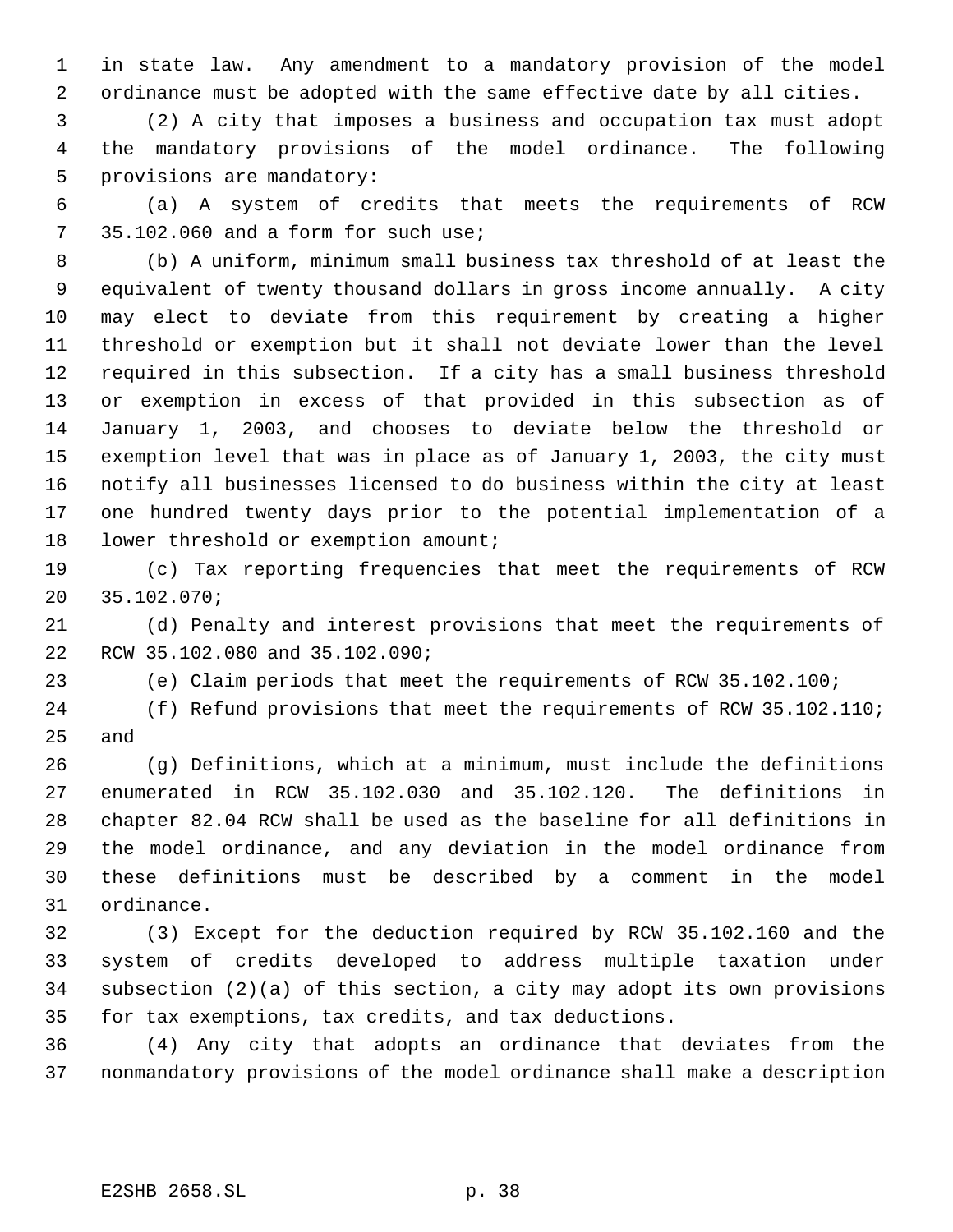of such differences available to the public, in written and electronic form.

 **Sec. 707.** RCW 36.70B.220 and 2005 c 274 s 272 are each amended to read as follows:

 (1) Each county and city having populations of ten thousand or more that plan under RCW 36.70A.040 shall designate permit assistance staff whose function it is to assist permit applicants. An existing employee may be designated as the permit assistance staff.

(2) Permit assistance staff designated under this section shall:

 (a) Make available to permit applicants all current local government regulations and adopted policies that apply to the subject application. The local government shall provide counter copies thereof and, upon request, provide copies according to chapter 42.56 RCW. The staff shall also publish and keep current one or more handouts containing lists and explanations of all local government regulations and adopted policies;

 (b) Establish and make known to the public the means of obtaining the handouts and related information; and

 (c) Provide assistance regarding the application of the local government's regulations in particular cases.

 (3) Permit assistance staff designated under this section may obtain technical assistance and support in the compilation and production of the handouts under subsection (2) of this section from 24 the ((municipal-research-council-and-the-department-of-community, 25 trade, and economic development) department of commerce.

 NEW SECTION. **Sec. 708.** The following acts or parts of acts are each repealed:

 (1) RCW 43.110.010 (Council created--Membership--Terms--Travel expenses) and 2001 c 290 s 1, 1997 c 437 s 1, 1990 c 104 s 1, 1983 c 22 s 1, 1975-'76 2nd ex.s. c 34 s 129, 1975 1st ex.s. c 218 s 1, & 1969 c 108 s 2;

 (2) RCW 43.110.040 (Local government regulation and policy handouts--Technical assistance) and 1996 c 206 s 10; and

 (3) RCW 43.110.070 (Hazardous liquid and gas pipeline--Model ordinance and franchise agreement) and 2000 c 191 s 8.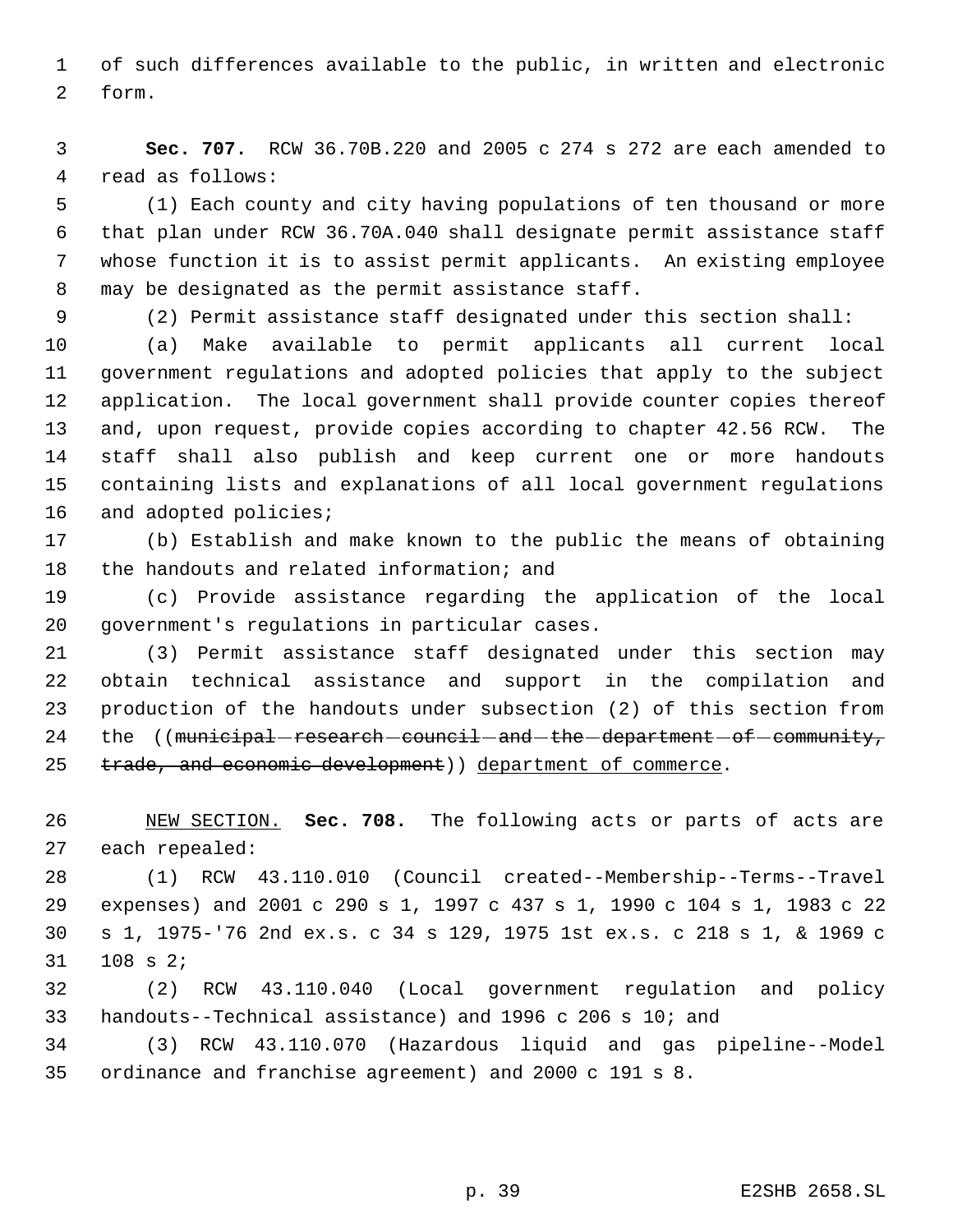NEW SECTION. **Sec. 709.** (1) The municipal research council is hereby abolished and its powers, duties, and functions are hereby transferred to the department of commerce. All references to the municipal research council in the Revised Code of Washington shall be construed to mean the department of commerce.

 (2)(a) All reports, documents, surveys, books, records, files, papers, or written material in the possession of the municipal research council shall be delivered to the custody of the department of commerce. All cabinets, furniture, office equipment, motor vehicles, and other tangible property employed by the municipal research council shall be made available to the department of commerce. All funds, credits, or other assets held by the municipal research council shall be assigned to the department of commerce.

 (b) Any appropriations made to the municipal research council shall, on the effective date of this section, be transferred and credited to the department of commerce.

 (c) If any question arises as to the transfer of any funds, books, documents, records, papers, files, equipment, or other tangible property used or held in the exercise of the powers and the performance of the duties and functions transferred, the director of financial management shall make a determination as to the proper allocation and certify the same to the state agencies concerned.

 (3) All rules and all pending business before the municipal research council shall be continued and acted upon by the department of commerce. All existing contracts and obligations shall remain in full force and shall be performed by the department of commerce.

 (4) The transfer of the powers, duties, and functions of the municipal research council shall not affect the validity of any act performed before the effective date of this section.

 (5) If apportionments of budgeted funds are required because of the transfers directed by this section, the director of financial management shall certify the apportionments to the agencies affected, the state auditor, and the state treasurer. Each of these shall make the appropriate transfer and adjustments in funds and appropriation accounts and equipment records in accordance with the certification.

# **PART VIII**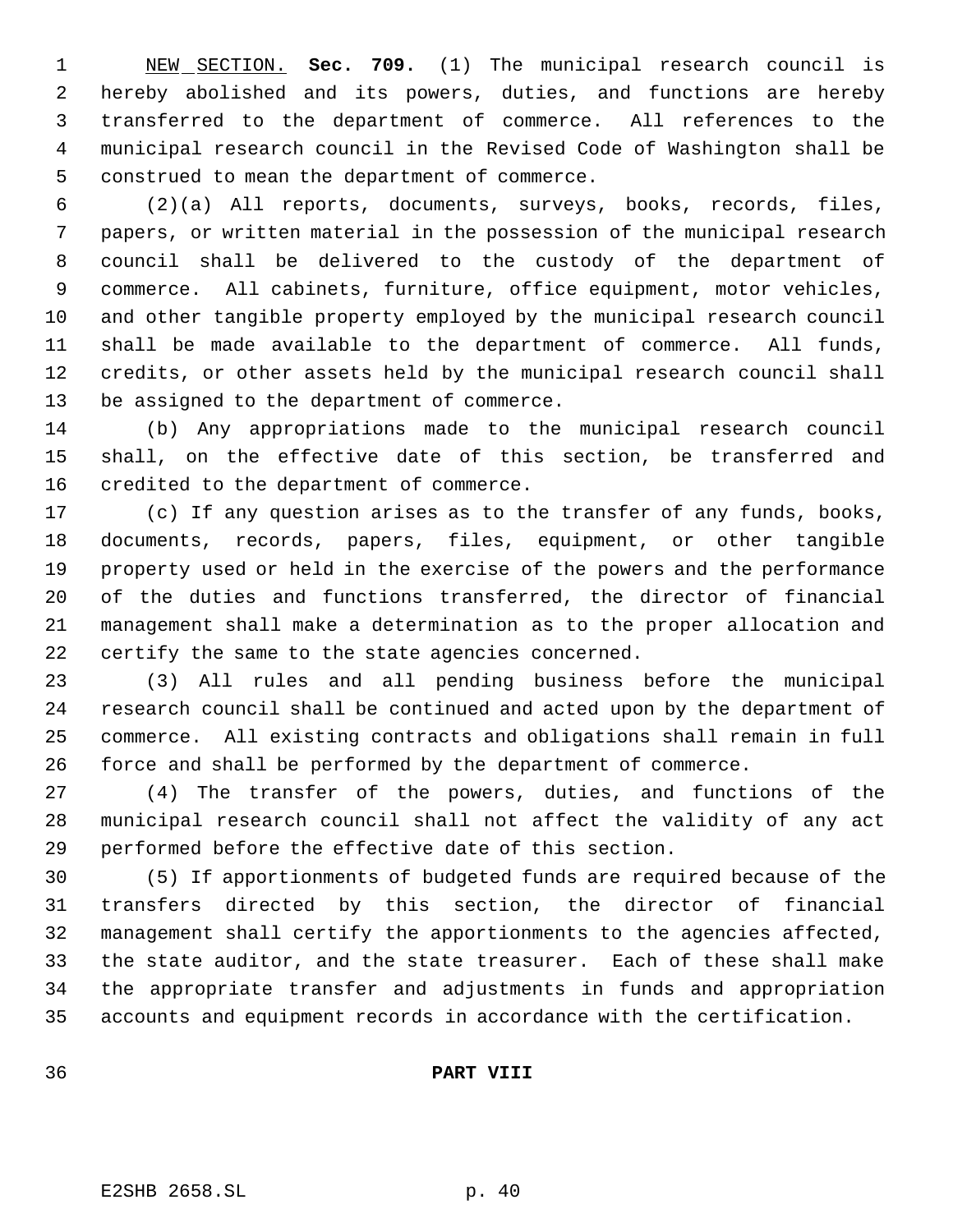**Sec. 801.** RCW 41.06.070 and 2009 c 33 s 36 and 2009 c 5 s 1 are each reenacted and amended to read as follows:

(1) The provisions of this chapter do not apply to:

 (a) The members of the legislature or to any employee of, or position in, the legislative branch of the state government including members, officers, and employees of the legislative council, joint legislative audit and review committee, statute law committee, and any interim committee of the legislature;

 (b) The justices of the supreme court, judges of the court of appeals, judges of the superior courts or of the inferior courts, or to any employee of, or position in the judicial branch of state 13 government;

 (c) Officers, academic personnel, and employees of technical colleges;

16 (d) The officers of the Washington state patrol;

(e) Elective officers of the state;

18 (f) The chief executive officer of each agency;

 (g) In the departments of employment security and social and health services, the director and the director's confidential secretary; in all other departments, the executive head of which is an individual appointed by the governor, the director, his or her confidential secretary, and his or her statutory assistant directors;

 (h) In the case of a multimember board, commission, or committee, whether the members thereof are elected, appointed by the governor or other authority, serve ex officio, or are otherwise chosen:

(i) All members of such boards, commissions, or committees;

 (ii) If the members of the board, commission, or committee serve on a part-time basis and there is a statutory executive officer: The secretary of the board, commission, or committee; the chief executive officer of the board, commission, or committee; and the confidential secretary of the chief executive officer of the board, commission, or committee;

 (iii) If the members of the board, commission, or committee serve on a full-time basis: The chief executive officer or administrative officer as designated by the board, commission, or committee; and a confidential secretary to the chair of the board, commission, or committee;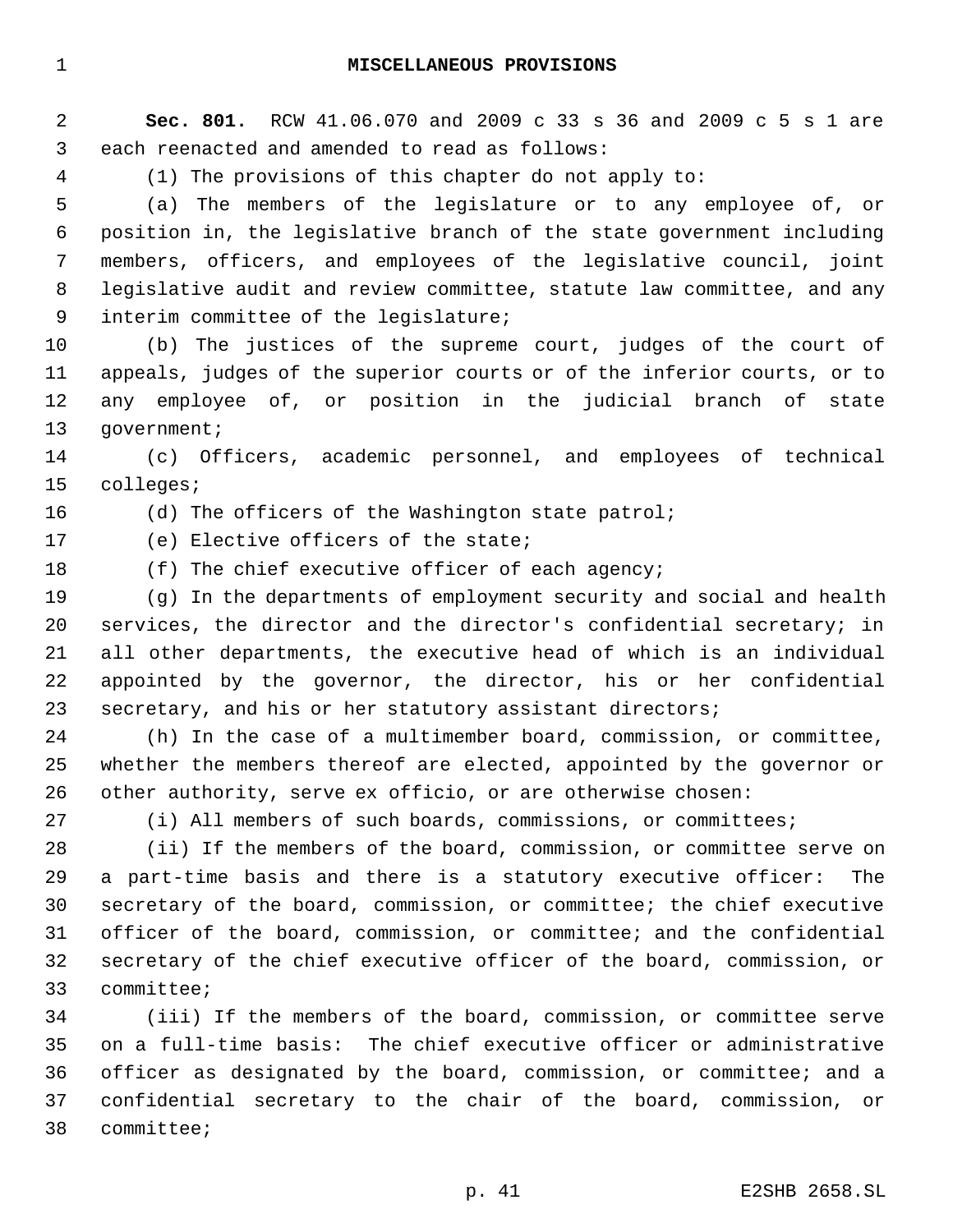(iv) If all members of the board, commission, or committee serve ex officio: The chief executive officer; and the confidential secretary of such chief executive officer;

 (i) The confidential secretaries and administrative assistants in the immediate offices of the elective officers of the state;

(j) Assistant attorneys general;

 (k) Commissioned and enlisted personnel in the military service of the state;

 (l) Inmate, student, part-time, or temporary employees, and part- time professional consultants, as defined by the Washington personnel resources board;

 (m) The public printer or to any employees of or positions in the state printing plant;

 (n) Officers and employees of the Washington state fruit commission;

(o) Officers and employees of the Washington apple commission;

 (p) Officers and employees of the Washington state dairy products commission;

 (q) Officers and employees of the Washington tree fruit research commission;

(r) Officers and employees of the Washington state beef commission;

(s) Officers and employees of the Washington grain commission;

 (t) Officers and employees of any commission formed under chapter 15.66 RCW;

 (u) Officers and employees of agricultural commissions formed under chapter 15.65 RCW;

 (v) Officers and employees of the nonprofit corporation formed under chapter 67.40 RCW;

 (w) Executive assistants for personnel administration and labor relations in all state agencies employing such executive assistants including but not limited to all departments, offices, commissions, committees, boards, or other bodies subject to the provisions of this chapter and this subsection shall prevail over any provision of law inconsistent herewith unless specific exception is made in such law;

 (x) In each agency with fifty or more employees: Deputy agency heads, assistant directors or division directors, and not more than three principal policy assistants who report directly to the agency head or deputy agency heads;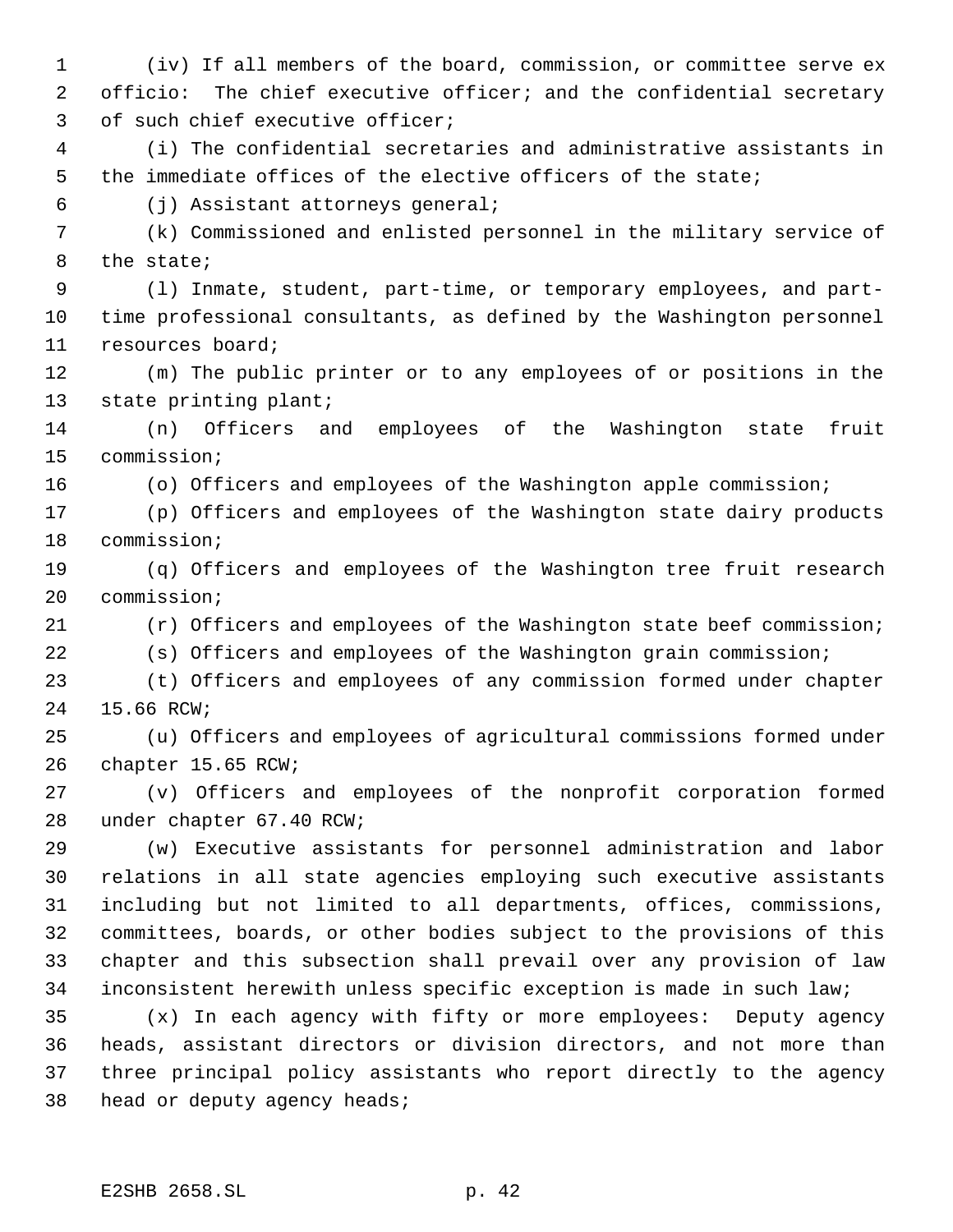(y) All employees of the marine employees' commission;

2 (z) Staff employed by the department of ((community, trade, and economic development)) commerce to administer energy policy functions 4  $((and manage))$  ;

 (aa) The manager of the energy facility site evaluation council 6 (( $\text{activities under RCW } 43.21 \text{F} .045(2)(\text{m}))$ ;

7 ( $((+aa))$  (bb) A maximum of ten staff employed by the department of commerce to administer innovation and policy functions, including the 9 three principal policy assistants exempted under (x) of this subsection;

 (cc) Staff employed by Washington State University to administer energy education, applied research, and technology transfer programs under RCW 43.21F.045 as provided in RCW 28B.30.900(5).

 (2) The following classifications, positions, and employees of institutions of higher education and related boards are hereby exempted from coverage of this chapter:

 (a) Members of the governing board of each institution of higher education and related boards, all presidents, vice presidents, and their confidential secretaries, administrative, and personal assistants; deans, directors, and chairs; academic personnel; and executive heads of major administrative or academic divisions employed by institutions of higher education; principal assistants to executive heads of major administrative or academic divisions; other managerial or professional employees in an institution or related board having substantial responsibility for directing or controlling program operations and accountable for allocation of resources and program results, or for the formulation of institutional policy, or for carrying out personnel administration or labor relations functions, legislative relations, public information, development, senior computer systems and network programming, or internal audits and investigations; and any employee of a community college district whose place of work is one which is physically located outside the state of Washington and who is employed pursuant to RCW 28B.50.092 and assigned to an educational program operating outside of the state of Washington;

 (b) The governing board of each institution, and related boards, may also exempt from this chapter classifications involving research activities, counseling of students, extension or continuing education activities, graphic arts or publications activities requiring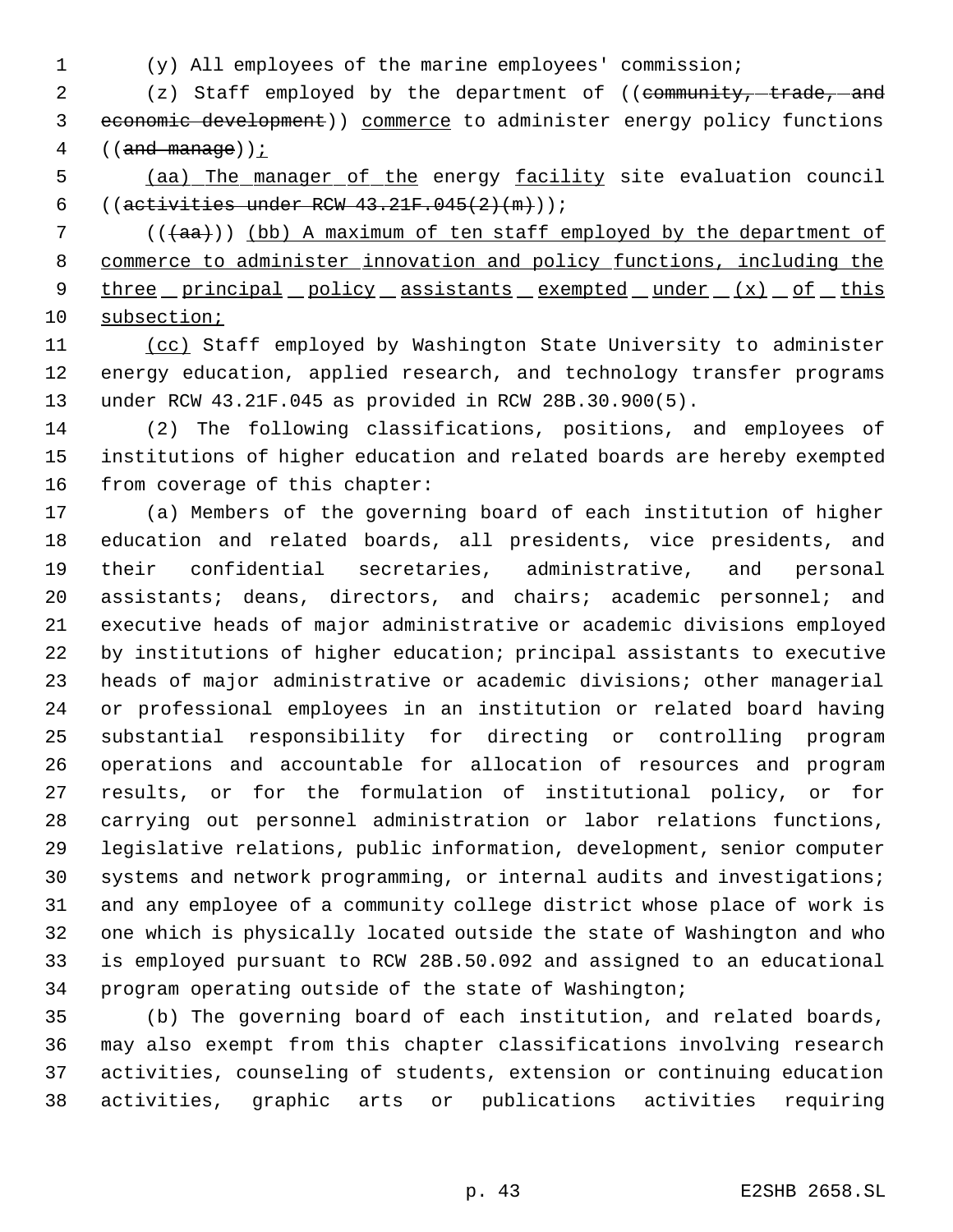prescribed academic preparation or special training as determined by the board: PROVIDED, That no nonacademic employee engaged in office, clerical, maintenance, or food and trade services may be exempted by the board under this provision;

 (c) Printing craft employees in the department of printing at the University of Washington.

 (3) In addition to the exemptions specifically provided by this chapter, the director of personnel may provide for further exemptions pursuant to the following procedures. The governor or other appropriate elected official may submit requests for exemption to the director of personnel stating the reasons for requesting such exemptions. The director of personnel shall hold a public hearing, after proper notice, on requests submitted pursuant to this subsection. If the director determines that the position for which exemption is requested is one involving substantial responsibility for the formulation of basic agency or executive policy or one involving directing and controlling program operations of an agency or a major administrative division thereof, the director of personnel shall grant the request and such determination shall be final as to any decision made before July 1, 1993. The total number of additional exemptions permitted under this subsection shall not exceed one percent of the number of employees in the classified service not including employees of institutions of higher education and related boards for those agencies not directly under the authority of any elected public official other than the governor, and shall not exceed a total of twenty-five for all agencies under the authority of elected public officials other than the governor.

 The salary and fringe benefits of all positions presently or hereafter exempted except for the chief executive officer of each agency, full-time members of boards and commissions, administrative assistants and confidential secretaries in the immediate office of an 32 elected state official, and the personnel listed in subsections  $(1)(i)$  through (v) and (y) and (2) of this section, shall be determined by the director of personnel. Changes to the classification plan affecting exempt salaries must meet the same provisions for classified salary increases resulting from adjustments to the classification plan as outlined in RCW 41.06.152.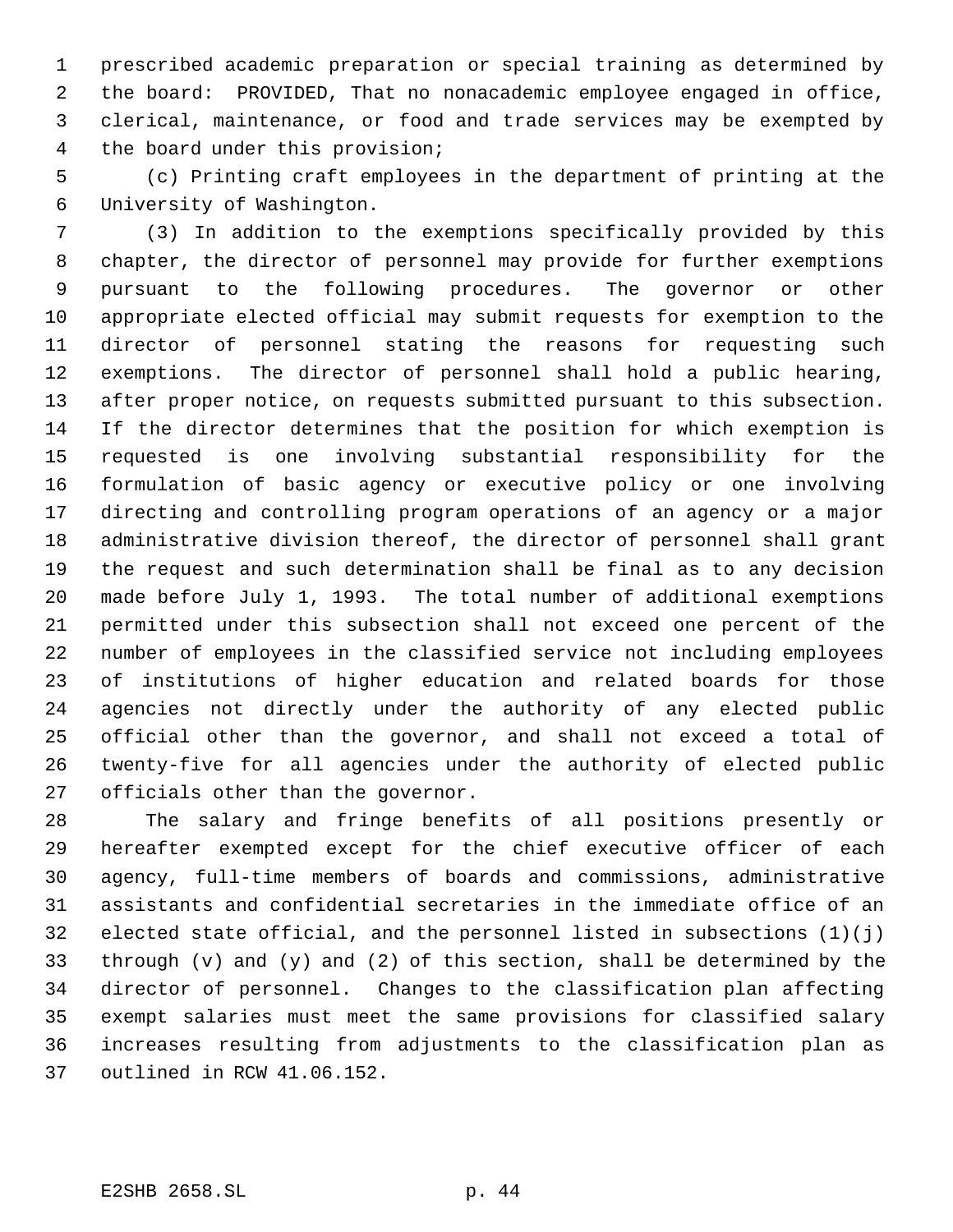1 For the twelve months following February 18, 2009, a salary or wage 2 increase shall not be granted to any position exempt from 3 classification under this chapter.

 Any person holding a classified position subject to the provisions of this chapter shall, when and if such position is subsequently exempted from the application of this chapter, be afforded the following rights: If such person previously held permanent status in another classified position, such person shall have a right of reversion to the highest class of position previously held, or to a position of similar nature and salary.

 Any classified employee having civil service status in a classified position who accepts an appointment in an exempt position shall have the right of reversion to the highest class of position previously held, or to a position of similar nature and salary.

15 A person occupying an exempt position who is terminated from the 16 position for gross misconduct or malfeasance does not have the right of 17 reversion to a classified position as provided for in this section.

18 NEW SECTION. **Sec. 802.** RCW 43.63A.150 is decodified.

19 NEW SECTION. **Sec. 803.** This act takes effect July 1, 2010. Passed by the House March 11, 2010. Passed by the Senate March 11, 2010. Approved by the Governor April 1, 2010, with the exception of certain items that were vetoed. Filed in Office of Secretary of State April 2, 2010.

Note: Governor's explanation of partial veto is as follows:

"I am returning herewith, without my approval as to Section 404, Engrossed Second Substitute House Bill 2658 entitled:

"AN ACT Relating to refocusing the mission of the department of commerce, including transferring programs."

Section 404 of Engrossed Second Substitute House Bill 2658 outlines ways the state energy strategy must identify administrative actions, regulatory coordination, and legislative recommendations that need to be undertaken to ensure that the energy strategy is implemented and operationally supported by all state agencies and regulatory bodies responsible for implementation of energy policy in the state. I strongly agree with the intent of this section. However, a subsection in Section 404 provides that the Legislature shall, by concurrent resolution, approve or recommend changes to the energy strategy and updates. Such provisions create ambiguities that may impede the Department of Commerce in the performance of its duties.

As this bill recognizes, the energy strategy is the primary guidance for implementation of the state's energy policy and should be an integrated document that includes proposed executive actions under existing law as well as any proposals for new legislation. Section